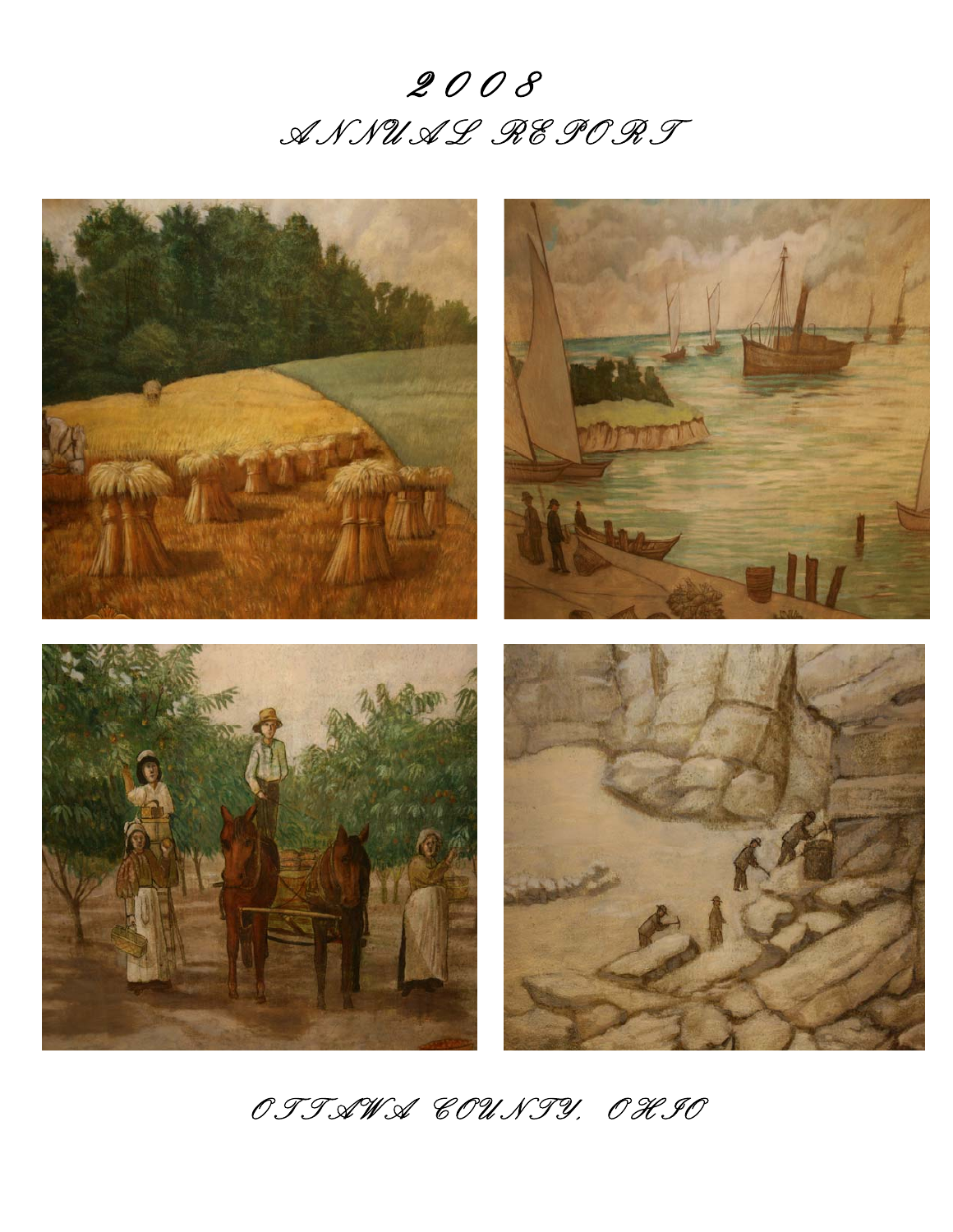Courthouse Rotunda Mural Photos of the Four leading industries of Ottawa County in 1900s Photos By Charles "Chas" R. Munoz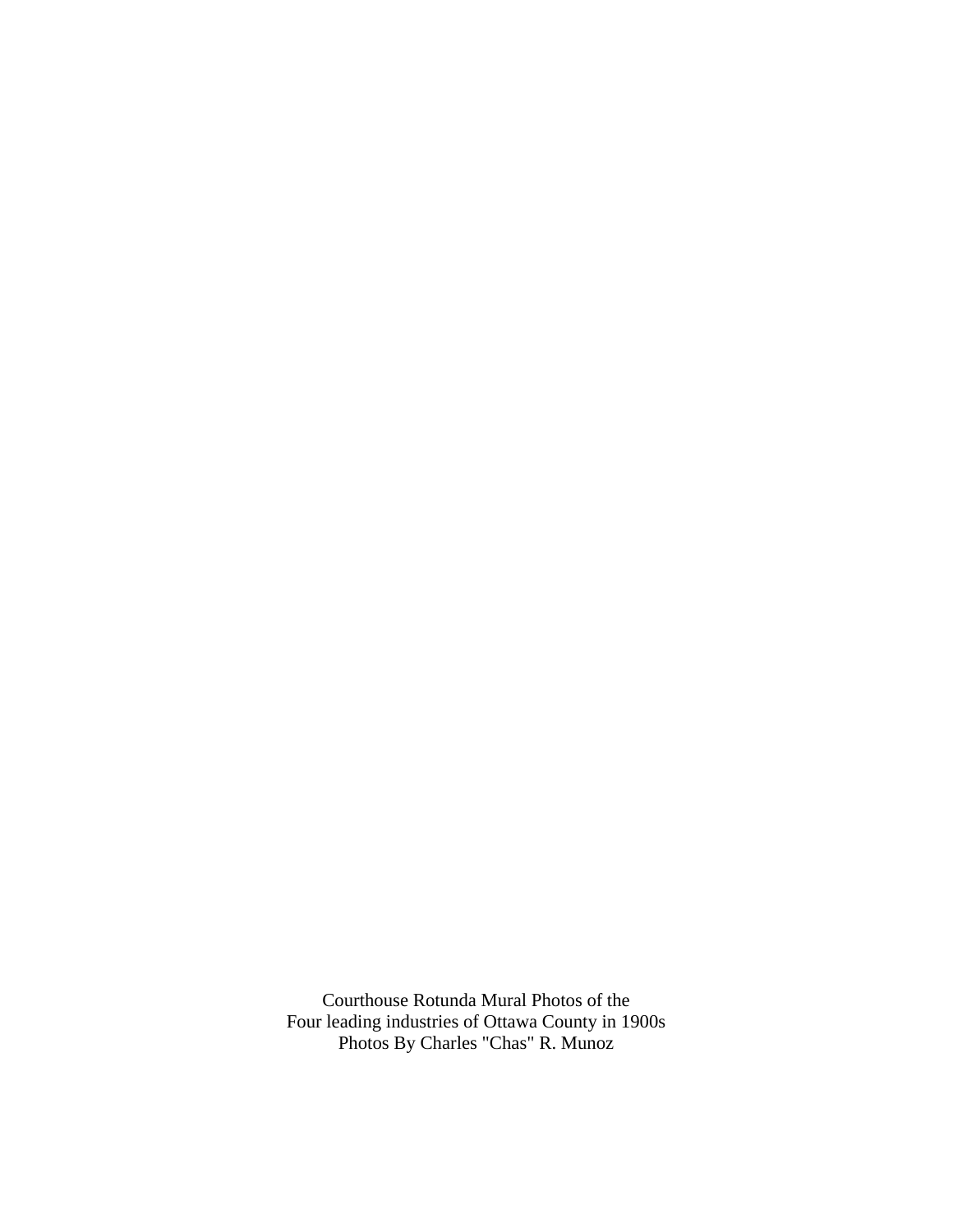# *Table of Contents*

| $\boldsymbol{A}$ Message from the Board of |  |
|--------------------------------------------|--|
| County Commissioners  ii                   |  |

# *Board of Ottawa County Commissioners and Appointed Officials Under the Board*

| Board of County Commissioners 1 |
|---------------------------------|
|                                 |
|                                 |
| Emergency Management Agency  7  |
| Job and Family Services  8      |
| Regional Planning Commission 13 |
| Riverview HealthCare Campus  14 |
| Sanitary Engineering  16        |
|                                 |

# *Elected Officials of Ottawa County*

| Clerk of Courts Legal Department23                               |
|------------------------------------------------------------------|
| Clerk of Courts Title Department  24                             |
|                                                                  |
| <b>Court of Common Pleas</b><br>General Division  26             |
| <b>Court of Common Pleas</b>                                     |
| <b>Court of Common Pleas</b><br>Probate & Juvenile Court Div  28 |
|                                                                  |
| Ottawa County Municipal Court 30                                 |
| Prosecuting Attorney  32                                         |
|                                                                  |
|                                                                  |
|                                                                  |

### *Independent Ottawa County Agencies and Agencies Related to the County*

| <b>Board of Mental Retardation and</b><br>Developmental Disabilities  39 |
|--------------------------------------------------------------------------|
| <b>North Point Educational Service</b>                                   |
| Erie-Ottawa Regional Airport  43                                         |
| Health Department 44                                                     |
| Joint Solid Waste Management                                             |
|                                                                          |
| Ohio State University Extension 47                                       |
| <b>Ottawa County Improvement</b>                                         |
| <b>Ottawa County Transportation</b><br>Agency (OCTA)  49                 |
| Ottawa County Visitors Bureau  51                                        |
| <b>Ottawa Soil and Water</b><br>Conservation District  55                |
| Veterans Service Office  56                                              |

# *Miscellaneous Information*

| Ottawa County 2009 Electorate<br>Organizational Chart  58                    |
|------------------------------------------------------------------------------|
| Ottawa County Office Directory 59                                            |
| <b>Independent County Agencies and</b><br>Agencies Related to the County  61 |
| <b>Directory of Frequently Used Services</b>                                 |
| Census of Population  64                                                     |
| Ottawa County, Ohio Township Map 65                                          |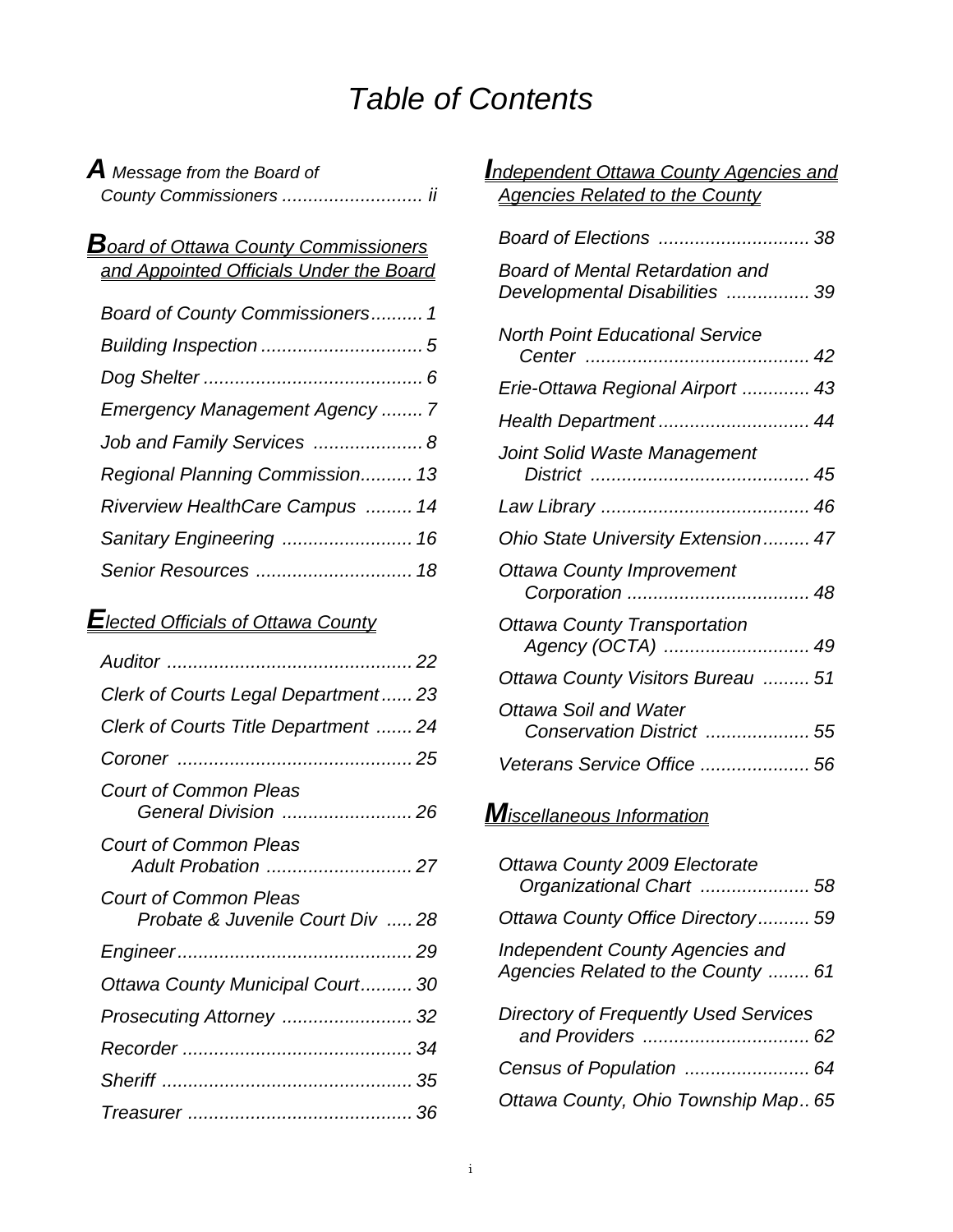*B o a r d o f O t t a w a C o u n t y C o m m i s s i o n e r s*   $\sqrt{7}$  $\widetilde{\bm{\mathcal{S}}}$ *A n d* 

 *A p p o i n t e d O f f i c i a l s U n d e r t h e B o a r d*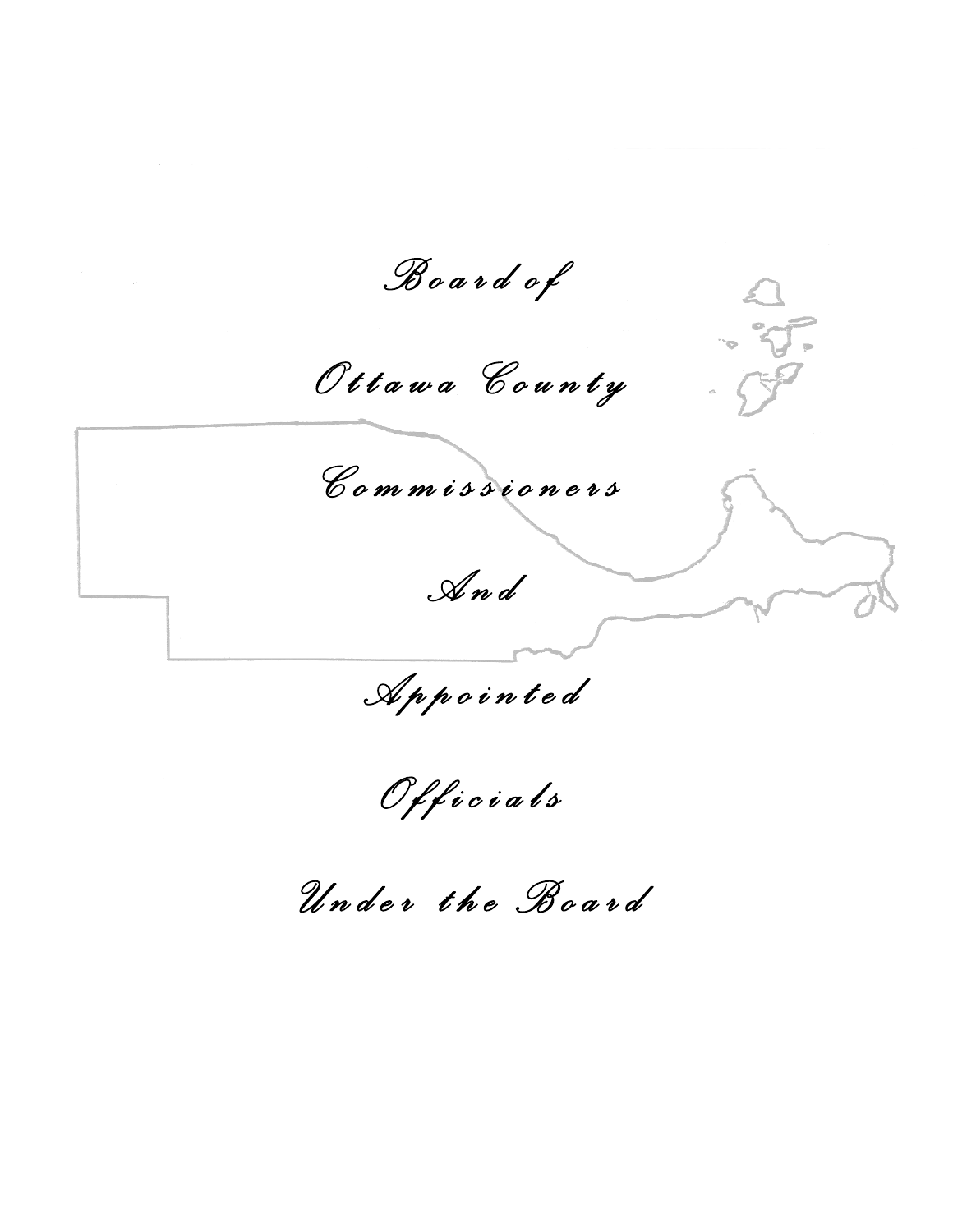### **BOARD OF COUNTY COMMISSIONERS**  James M. Sass, President Carl Koebel Steven M. Arndt

The Board of County Commissioners are the chief elected county officials and oversee the administration and/or funding of most elected and appointed county officials.

The Board of Commissioners is the general administrative body for county government. They are the county government taxing, budgeting, appropriating, and purchasing authority. The Board also holds the titles to all county property. They can only perform those duties, which are specifically authorized by the state legislature and individual commissioners have no power to act independently. All formal and official actions must be taken by the board of county commissioners acting as a body by majority or unanimous vote.

County Commissioners must be astute and have good business sense. Perhaps the most important attribute of a county commissioner is the ability to lead, to listen to the needs of the citizens, elected officials, and department heads, to compromise, and to develop a consensus on priority issues to improve the county.

In 2008, the Board of County Commissioners performed the following:

- ♦ 6 Annexation petitions received.
- 12 Local business visits were made.
- 8 Road vacations/establishments received.
- ◆ 18 Bid openings were held on various projects.
- ♦ 28 Budget hearings with elected officials and department heads.
- ♦ 44 Proclamations presented commending individuals as well as organizations in the community for their service and/or accomplishments.

County Projects initiated and/or completed in 2008 include:

The building connectivity between the Port Clinton departments and the Oak Harbor departments was started in 2007 and has had several delays. This project once finished will benefit all county departments with county email, internet usage, troubleshooting, and various maintenance and building and grounds programs. This project should be completed in 2009/2010.

In April 2008, the restoration and refurbishing to the dome located on the third floor of the Courthouse began. This home to a four-panel mural representing the four leading industries of the county: Quarrying, Farming, Fishing, and Fruit Growing. After a century of being exposed to the natural effects of the environment, the original color and vibrancy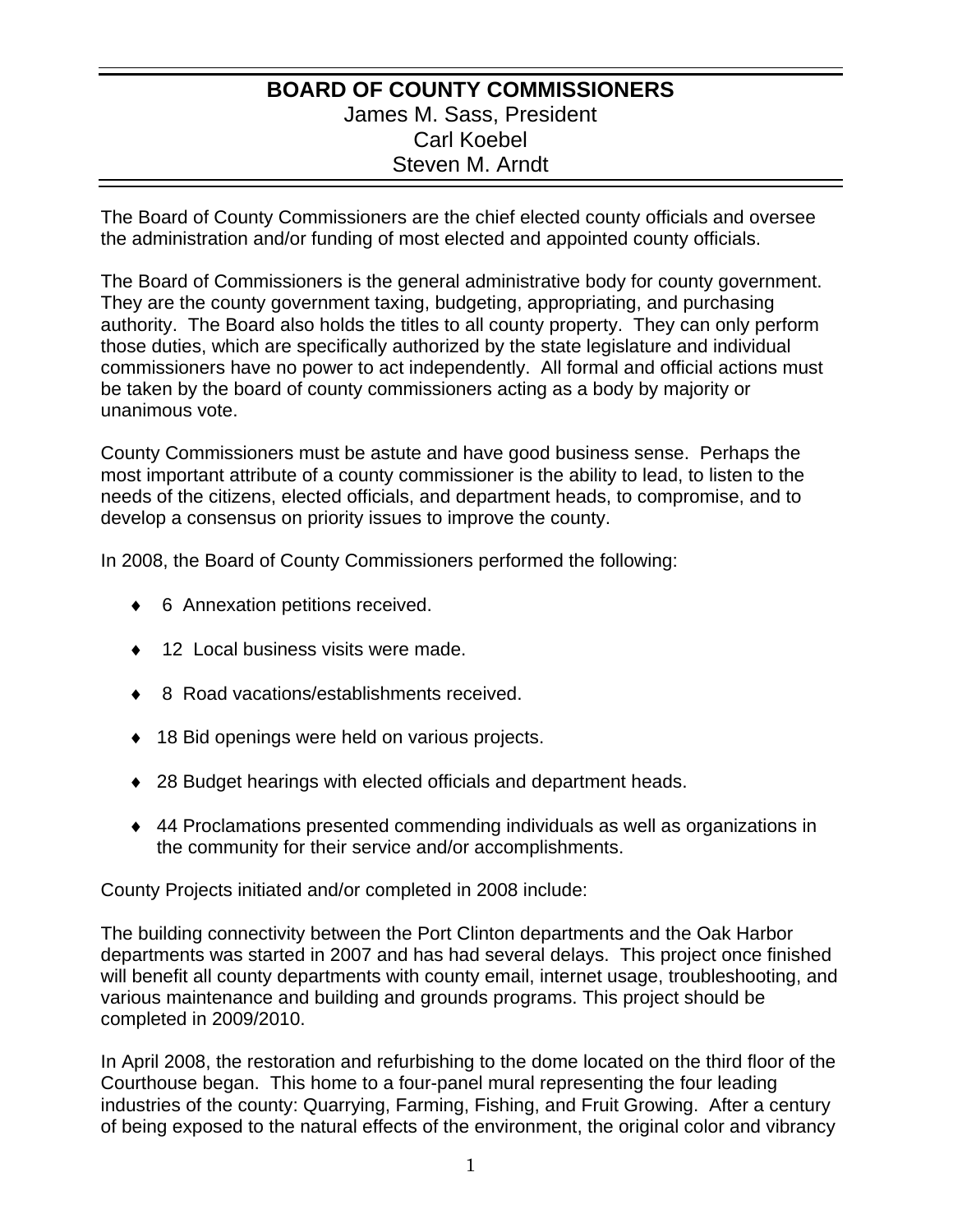of the murals were hidden under layers of discolored varnish and coal dust. The artist performed over 350 painstaking hours of work removing the yellowed varnish using a chemical compound with a cotton swab cleaning in the direction of the original brush strokes using the least amount of friction possible. Layers of dirt and varnish were slowly stripped away until the original painting was revealed. Conservator paints were then used for retouching of areas as needed. Funding for the project was paid for with general fund dollars with a total cost of \$40,000.

In May, the OCIC broke ground on a new speculative building in the Lake Winds Industrial Park. Financed in part with significant grant funds and low interest loan from the State of Ohio, the 50,000 square foot spec building was designed to enhance business attraction and expansion prospects, and as an alternative to many of the existing older industrial buildings. Prior to the building's completion, OCIC began working with a local company looking to expand its existing operations. Transfer of the building will occur in 2009 with at least ten additional job opportunities resulting from its acquisition.

In November of 2008, the construction of the Fuel Depot located at the County Highway Garage began. This depot replaced the previous fuel system and will provide new and modern equipment to county offices to access fuel for their department vehicles and equipment. Total cost of this project was approximately \$212,000 and completed in December. The departments that utilize the depot shared in the project cost and will continue to maintain their fair share as administered by the County Engineer.

In the fall of 2008 the remodel of the old MRDD building was complete. Among other offices now occupying space in the building Senior Resources also moved in. The remodel of the kitchen allowed the meal preparation to move from the Riverview Healthcare Campus into their own space. The OPTIONS program was located in the Veterans Building and was also moved to the MRDD building. This consolidated the senior programs to under one roof providing a much more efficient operation by the department.

Discussions continue to be held with various department heads and elected officials, records commission members and the Board of Commissioners on the development of a Records Center. This department would serve as a repository for all county offices to store their records. The records would be maintained, organized, microfilmed, filed and destroyed in accordance with the Records and Retention Policies. This project estimated completion date is 2010.

Multiple sanitary sewer and water projects as outlined in the five-year capital plan as adopted by the Board in 2008.

Future projects for the county include – remodel of the County Engineer's Office, sidewalk upgrades, cleaning/refurbishing of first floor mural, and cold storage building.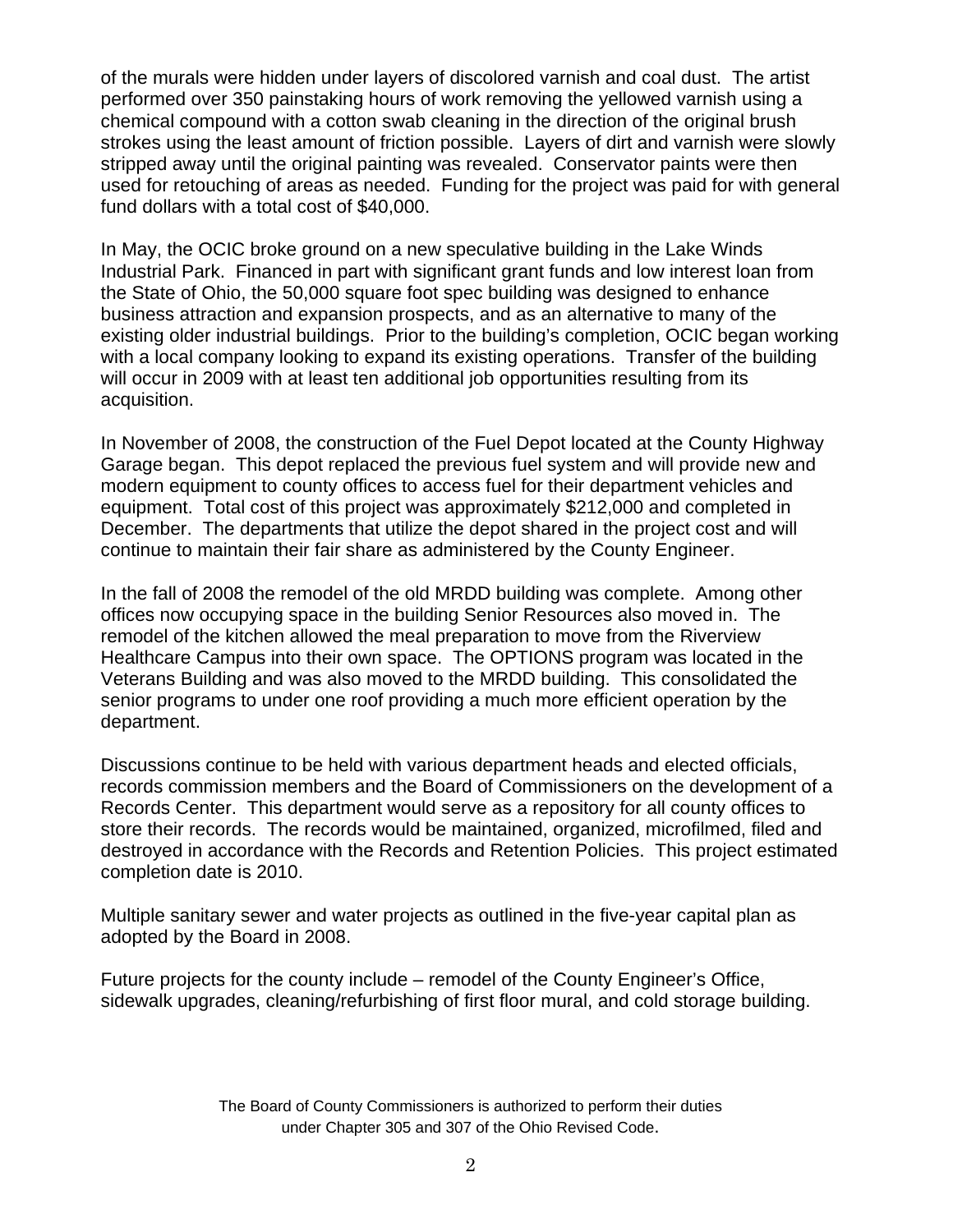### **General Fund - 2008 Revenue**



Depository/Investments \$1,753,984.97 Fee/Licenses/Fines \$2,226,899.17 Conveyance Fee \$ 187,916.45

#### **General Fund - 2008 Actual Expenditures**



Social Services  $$ 1,038,662.91$ 

Revenue generated for the General Fund during 2008 totaled \$15,427,627.98. This amount combined with the beginning cash balance of \$2,953,028.30 provided a combined availability of funds totaling \$18,380,656.28. General Fund expenditures totaled \$15,761,041.52 leaving an ending balance of \$2,619,614.76.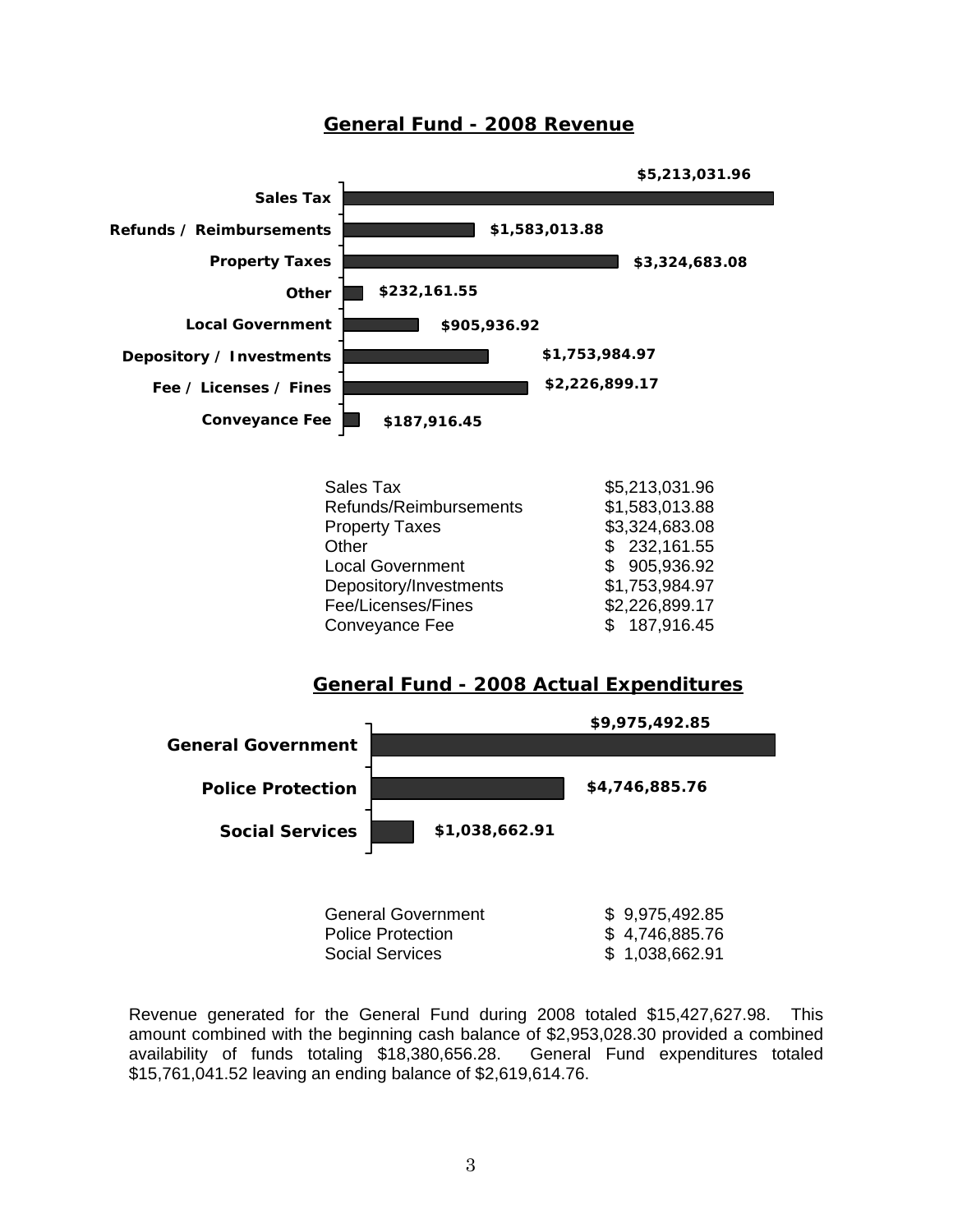

**Investment Income 2004 - 2008**

- **2004 \$ 376,035.46**
- **2005 \$ 1,062,687.27**
- **2006 \$ 1,865,037.58**
- **2007 \$ 2,633,480.71**
- **2008 \$ 1,753,984.97**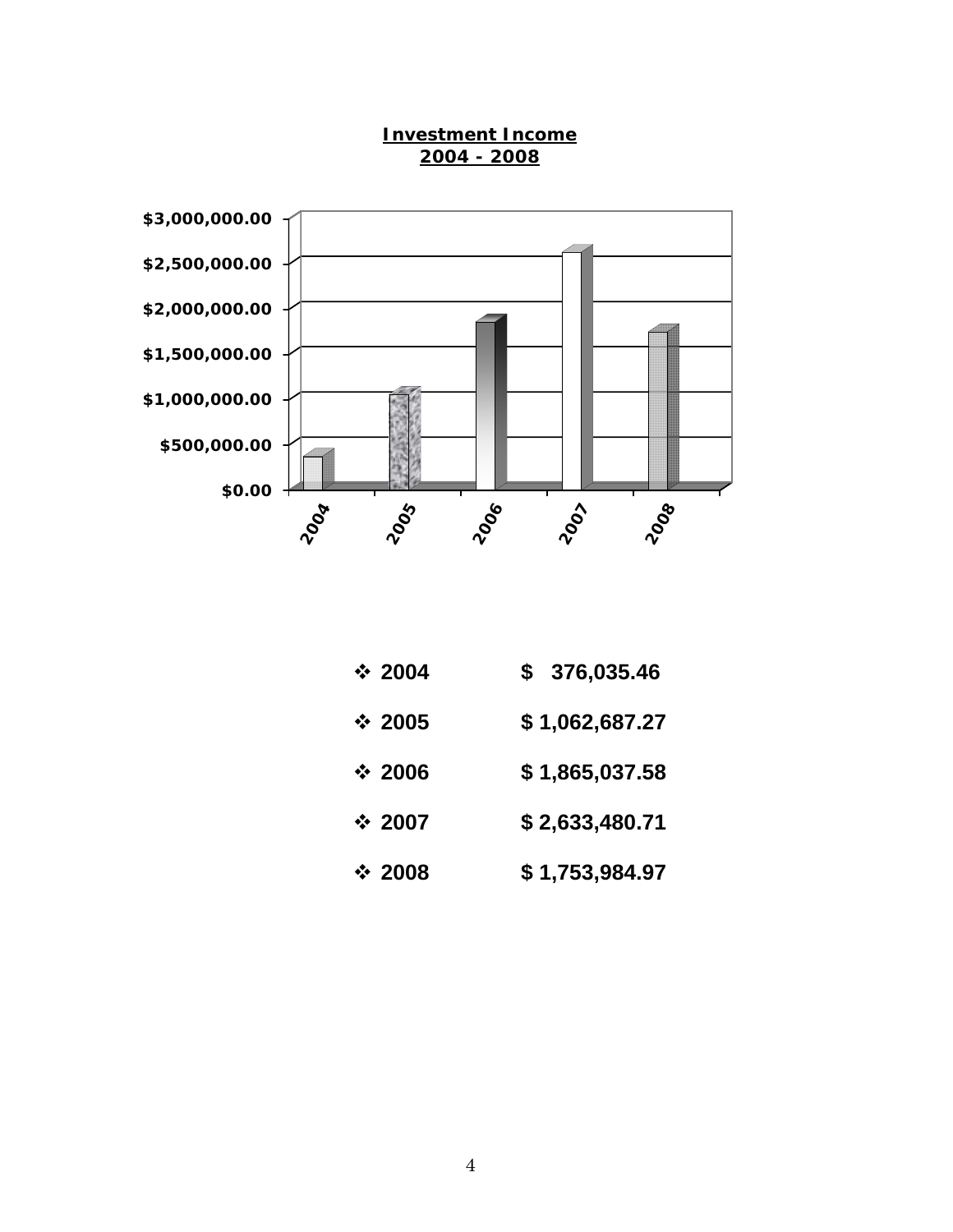### **BUILDING INSPECTION**  Don C. Waggoner, PE Chief Building Official

The Ottawa County Building Inspection Department examines plans, issues building permits and provides field inspections for all residential and commercial construction within Ottawa County with the exception of Clay Center and residential construction in the Village of Oak Harbor.

The Chief Building Official for Ottawa County is also the Administrator of the Flood Damage Prevention Regulations, which relate to structures built in the 100 year flood plain.

During the year 2008 the department made 4,474 inspections and issued I,068 permits, including those for construction of the following:

| <b>Residential Construction</b>   | 855   |
|-----------------------------------|-------|
| One, Two & Three Family Dwellings | 118   |
| <b>Commercial Construction</b>    | -213- |

Receipts for the year 2008 totaled \$291,435.01. Expenses for the year 2008 totaled \$371,659.01.

Total estimated construction cost for all permits issued in 2008 was \$54,640,080.

Building Inspection operates under the Board of County Commissioners.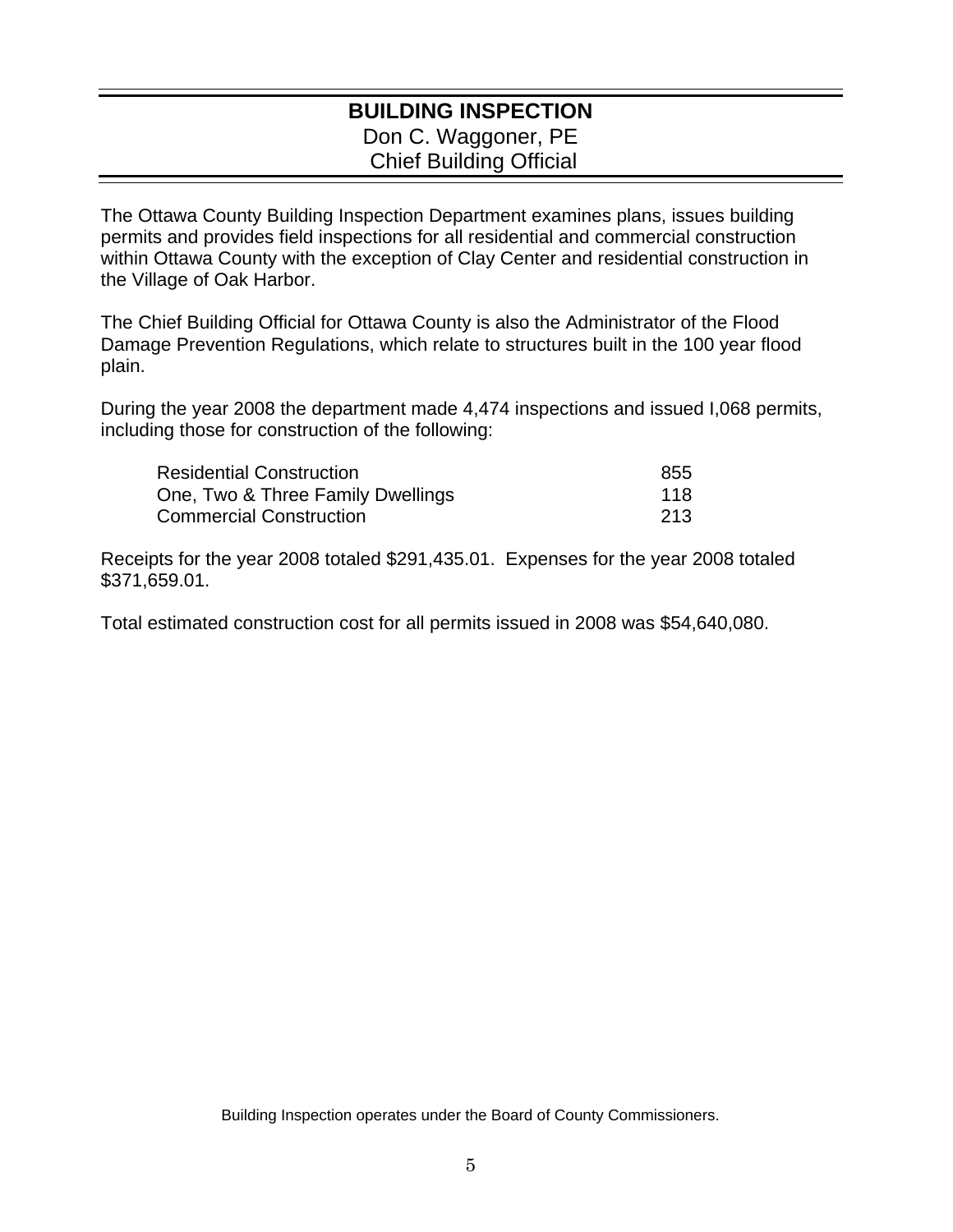# **DOG SHELTER**

### JoLynn Hetrick, Chief Dog Warden

The purpose of the dog warden is to enforce section 955 of the Ohio Revised Code, which includes checking dog licenses, impounding dogs found running at large and investigating livestock complaints.

The Dog Shelter is self supporting, operating on users' fees, fines and penalties. These monies comprise of the dog and kennel fund and are used to pay salaries, maintain trucks, pay utilities, and maintain the kennels and buy supplies for the dogs.

### **2008 STATISTICAL INFORMATION**

| <b>Calls Answered</b>           | 373   |
|---------------------------------|-------|
| <b>Animal Claims Paid</b>       | -0-   |
| <b>Traps Set</b>                | 5     |
| Dogs Impounded                  | 224   |
| Dogs Redeemed                   | 83    |
| Dogs Adopted                    | 37    |
| Dogs Euthanized                 | 101   |
| <b>Citations Issued</b>         | 142   |
| <b>Kennel Licenses Sold</b>     | 45    |
| Licenses Sold                   | 8,560 |
| Dog Bites                       | 49    |
| <b>Visitors to Shelter</b>      | 621   |
| Lost Dogs Reported              | 122   |
| <b>Found Dogs Reported</b>      | 36    |
| <b>Incoming Telephone Calls</b> | 3,075 |

The Dog Warden operates under the Board of County Commissioners.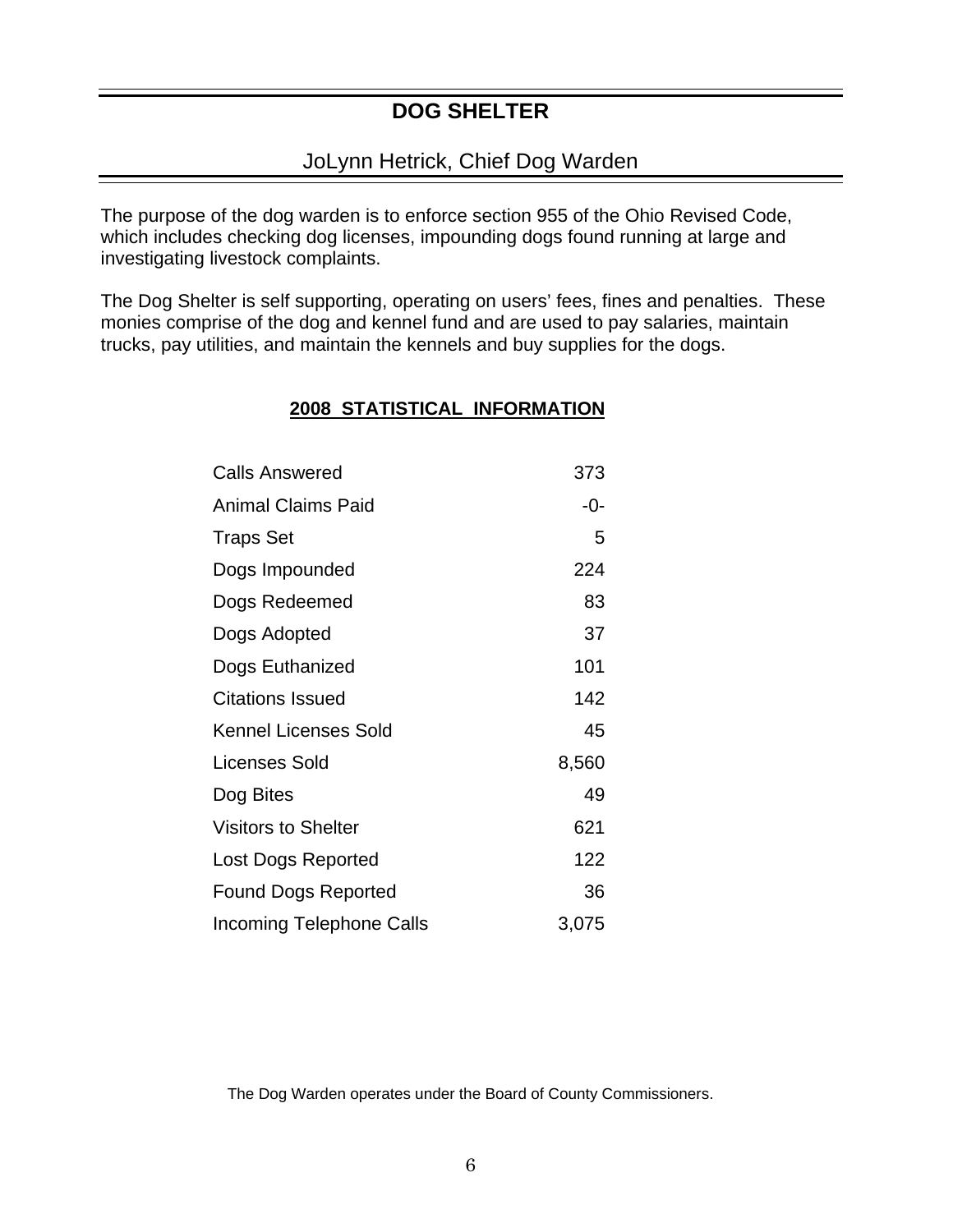### **EMERGENCY MANAGEMENT AGENCY**  James P. Greer, Director http://co.ottawa.oh.us/ottawacoema/index.html

The primary mission of the Emergency Management Agency (EMA) is to save lives and protect property in the event of a man-made or natural disaster. The secondary mission of EMA is to restore public services and to expedite the recovery and rehabilitation of individuals in the event of large-scale disasters. These objectives are met by conducting coordinated operations throughout the four phases of emergency management: mitigation, preparedness, response and recovery.

In 2008, the agency continued to assist county government and local communities in preventing, planning for, responding to, and recovering from disasters.

Homeland Security funds are being used to enhance the county's capability to respond to acts of terrorism including the use of weapons of mass destruction (WMD). Police, Fire, EMS, Hazardous Materials Team and Special Response Team equipment was purchased.

Over 50 individuals participated in a successful hostile action exercise with the Davis-Besse Nuclear Power Station in November. The exercise simulated a terrorist attack on the plant resulting in plant damage and a number of casualties and fatalities.

Haz Mat trailers are based at Portage Fire District, Allen-Clay Joint Fire District Station 3 (Genoa) and at the Lakeside Fire Department. They are equipped with generators, auxiliary lighting and a variety of haz mat response equipment and supplies. The Haz Mat Team and equipment are available to respond anywhere in Ottawa County. A successful hazardous materials exercise was conducted in June.

EMA personnel also assisted in radiological emergency preparedness exercises at the Beaver Valley and Perry Nuclear Power Plants.

Approximately 40 personnel attended Storm Spotter training conducted by the National Weather Service at Harris-Elmore Fire Department.

The Emergency Management Agency operates under the Board of County Commissioners.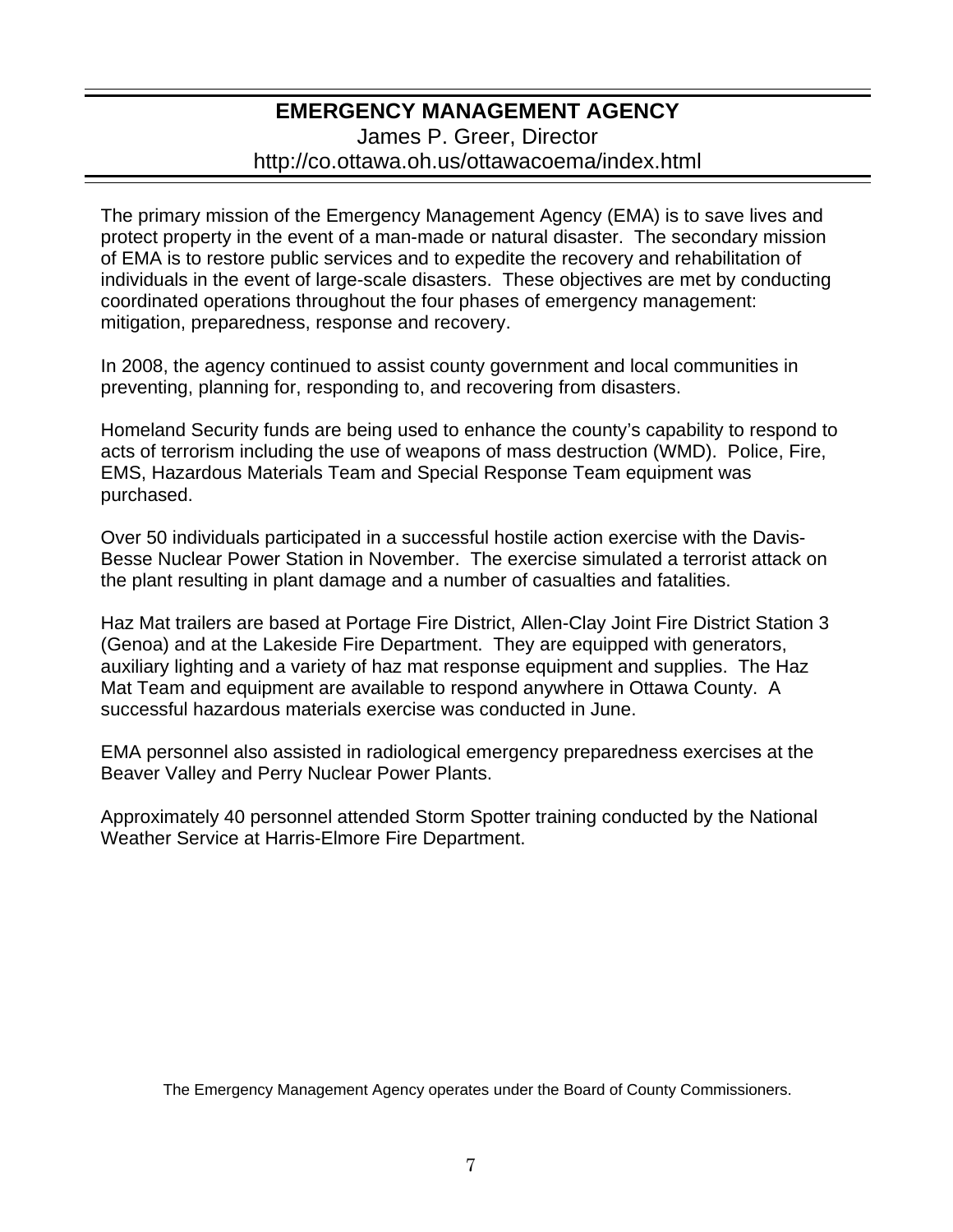# **JOB AND FAMILY SERVICES**  Stephanie M. Kowal, Director

The Ottawa County Department of Job and Family Services administers Federal, State and County Public Assistance, Child Support, Children and Adult Protective Services and Workforce Development programs. This agency also serves as the Administrative Agent for Ottawa County Family and Children First Council. We are located in the Ottawa County Resource Centre at 8043 W. SR 163, Suite 200, in Oak Harbor. Over the course of 2008, the Ottawa County Department of Job and Family Services was the conduit for over \$73 million in federal and state aid that benefited the families and residents of Ottawa County. The administrative cost to provide these safety net services was a meager 3%. The forty-six staff members of this agency work diligently to continue to provide these essential services to the community.

**Workforce Development** provides services to local residents and businesses. Through coordination with economic development resources, Workforce Development aided in upgrading the skills of over 200 employees across twelve Ottawa County businesses. Services that benefited job seekers more directly include resume writing, career counseling, job matching, employment testing, training and supportive services for employment. The Job Store, which provides free job search assistance, was utilized by youth and adults 9,637 times throughout the year. The Workforce Development program expended \$837,860 on training and employment related supportive services for job seekers and residents. Through these services, 81% of the individuals who received training found work, and after six months, 89% of those individuals were still employed. Work Activity and Youth programs also provided assistance in educational attainment, transportation, work ethic, work experience, parenting and independent living skills to over 200 area youth and adults. In addition, the Work Activities program has provided area businesses, schools, and social service agencies with volunteers and over 9,400 hours of service.

**The Income Maintenance Department** administers the four major public assistance programs: the Food Assistance Program (formerly known as Food Stamps), Medicaid, Cash Assistance and Prevention, Retention, Contingency (PRC). The mission of the IM department is to see that every eligible person in Ottawa County receives the services they are entitled to in a prompt, professional and efficient manner.

Benefits for the **Food Assistance Program** (formerly known as **Food Stamps)** are issued via an Electronic Benefit Transfer card to eligible low income families and individuals. The total amount issued to families in 2008 was \$3,625,137. The number of individuals benefiting from the Food Assistance Program averaged about 2,822 per month.

**Cash Assistance** has two categories. Ohio Works First (OWF) is a monthly cash assistance program for families with minor children and an income below 185% of the Federal Poverty Level. OWF benefits totaled \$508,903 for 2008. The average number of recipients for OWF was 285, including children, parents, and other relatives caring for children. The second category of cash assistance, Disability Assistance (DA), is assistance for single individuals who have been declared disabled but are not yet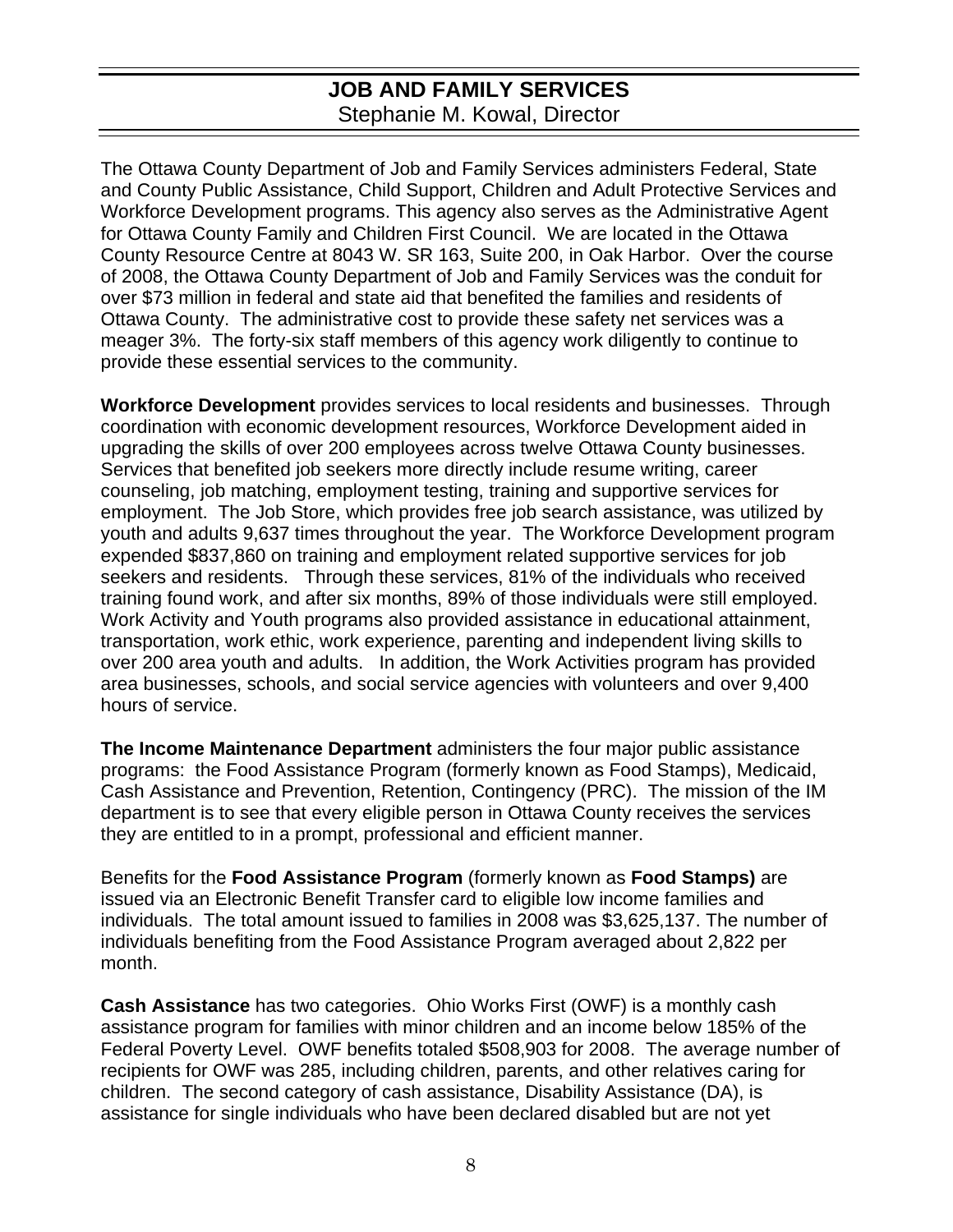receiving Social Security. DA assistance for 2008 totaled \$72,314, with an average case load of 42.

**Medicaid** has several categories that range from medical coverage for children and pregnant women to Nursing home and Waiver care. There are 16 different categories of Medicaid. Each category has its own rules and financial eligibility requirements. The total amount of Medicaid benefits issued in 2008 was \$58,130,025. In 2008, the monthly average number of Ottawa County residents benefiting from this medical insurance program was 4,566.

**Prevention-Retention-Contingency (PRC)** allows for customized services to low income families with minor children. These services are designed to help families obtain and retain employment, and to help address emergency issues that might threaten the stability of the family. PRC services include job training, help with shelter and utility bills, gas cards for employed adults, transportation and other employment related services. The total PRC benefits issued in 2008 for the needs of county residents was \$521,357.

The total federal and state funded aid that directly benefited Ottawa County residents in 2008 was \$64,062,563. These funds were spent primarily in local grocers, doctor and medical, long term care, and other vendors and facilities in and around Ottawa County.

**The Family, Adult and Children Service Unit** provides a variety of services designated to ensure the safety and well being of children and elderly by promoting healthy family relationships, preserving the integrity of the family unit and promoting self-sufficiency. The unit provides services ranging from abuse/neglect investigations, voluntary protective services, protective supervision (ordered by the Court), substitute (foster) care and adoption to those children who are abused, neglected or dependent. Confidential complaints of child and/or elderly abuse or neglect are received in person, in writing or by phone. Information and referral services, subsidized child care, and outreach for pregnancy related and healthy child services are also handled by this unit.

In 2008, the Family, Adult and Children Service Unit provided over \$1.5 million in subsidized child care, alternative living or foster care, and other family supportive services to a multitude of families in Ottawa County.

**The Child Support Enforcement Agency** (CSEA) provides numerous services including the establishment of paternity and child support orders as well as location services, enforcement and collection of child and spousal support orders. The CSEA provides services for individuals who have a child support case that was established in Ottawa County. It does so by working with businesses and other agencies in Ohio and around the world, in order to collect and distribute financial support for children. In 2008, the Ottawa County CSEA was responsible for an average of 2582 active cases per month and collected \$7,446,648 in child support payments. New to the Child Support program this year, was a requirement to order parents to provide either medical insurance coverage, or a cash equivalent to cover medical insurance.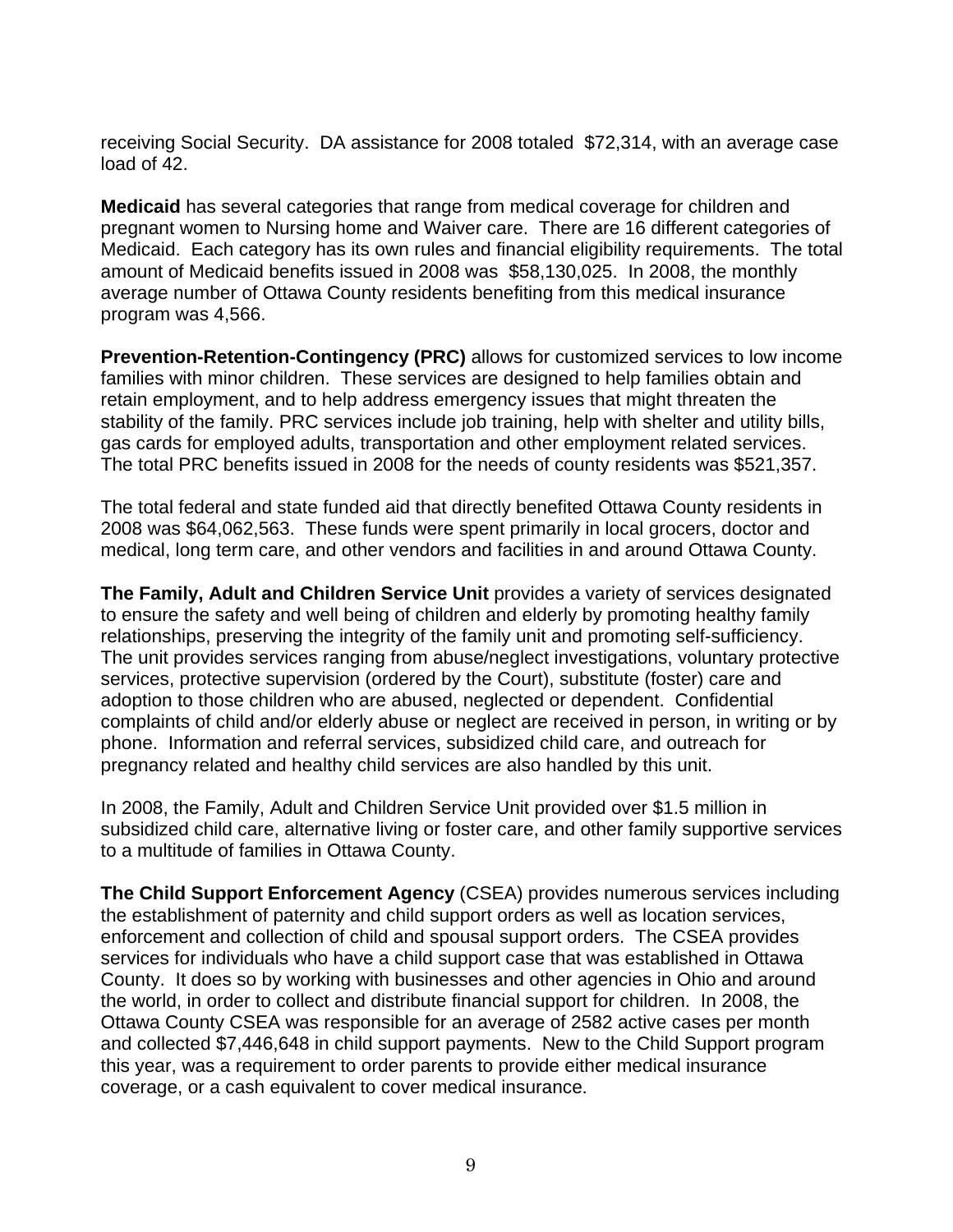#### **Public Assistance Direct Aid to Community**

| NET / Medicaid Transportation          | \$<br>60,108  |
|----------------------------------------|---------------|
| <b>Disability Assistance</b>           | 72,314<br>\$  |
| Help Me Grow                           | \$<br>142,580 |
| <b>DA Medical Assistance</b>           | \$<br>71,356  |
| <b>TANF/Food Stamp Funded Services</b> | 553,009<br>\$ |
| <b>OWF/TANF Cash Assistance</b>        | \$<br>508,903 |
| Workforce Investment Act               | \$<br>899,131 |
| Food Stamps                            | \$3,625,137   |
| Medicaid                               | \$58,130,025  |
| <b>Total</b>                           | \$64,062,563  |

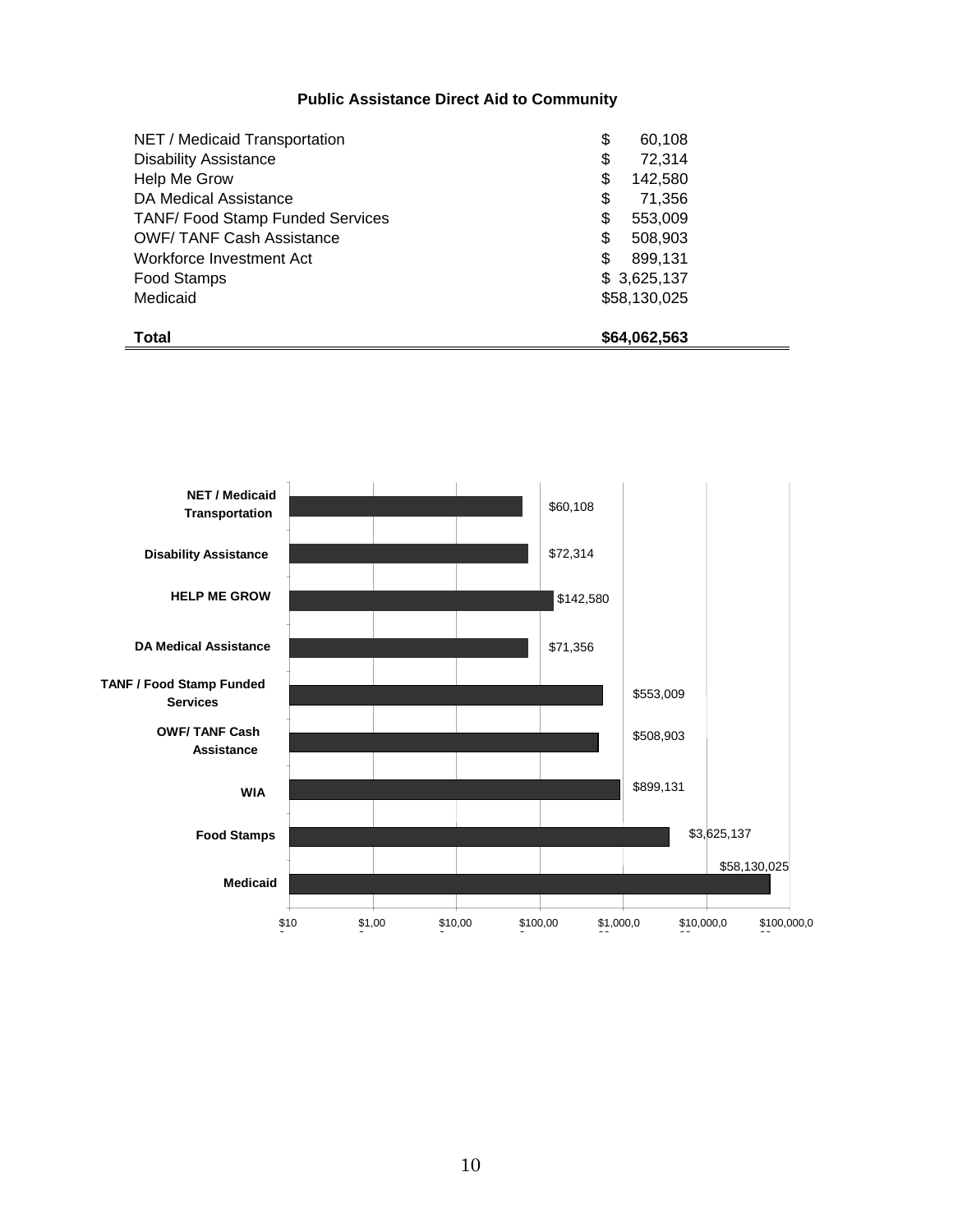# **Direct Social Service Program Costs**

| <b>Social Services Purchased Service</b> | 139,818   |
|------------------------------------------|-----------|
| Child Day Care                           | 555,728   |
| <b>Child Foster Care</b>                 | 890,606   |
|                                          |           |
| <b>Total</b>                             | 1,586,154 |

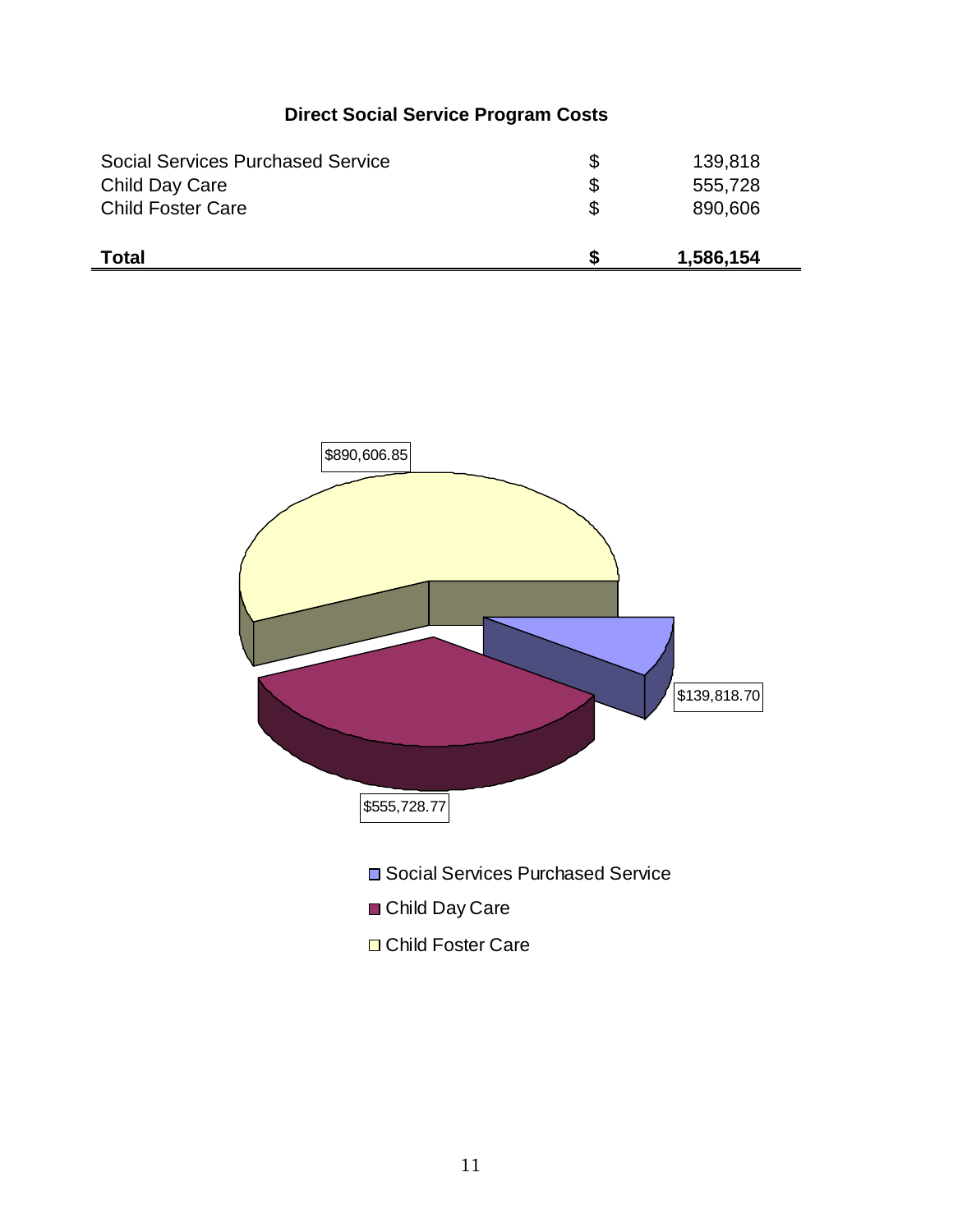#### **Administration**

| Workforce Investment Act            | \$<br>18,651    |
|-------------------------------------|-----------------|
| Child Day Care                      | \$<br>119,309   |
| <b>Adult Protective Services</b>    | \$<br>24,020    |
| Social Services                     | \$<br>517.495   |
| <b>Child Support Enforcement</b>    | \$<br>671,875   |
| Income Maintenance/ OWF/ PRC / FSET | \$<br>1,203,288 |
| <b>Total</b>                        | 2,554,641       |

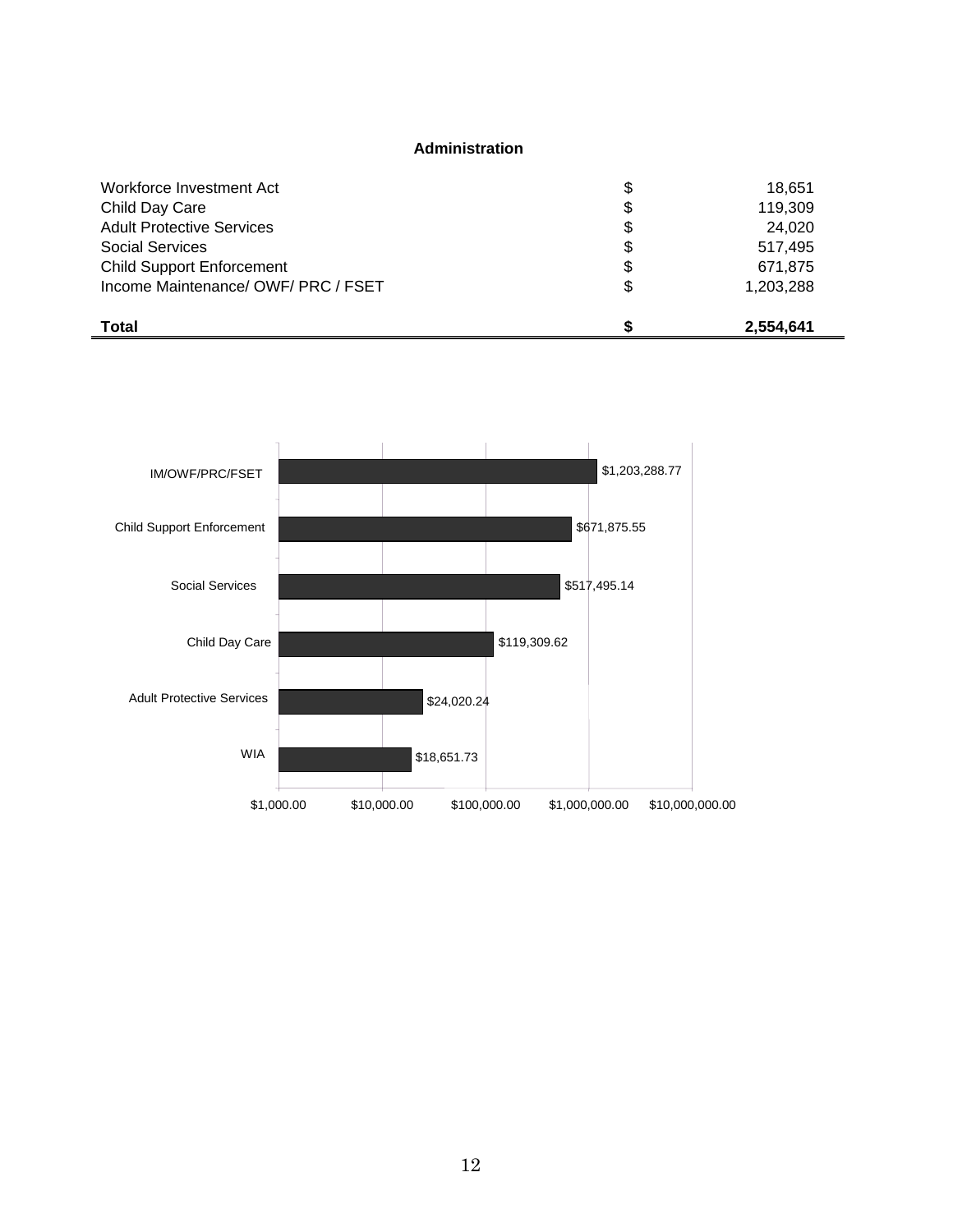# **REGIONAL PLANNING COMMISSION**  Todd Bickley, Director

The Regional Planning Commission's primary function is the physical development of Ottawa County and the impact of that development on future generations. The Commission fields questions concerning subdivision/parcel splits, zoning requirements, flooding, and land use decisions from elected officials and the general public. This office is also responsible for rural address assignments.

The Ottawa Regional Planning Commission was created and is maintained through agreements with the Board of Commissioners, participating Boards of Township Trustees, and participating Municipal Councils. The financial support is based on a per capita basis for the townships and municipalities with the County Commissioners, outside grants, and fees making up the remainder. In 2008 \$20,987 was received from the townships and villages, \$119,282 from the Board of Ottawa County Commissioners and \$11,968 from grants and fees.

During 2008 the staff reviewed seven (7) requests for rezoning of property, five (5) requests for zoning text amendments to townships resolutions, and approved approximately one hundred thirty-one (131) acres of land for new residential house lots. In addition, zoning code revisions were also undertaken in numerous communities.

The staff also assisted local township and village officials in a variety of activities including the development of land use plans and grant applications, while providing advice on local zoning and subdivision issues on an individual basis. The Regional Planning Commission also sponsored a fair housing seminar and a landlord-tenant seminar.

The Commission was responsible for administering Ottawa County's Community Development Block Grant programs, participated in the economic development program, and served as prevailing wage coordinator for various County projects.

Continued participation in the Community Rating System, resulting in local flood insurance policies being reduced by five percent (5%), was assured through the staff's efforts.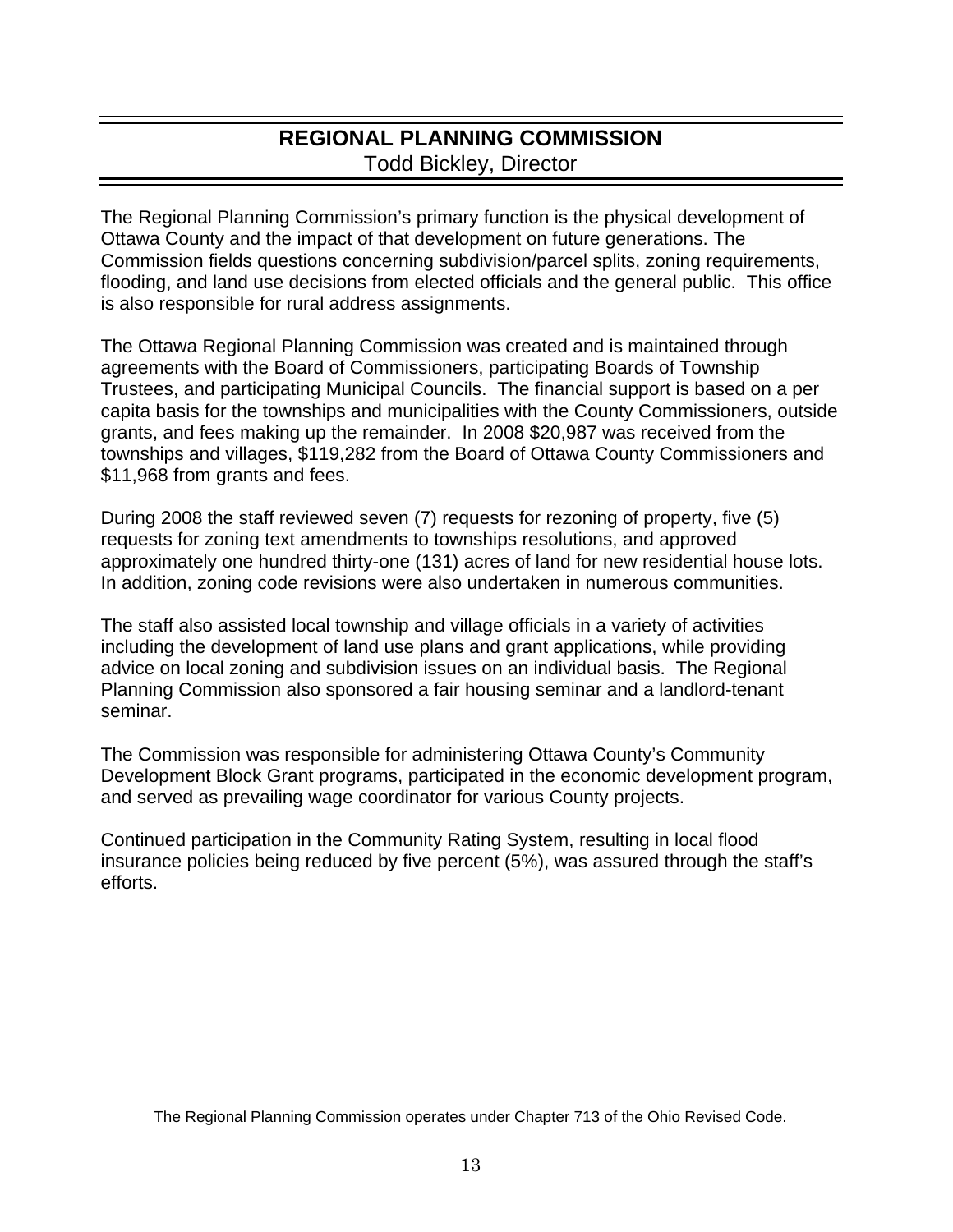### **OTTAWA COUNTY RIVERVIEW HEALTHCARE CAMPUS**  Kendra M. German, Administrator 8180 W SR 163, Oak Harbor, OH 43449 419-898-2851

In 2008, Ottawa County Riverview Healthcare Campus continued to see successful operations, family, resident, and community relationships. A family satisfaction survey conducted by the Ohio Department of Aging, ranked Riverview the highest long-term care facility in Ottawa County. This honor was achieved with 96.9% of our families reporting satisfaction with the care at Riverview and 97.7% of our families that would recommend Riverview to their family and friends.

In December of 2008, Medicare unveiled their Five Star Rating System. Riverview attained an overall 3 out of 5 stars, scoring the facility the highest in Ottawa County. Riverview received this overall rating by scoring 4 out of 5 stars on Health Inspections, 4 out of 5 stars for Nursing Home Staffing Ratio, and 1 out of 5 stars for Quality Measures. This rating system is revised every quarter, and Riverview will continue to monitor these areas in hopes to increase our overall rating.

Riverview residents and staff also participated in many community events such as Senior Day at the Ottawa County Fair, Oak Harbor Apple Festival Parade, and Ottawa County Fall Senior Day at Camp Perry. The residents enjoyed hunting for Easter Eggs with their young family members during our Easter Egg Hunt. Our Annual Resident/Family Picnic, "Casino Nights" was a huge success with music by the Two Bow Ties and Casino Games. Over 700 children and their families visited Riverview for our annual Community Trick or Treat.

Along with these events, Riverview also hosted many community events that our residents enjoyed throughout 2008. Riverview remained the site of the Oak Harbor Harbor Lights Senior Center under the operation of Ottawa County Senior Resources. In May, we celebrated National Senior Health and Wellness Month with 300 Community Seniors who enjoyed a Health Fair, a visit from Mercy Hospital's Life Flight and the Ribbon Cutting for Riverwalk (the public walking trail located behind the facility paid through grants and private donations). For younger community members, Riverview hosted Story Hour during the summer months. Riverview held its first annual Grandparents Day, which was broadcast live on Channel 11's "Your Morning Saturday". In November, Riverview welcomed various local crafters and home businesses to our "Home For the Holidays" event so our residents and community could get an early start on their Christmas shopping while supporting local businesses.

In 2008, Riverview became the only Long Term Care Facility in Ottawa County to hold a contract with the Veteran's Affairs to provide services to our Veteran population. With this honor, Riverview took a special interest in showing our gratitude for the service these men and women gave to our country. In May, we held a special Veteran's service to recognize those Veterans residing at Riverview. On July 4<sup>th</sup>, the facility held a very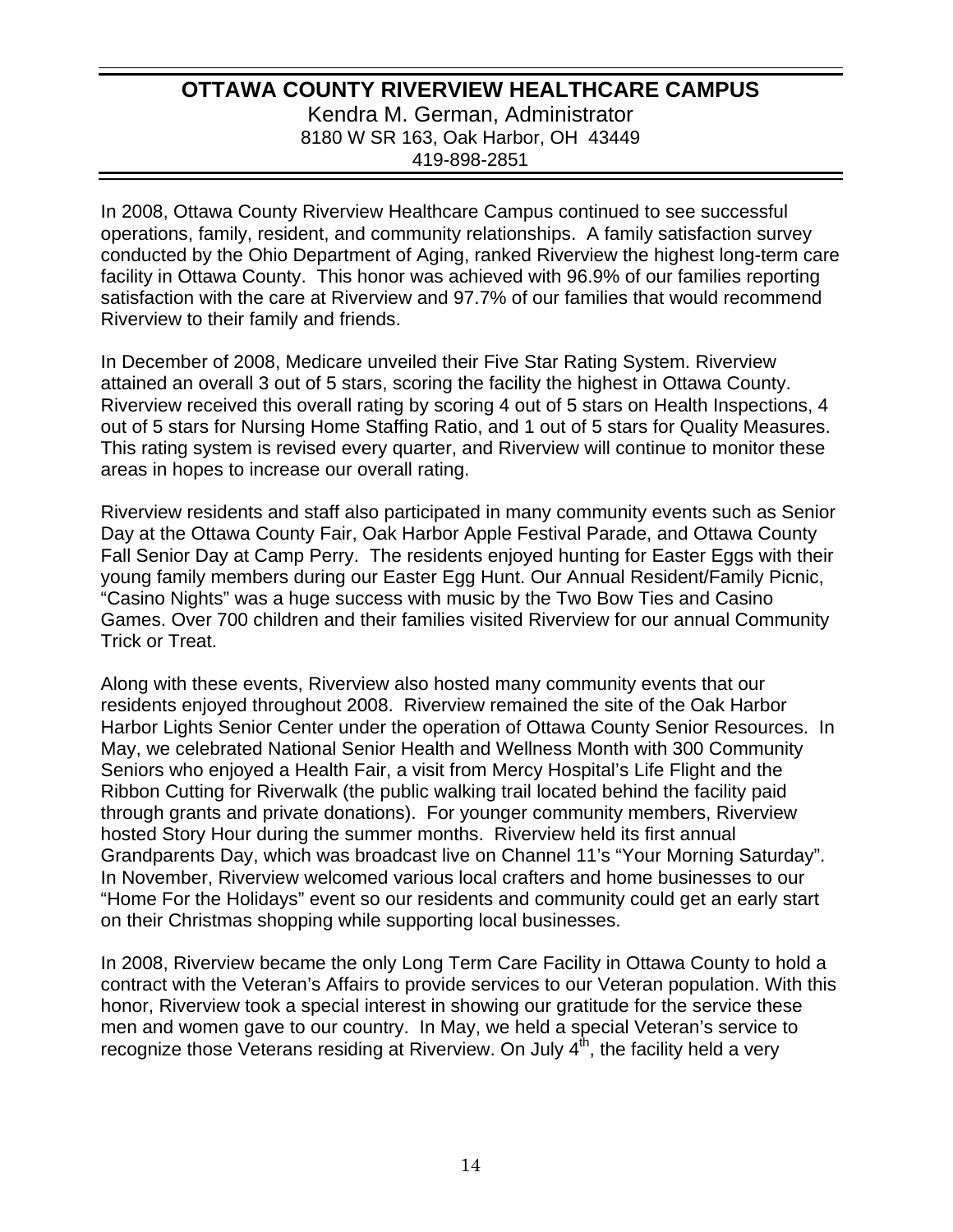special ceremony recognizing 16 of our residents who served our country. Each Veteran was presented with a certificate as well as a plaque outside the door where they reside showing their service branch and also if he/she was a Purple Heart recipient or a POW. The facility held a third Veteran's event on Veteran's Days that not only recognized Veterans within our facility but also Veterans in the community. All of these events were greatly supported by the attendance of community members.

In 2008, Riverview continued to serve the needs of the community by welcoming 196 new admissions and successfully discharging 145 people back to the community. As well as these inpatient services, Riverview continuously served an average of 13 Outpatient Therapy clients weekly. Riverview continued to partner with Ottawa County Senior Resources to provide DayBreak, Ottawa County's only adult day services program, which served 15 individuals and families from the community in 2008.

Financially 2008 was another tight year. As the national trends continue to support Senior Living Communities and home based services, our census and private payor sources have continued to decline. The average census on a daily basis was 110. A majority of admissions in 2008 were residents here to receive rehab. The trend in rehabilitation clients has made our average length of stay 29 days. These residents often have increased clinical needs while reimbursement continues to flatten out. As the state and federal budgets continue to be in deficit, Medicaid and Medicare rates are in danger of decreasing.

For many years, the citizens of Ottawa County have supported Riverview's efforts through a levy, which supplemented resources for individuals requiring state assistance. However, in these difficult and uncertain economic times, the renewal of the current levy did not pass. Riverview is committed to continuing its mission for those who are in need of long-term care, rehabilitation, dementia care, and hospice services. However, in order to continue to provide a level of care which is consistent with our philosophy, it is necessary to consolidate Riverview's staffing resources as well as look at all expenditures and programs. Riverview will continue to challenge how it does business by monitoring expenses and will actively seek new areas of revenue through diversification of services. Although our expenses exceeded our revenue in 2008, our carryover balance of \$1.1 million was able to cover our cost.

|                              | 2007         | 2008         |
|------------------------------|--------------|--------------|
| <b>Total Revenue</b>         | \$10,157,911 | \$10,117,311 |
| <b>Total Expenses</b>        | \$10,482,773 | \$10,615,661 |
| <b>Net Income Operations</b> | (\$324,861)  | (\$498,350)  |

These numbers are based on accrual basis accounting: GAAP

The Ottawa County Riverview HealthCare Campus operates under The Board of County Commissioners.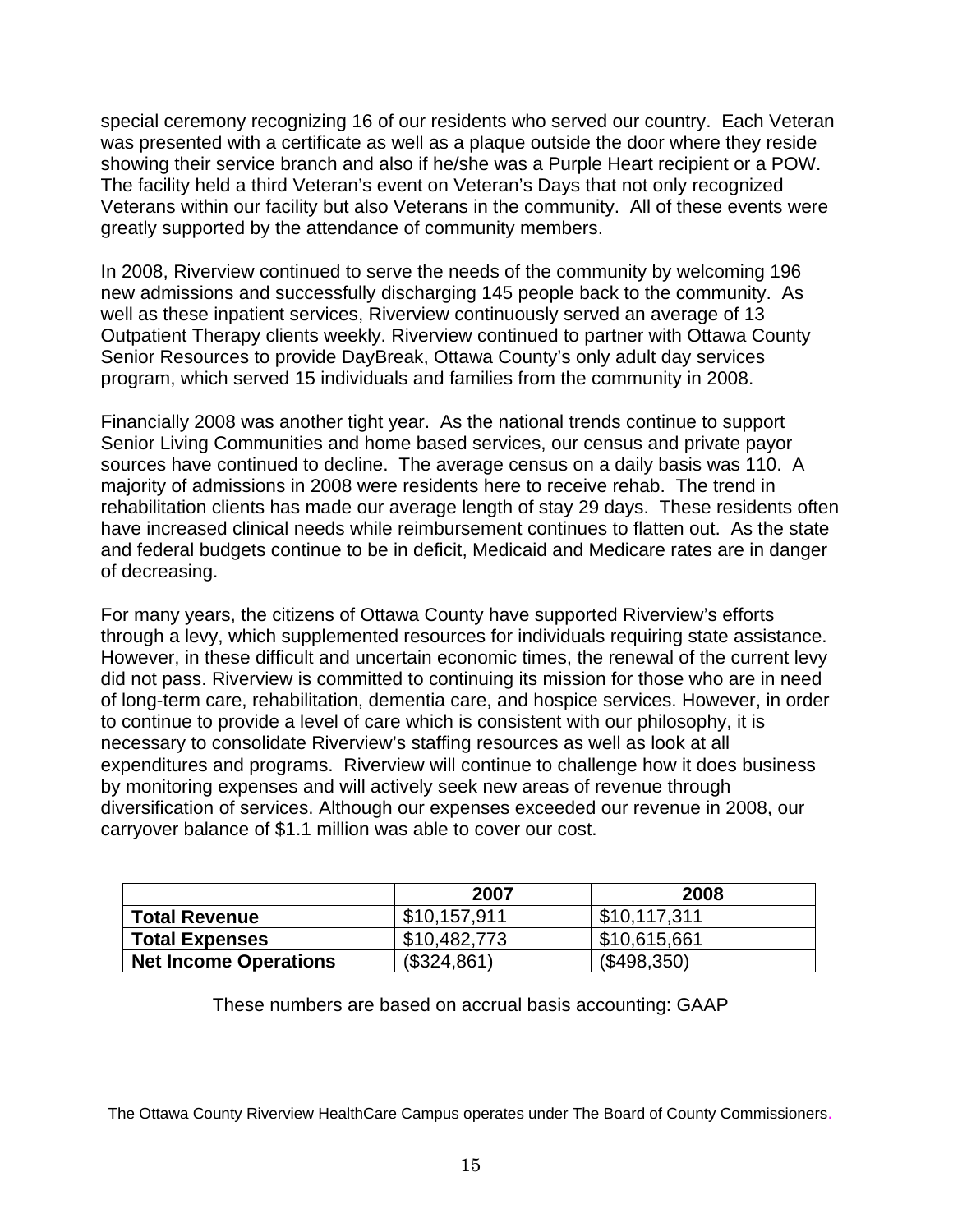### **SANITARY ENGINEERING**  James K. Frey, P.E., P.S. Sanitary Engineer

The Ottawa County Sanitary Engineering Department provides safe and reliable water and wastewater services to Ottawa County residents. The Department's primary responsibility is to construct and manage County owned water and wastewater infrastructure located within Ottawa County. The Department operates and maintains the Danbury Township Wastewater Treatment System, the Portage/Catawba Island Wastewater Treatment System, and the Ottawa County Regional Water System.

The Ottawa County Sanitary Engineering Department is dedicated to the service of Ottawa County residents. The department is responsible for a total operating budget exceeding \$11 million and a capital improvement budget of nearly \$8 million in 2008. In addition to the normal day-to-day operational and administrative duties, the office and field staff continue to work diligently to fine tune operations of the Ottawa County Regional Water System. This system consists of approximately 182 miles of water mains and a newly expanded, 9 million gallons per day, EPA regulated water treatment plant. The \$3.7 million Regional Water Treatment Plant Expansion Project was completed in 2005 to meet the anticipated increase in demand for the county's public water supply.

The Sand Road water main was originally installed in 1934 during the WPA program. Over the years the cast iron pipe deteriorated to the point of being severely restricted and unreliable. The sandy soil in the area made repairs difficult with safety being a major concern. In 2007, the county began replacing the water main and completed installing 14,200 lineal feet of new 8" diameter high density polyethylene pipe in 2008. The \$1,571,756 project included \$401,142 in grant funds serving 239 dwellings.

Phase I of the Erie Township Sewer Project, which extended a low pressure sanitary sewer along Lake Shore Drive to Camp Perry at a cost of \$1,786,380, was completed in 2007. Phase II of the project serving the businesses of Fenner Dunlop, Nugix and Lake Erie Business Park was completed in 2008 at a cost of \$903,141. Construction consisted of 7,005 lineal feet of 8 inch low pressure sanitary sewer, 570 lineal feet of 8 and 12 inch gravity sewer, a pump station and 1,902 lineal feet of 8 and 12 inch water main. Phase III of the project includes the construction of 900 lineal feet of 8" diameter gravity sewer 2,460 lineal feet of low pressure sanitary sewer and a wastewater pump station to serve the Lake Erie Business Park and Ares, Inc. Construction will begin in 2009 and will be completed in approximately 9 months. The estimated cost is \$433,440.

The Regional Water Treatment Plant draws water from Lake Erie through a 30 inch diameter concrete pipe extending about 1,500 lineal feet into the lake. During the late fall or winter as the lake begins to freeze, ice begins to form around the intake structure. During this process, frazel ice forms inside the intake and pipe blocking the water flow. The restricted flow threatens the capacity of the water treatment plant and the water system as a whole. To alleviate this problem, an auxiliary intake was constructed in the Portage River just north of the raw water pump station. The total cost of the project was \$129,760.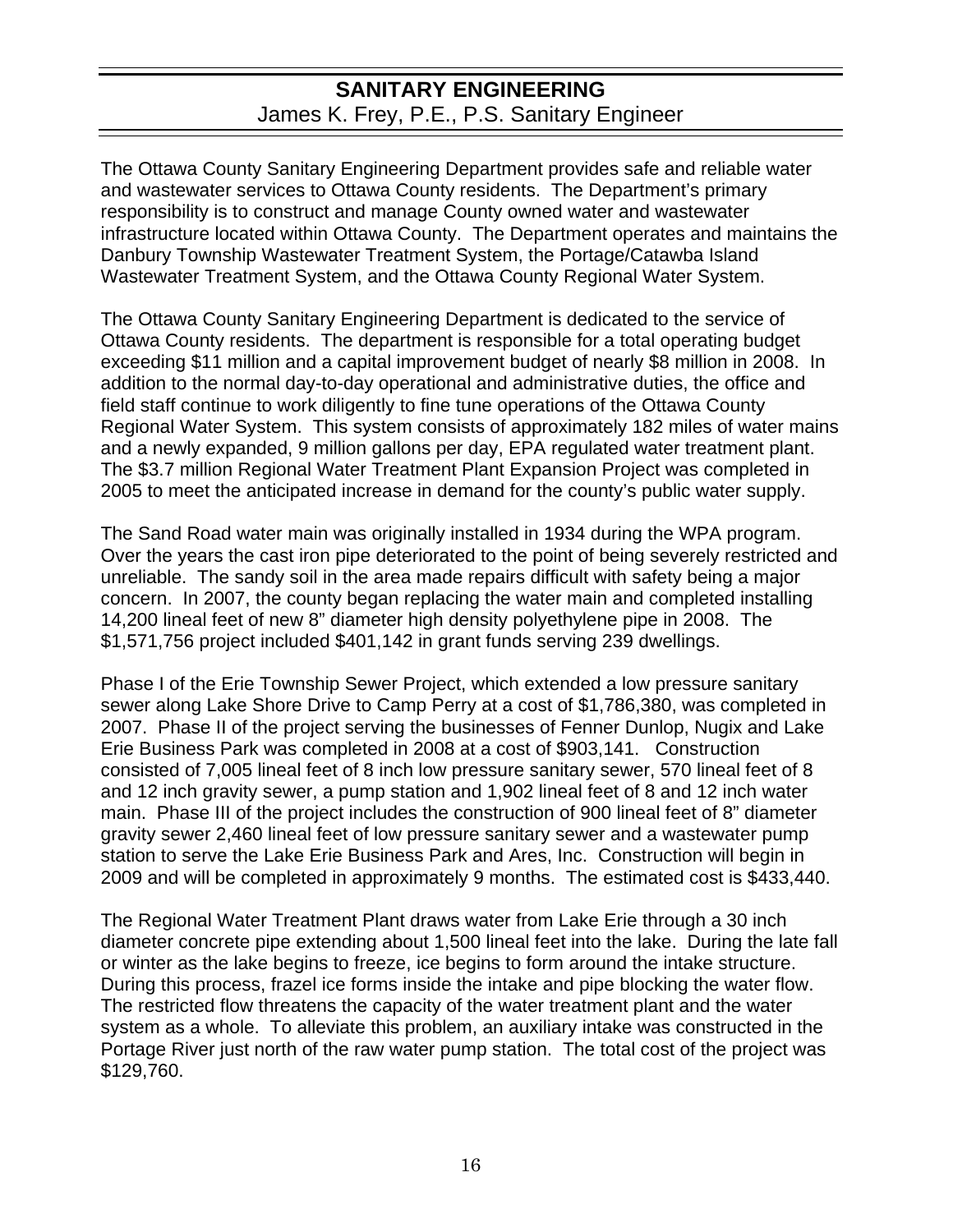The Department performed several major upgrades to the remote telemetry system that monitors the County's water and waste water systems. This telemetry system allows the operators to view import operating data at specific locations away from those sites. The cost of the upgrades was \$116,000.

Phases II and III of the Regional Water Ductile Iron Pipe corrosion mitigation project will be completed in 2008. The work consists of installing protective sacrificial anodes, test stations and bond fittings to protect the ductile iron pipe from corrosion. The total cost of both phases is a combined \$4,777,000.

The Department will continue to focus on maximizing the efficiency of its day to day operations as well as planning, designing, and constructing the priority projects the Board of County Commissioners has identified in the Ottawa County 5-Year Capital Improvement Plan.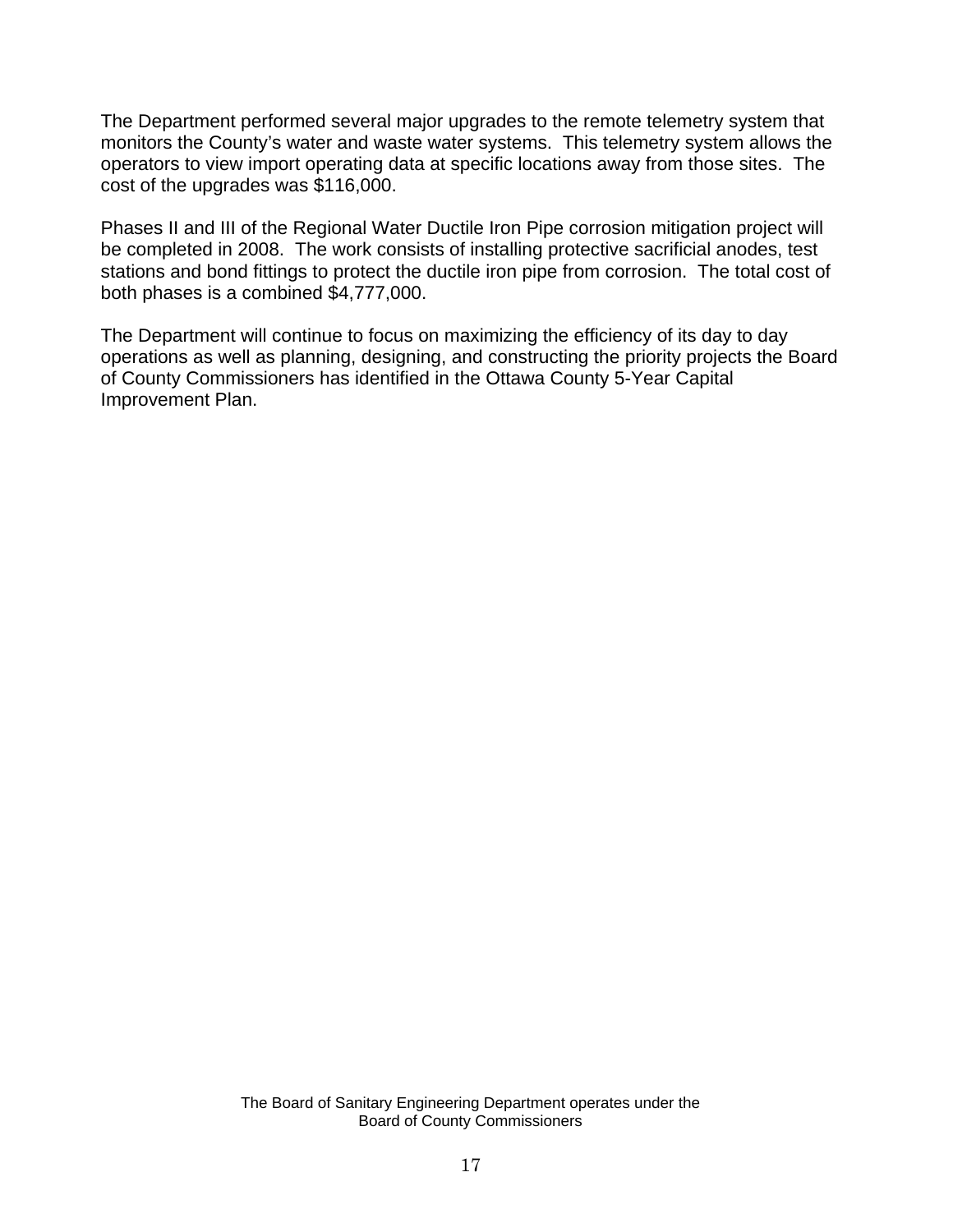### **OTTAWA COUNTY SENIOR RESOURCES**  Dianne Martin-Mortensen, Executive Coordinator 8200 W. State Rt. 163, Oak Harbor, OH 43449 419-898-6459

In 2008, the Ottawa County Senior Resources Department continued to evolve as fiscal management for the department was officially assumed. Sara Toris joined the staff as Fiscal Clerk. Kim Sedlak continued her position as Senior Resources Clerk. In June of 2008, with the support of the Ottawa County Board of MRDD and the Ottawa County Board of Commissioners, the kitchen facilities at the old MRDD School were updated and now house the cooking facilities for the entire senior meal program. In September of 2008, Ottawa County Senior Resources also moved to its new home in the old MRDD School at 8200 W. State Route 163, Oak Harbor. The new space provided offices for administrative staff, a conference area and senior computer lab. The movement of the office provided the needed space to bring all administrative Senior Resources programming in one office with the OPTIONS for Independence program now functioning out of the same office. The Ottawa County Senior Advisory Committee, a committee made up of seniors from across the county, now meet the first Wednesday of **every other month** at 1:00 PM at the Ottawa County Senior Resources conference room. The Advisory Committee continues to offer support, feedback and input into the planning and implementation of Senior Programs in Ottawa County.

The Home Delivered Meals Program continued with another successful year. The program offered to homebound seniors over the age of 60, is based on a home assessment to determine final eligibility. These meals continued to be packaged and prepared through a contract with Innovations Services. In 2008, in cooperation with Ottawa County Transportation Agency (OCTA) the vans used to deliver meals became the Senior Resources fleet where six vehicles are now owned by Senior Resources. OCTA drivers continue to drive and deliver the meals as part of an ongoing contract between OCTA and Senior Resources. These meals, which also include a contract with PASSPORT services, were delivered to approximately 348 Ottawa County Seniors for a total of 58,648 meals in 2008.

In 2008, Senior Resources continued its partnership with Area Office on Aging of Northwest Ohio to maintain the *OPTIONS for Independence* Program. *OPTIONS for Independence* is available to anyone 60 years of age or older who is living in a home setting and needs assistance in order to remain safely at home. The Care Coordinator can provide information about service options in Ottawa County, help the families and client choose the services that are best for each unique situation, and then link seniors and their caregivers to these services. This year the program served over 99 clients making the total of 216 clients served since the program's inception in July 2006. The Ottawa County OPTIONS office is now co-located with the Senior Resources office at 8200 W. State Rt. 163, Oak Harbor, OH 43449.

The six senior sites, which include Elmore Golden Oldies Senior Center, Oak Harbor Harbor Lights Senior Center, Genoa Senior Center, Port Clinton Senior Center, Danbury Senior Center, and Put-in-Bay Senior Center, continue to offer nutrition, education programs, recreation, and socialization for Ottawa County Seniors. Five of the six sites continue to provide the Congregate Meal program, which is funded in part by the Area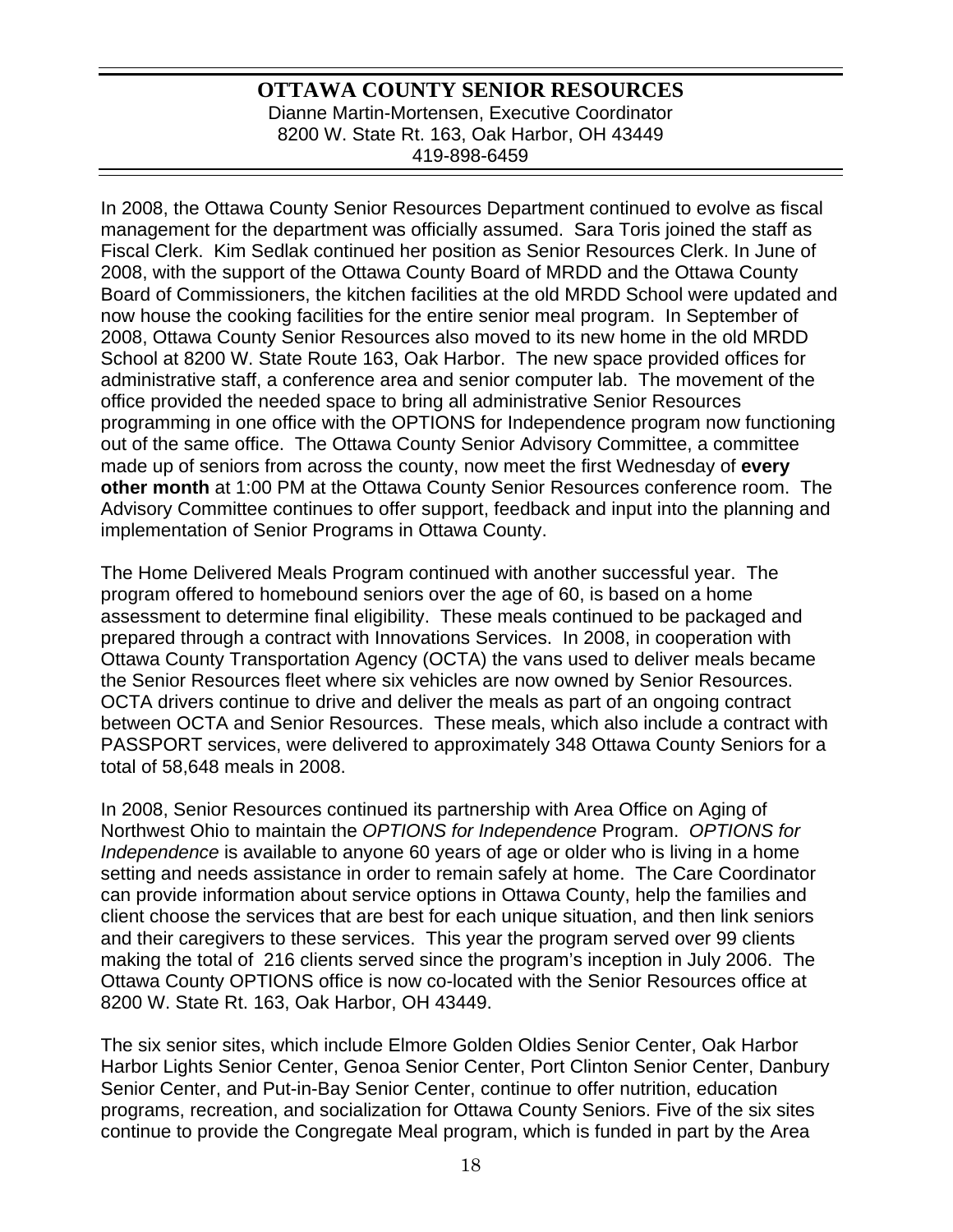Office on Aging of Northwest Ohio Congregate Grant Program. The suggested donation for congregate sites for 2008 continued at \$2.50 to anyone participating in the meal who is 60 years of age or older. The Sites continue to welcome anyone under the age of 60 for a meal cost of \$5.00. These centers served approximately 690 individuals and 13,731 hot meals in 2008.

*DayBreak*, Ottawa County's only Adult Day Services Program continued to provide services to individuals needing assistance in a variety of areas including recreational and social activities, and assistance with daily living activities. *DayBreak* offers a unique atmosphere where a team of qualified professionals help each participant live life to the fullest. Individuals participate in the comfort of a homelike atmosphere. Since opening its doors the *DayBreak* program has served 25 individuals. For 2008, 16 individuals were involved in the program. Five of these individuals received funding from Senior Resources to participate in the program. In addition, 2008 introduced *DayBreak* to the PASSPORT program, where 4 clients who participated in *DayBreak* received funding through PASSPORT services. Seven private pay clients also received *DayBreak* service. Senior Resources also provided funding to maintain the program at Riverview and paid a total of \$25,451 towards the maintenance, programming and client base for *DayBreak*.

Other 2008 Senior Resources Accomplishments

- March 2008 Senior Resources Fiscal Clerk was hired to assist in the financial management of Senior Resources. Sara Toris serves as front line for all financial aspects of Senior Resources administration.
- The Ottawa County Senior Centers continued a tradition started in 2006 as five successful "In Your Own Backyard" events were held. The five programs included Genoa's 2nd Annual All-American Senior Day, Elmore's Senior Party in the Park, Oak Harbor's On the Portage River, Put-in-Bay's 'A Day at the Bay' and Port Clinton's 1<sup>st</sup> Annual Chili Cook-off
- The Senior Activity Committee along with the staff of Senior Resources coordinated the following county wide activities: Spring Senior Day, Senior Day at the Ottawa County Fair, and Fall Senior Day which served a total of 797 meals to Ottawa County Seniors. The Activity committee was also involved in the promotion of such activities as Senior Game Day, Senior Day with the Mud Hens, Spring into Happiness Dance, Senior Picnic at Lakeview Park, and other programs.
- Assisted over 75 Ottawa County Seniors with one-on-one appointments to choose or update their Medicare Part D Provider.
- Aided the Area Office on Aging of Northwest Ohio in the distribution of vouchers for the Farmer's Market Coupon Program to eligible seniors across the county. In 2008, 1,279 coupons were distributed to Ottawa County Seniors.
- Senior Resources again supported the efforts of Ottawa County Transportation Agency with over 1236 senior trips in 2008.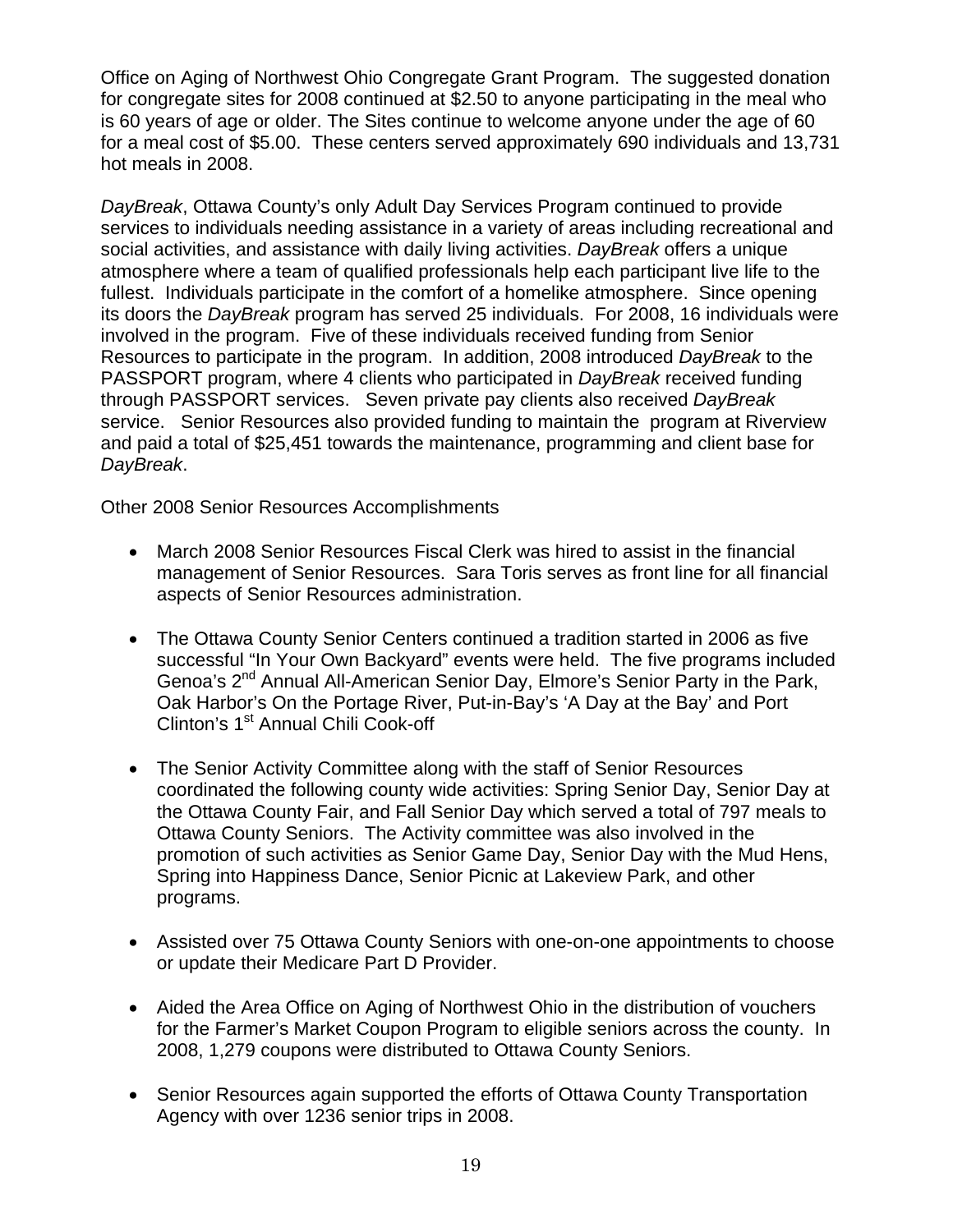- Senior Resources applied for the CDBG grant that supports the 60+ Clinic, a program for seniors 60 and older where by seniors can receive medical testing and consultation regarding health issues at no cost to the senior. In 2008 services were provided by Heritage Health Care Inc. Full services (one clinic per month per site) were provided to all senior center communities.
- Senior Resources continued to work with other community service agencies and the United Way to bring the 'No Wrong Door' concept to more agencies and organizations in Ottawa County.
- Senior Resources is the major source for the FILE OF LIFE, the mini-medical history that can be displayed on the refrigerator for easy access of medical information for emergency responders.
- Senior Resources in conjunction with the six senior centers offered many services in 2008 to our seniors across the county. These programs included: Homestead Exemption Tax, AARP Tax Services (where seniors can get help in completing taxes at no charge), and quarterly Nutrition-based programs at all senior sites sponsored by the OSU County Extension Office.

### **Source of 2008 Funds**

| ❖ Senior Services Levy | \$471,983 |
|------------------------|-----------|
| ❖ Other Receipts       | \$298,302 |

#### **Usage of 2008 Funds**

| ❖ Home & Congregate Meals  | \$381,762 |
|----------------------------|-----------|
| ❖ Alzheimer & Respite Care | \$25,451  |
| ❖ Home Care                | \$16,967  |
| ❖ Senior Center Services   | \$271,475 |
| ❖ Senior Facilities        | \$50,902  |
| ❖ Operations               | \$101,803 |
|                            |           |

Ottawa County Senior Resources operates under the Board of County Commissioners.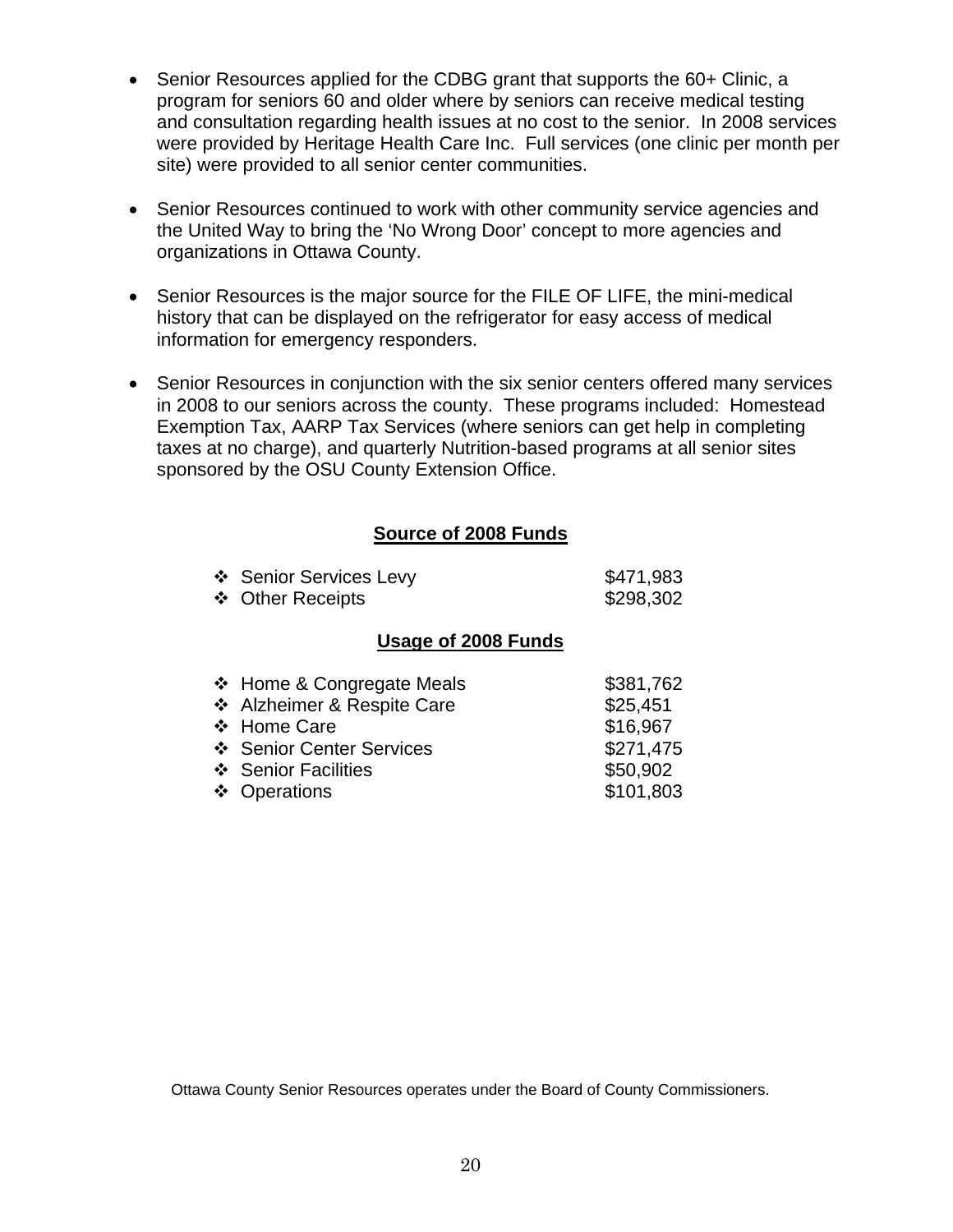*E l e c t e d O f f i c i a l s*  -<br>F  $\propto$  $O_f$  *O t t a w a C o u n t y*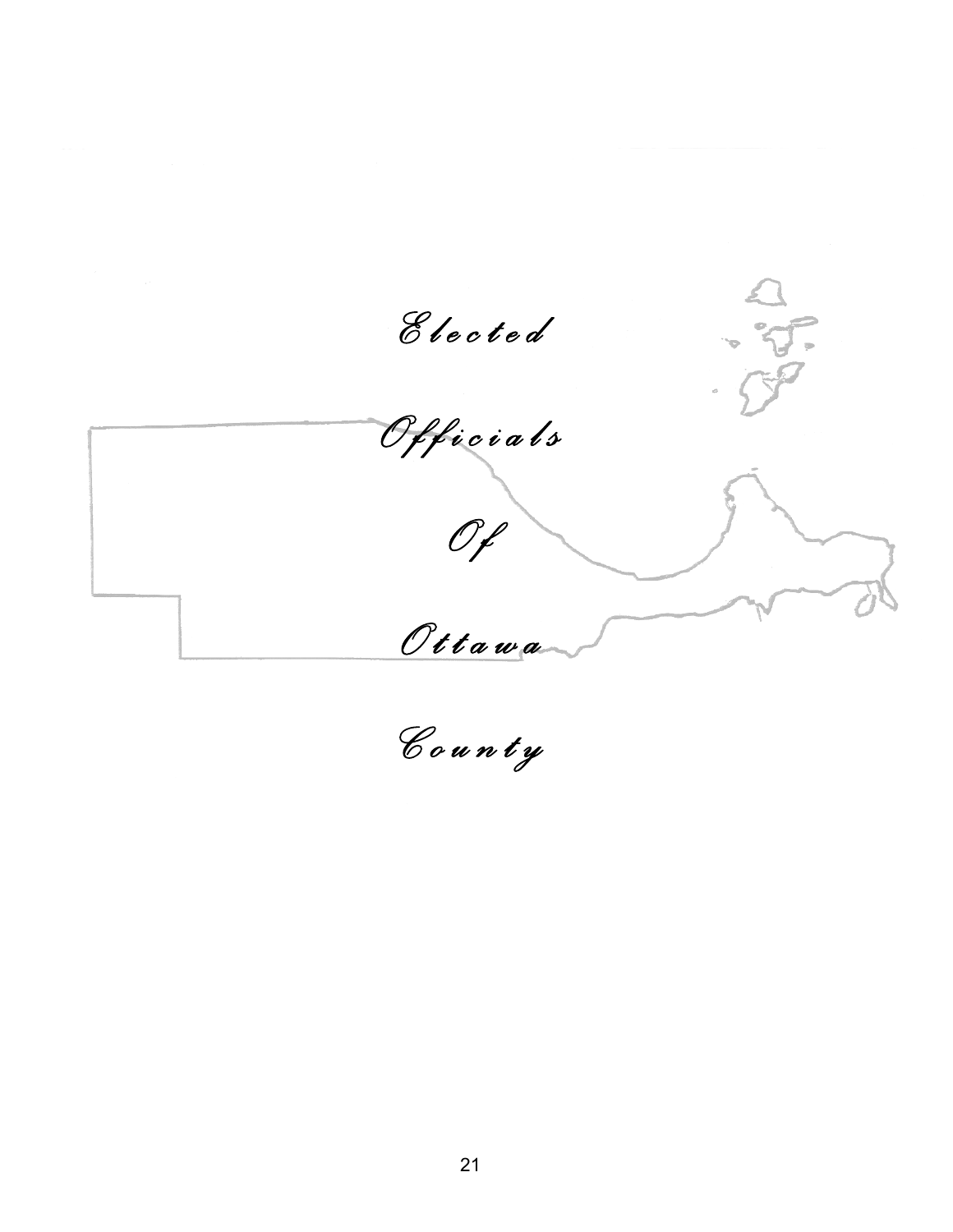### **AUDITOR**  Jo Ellen Regal

The Auditor serves as the County's chief appraiser, chief fiscal officer and chief payroll officer. She prepares financial reports, acts as a payroll agent, and reviews and pays all County bills. Distribution of local government funds, real and personal property tax settlements to the local subdivisions are also the responsibility of the Auditor. As agent for the Ohio Department of Taxation, the Auditor processes and distributes estate tax payments. She also sells vendors' licenses, cigarette licenses and junkyard licenses. The Auditor is also secretary of the Budget Commission, Board of Revision and serves on the Records Commission.

Whenever property is sold, the deed is brought to the Auditor to convey official ownership before it is recorded. In 2008, the office processed 1,243 such conveyances. The County real estate conveyance tax totaled \$375,832.90 and the manufactured home conveyances were 275 and totaled \$7,259.50. The Current Agricultural Usage and the Agricultural Districting programs, with 2,936 and 1,430 parcels, respectively, are also administered by the Auditor's Office. There are approximately 3,900 signed up for the homestead exemption program.

The Auditor's office assessed approximately 37,000 parcels of real property with a taxable value of \$1,713,230,610. Special assessments for waterlines, sewers, ditches, etc., were collected on the real estate tax duplicate and distributed to all the appropriate subdivisions. The Auditor's office registered approximately 4,700 manufactured homes that pay a tax in lieu of real estate.

The Auditor's office also has a facsimile service in which real estate parcel information is faxed upon request. The office has a website to access real estate information. The address is www.ottawacountyauditor.org. The website also contains information about various programs available to the taxpayer and other duties performed in the office.

As agent for the County Dog and Kennel Fund, the Auditor sold 8,498 licenses and 220 kennel licenses in 2008.

In 2008, the consumer protection division of the Auditor's office inspected 291 scales, and 737 gas pumps for retail and wholesale use.

The Auditor's office GIS department is continuing to improve the county's mapping system. In 2006 the Auditor took advantage of a program offered by the state to have new maps created for the GIS department.

The Auditor is authorized to perform her duties under Section 319, 322, 323 and 5701-5743 of the Ohio Revised Code.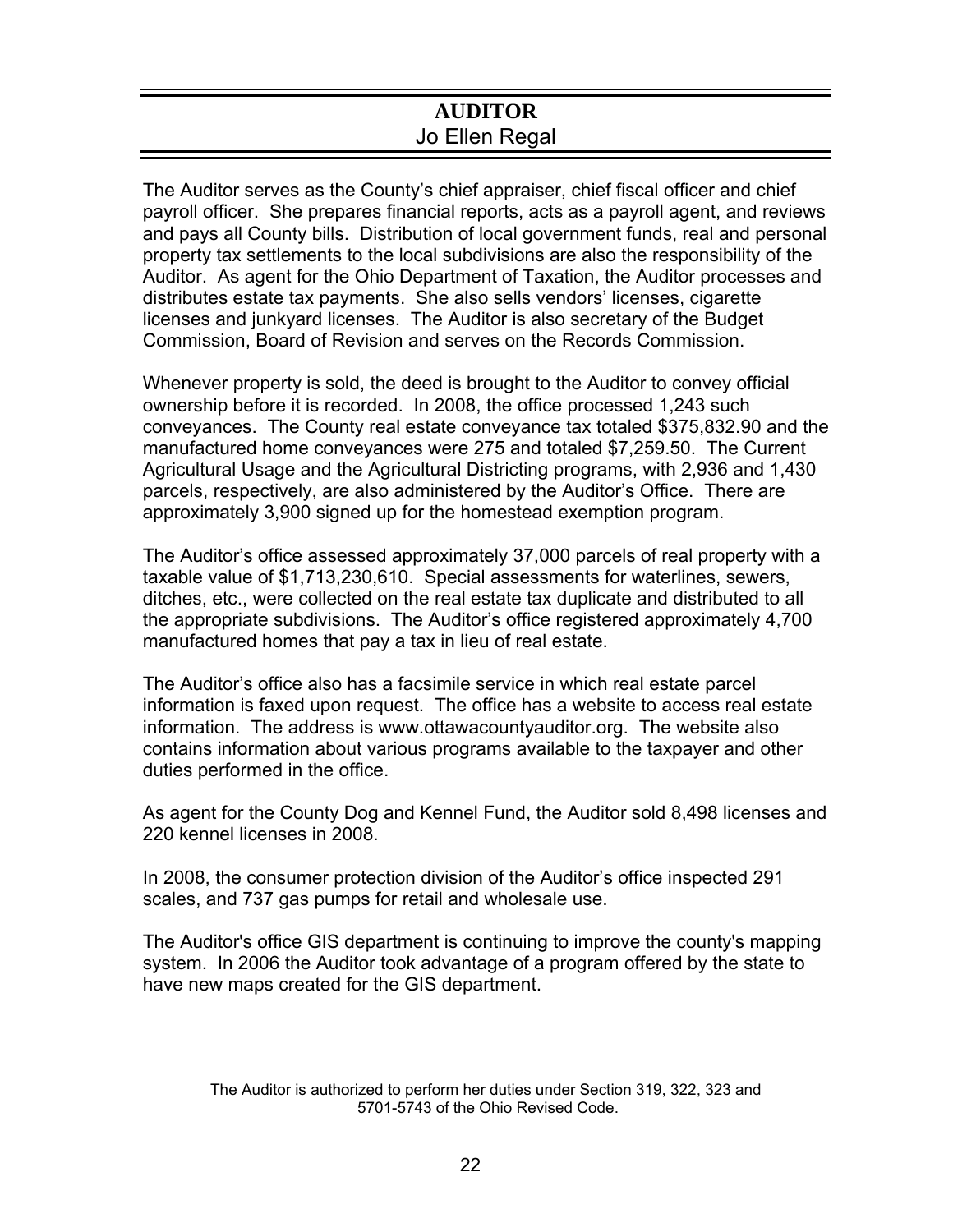### **CLERK OF COURTS - LEGAL DEPARTMENT**  Jennifer L. Wilkins

The Clerk of Court Legal Department maintains the records of the Common Pleas Court under numerous sections of the Ohio Revised Code and local rules of the Court, and serves as Clerk for the Sixth District Court of Appeals.

The following is a partial list of types of cases and other matters processed in 2008 by the Legal department.

| <b>Civil Cases Filed</b>                     | 729 |
|----------------------------------------------|-----|
| <b>Civil Cases Closed</b>                    | 701 |
| <b>Domestic Relations Cases Filed</b>        | 236 |
| Divorce/Dissolutions Granted                 | 234 |
| <b>Civil/Domestic Violence Cases Filed</b>   | 198 |
| <b>Criminal Cases Filed</b>                  | 160 |
| <b>Criminal Cases Closed</b>                 | 157 |
| <b>Outstanding Criminal Warrants</b>         | 62  |
| <b>Sixth District Court of Appeals Cases</b> | 61  |
| <b>Appeals Cases Closed</b>                  | 22  |
| Civil and Tax Judgement Liens Filed          | 882 |
| <b>Executions Filed</b>                      | 53  |
| <b>Notary Commissions Filed</b>              | 145 |
| <b>Civil Petition to Supreme Court</b>       | 7   |
| <b>Jury Panels</b>                           | 49  |
| Jury Panels Appearing for Trial              | 10  |

Funds collected and disbursed by the Clerk of Courts during 2008 by the Legal department:

| Appraiser Fees                                      | \$23,600.00  |
|-----------------------------------------------------|--------------|
| <b>Criminal Fines</b>                               | \$4,142.32   |
| Criminal Restitution                                | \$19,132.13  |
| <b>Computer Fees</b>                                | \$16,060.00  |
| <b>Domestic Violence Fees</b>                       | \$2,775.09   |
| <b>Garnishment Receipts Disbursed</b>               | \$208,701.69 |
| Guardian Ad Litem Fees                              | \$45,387.78  |
| Law Library Fees                                    | \$1,000.00   |
| Fees Paid to State of Ohio                          | \$26,228.04  |
| Fees Paid to Ottawa County Sheriff                  | \$70,705.46  |
| Paid to Ottawa County                               | \$399,295.78 |
| Fees Paid to Bar Association                        | 381.80<br>\$ |
| <b>Costs Collected from Incarcerated Defendants</b> | 2,359.31     |
|                                                     |              |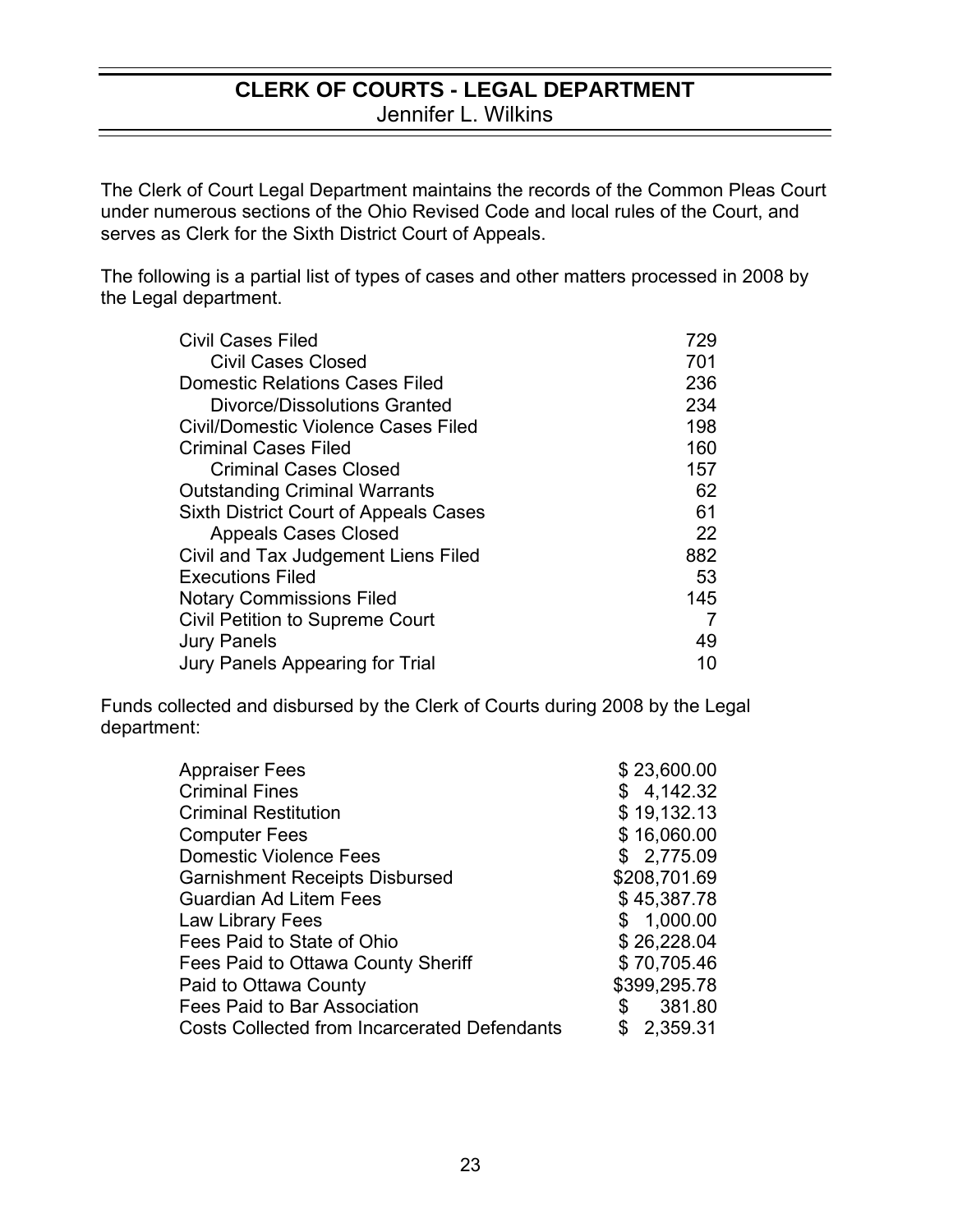### **CLERK OF COURTS - TITLE DEPARTMENT**  Jennifer L. Wilkins

The Auto Title Division of the Clerk of Courts issues Certificates of Title that are required for an automobile, trailer, manufactured home or watercraft. Voter registrations are also available through this office. Passport applications are also processed in the Title Department.

The following is a partial listing of activity within the Title Department in 2008:

| Vehicle & Watercraft Titles                                                                          | 15,626                      |
|------------------------------------------------------------------------------------------------------|-----------------------------|
| <b>Replacement Titles</b>                                                                            | 1,054                       |
| <b>Salvage Titles</b>                                                                                | 26                          |
| Salvage Replacement Titles                                                                           | 23                          |
| Liens Filed                                                                                          | 3,469                       |
| <b>Memorandum Titles</b>                                                                             | 2,769                       |
| Affidavits                                                                                           | 6,757                       |
| Number of Times Late Fees Charged                                                                    | 1,159                       |
| <b>Duplicated Titles Issued</b>                                                                      | 889                         |
| Number of Vehicle Inspections                                                                        | 1,801                       |
| <b>Passport Applications Processed</b>                                                               | 638                         |
| Total Title Fees & Interest Paid to Ottawa County<br>Passport Fees Collected & Paid to Ottawa County | \$158,448.23<br>\$16,927.05 |
|                                                                                                      |                             |

### **Fees Paid to State of Ohio**   $$5,114,524.14$

As of March 4, 2002, the State of Ohio implemented cross-county titling (SB59), which means that a resident of Ottawa County could purchase a vehicle or watercraft in another county and have it titled there.There were 6,086 titles processed by Ottawa County for other counties in 2008. There were 6,740 titles processed by other counties for Ottawa County in 2008 making a loss to Ottawa County in 2008 in the amount of \$16,278.50.

Title Division functions are outlined in, but not limited to, Title 45 of the Ohio Revised Code.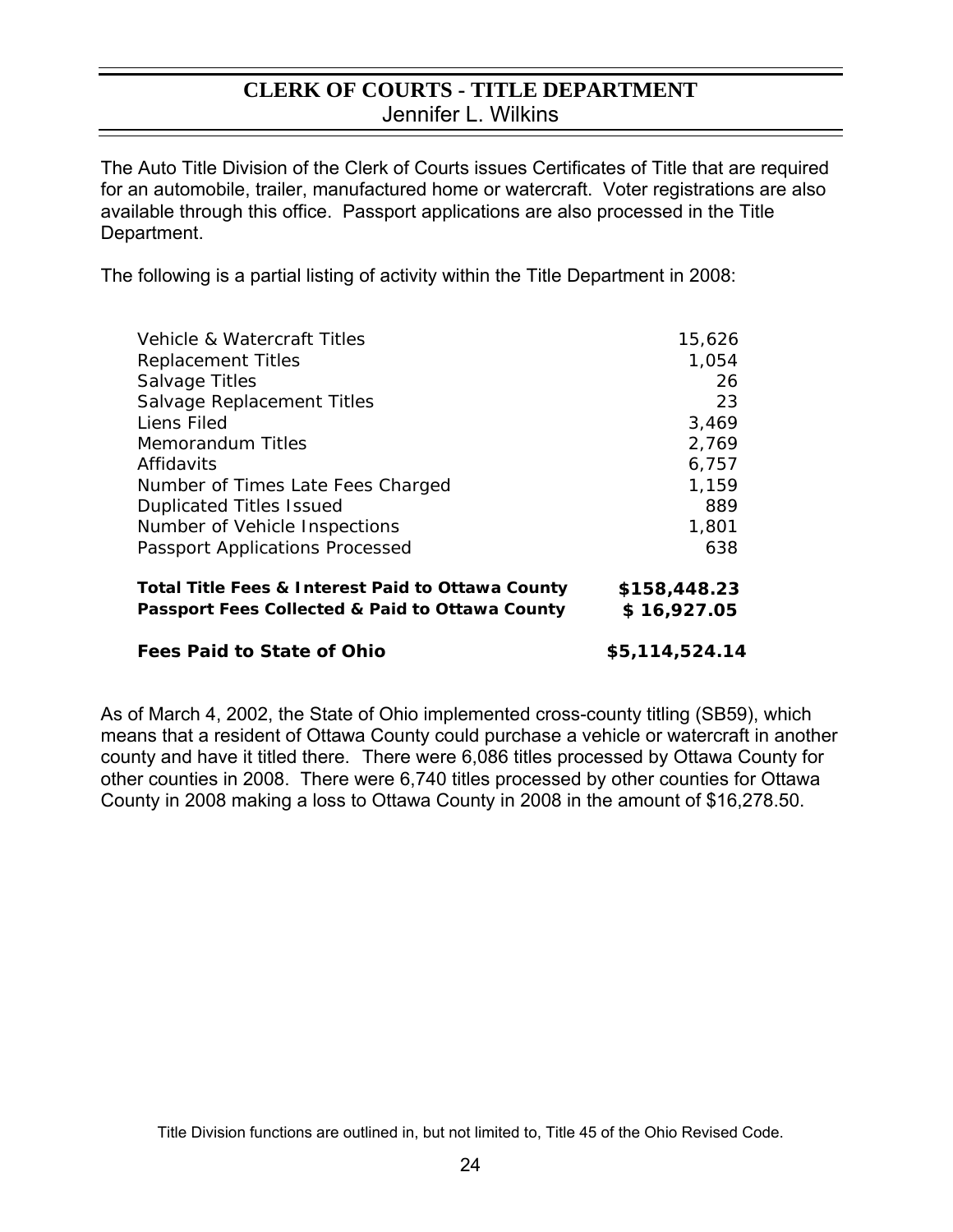### **CORONER**  Jerome A. McTague M.D., J.D.

The role of the Coroner in Ottawa County is focused on public safety through the evaluation of the cause and manner of all deaths that occur within the County. Typical cases that are always brought to the attention of the Coroner are criminal, violent, accidental, or suspicious deaths including homicides, suicides and sudden deaths of persons formerly thought to be in good health – notably persons less than two years of age. The Coroner must also be notified of *all* deaths of mentally retarded or developmentally delayed persons.

The Coroner is a licensed physician who must be available at all times, 24 hours per day throughout the year. It is the discretion of the Coroner to order an autopsy performed by a forensic pathologist or to order blood testing, radiographs, or other tests that may be helpful in determining the cause of death in a particular case.

For 2008 the following records are reported:

| Accident              | 16 |
|-----------------------|----|
| Homicide              | 0  |
| <b>Suicides</b>       |    |
| <b>Natural Deaths</b> | 17 |
| Undetermined          | 3  |

The Coroner may be reached immediately at all times through Ottawa County dispatch, 419-734-4404. For routine business questions and requests, please call 419-732-7372.

The Coroner is authorized to perform his duties under Chapter 313 of the Ohio Revised Code.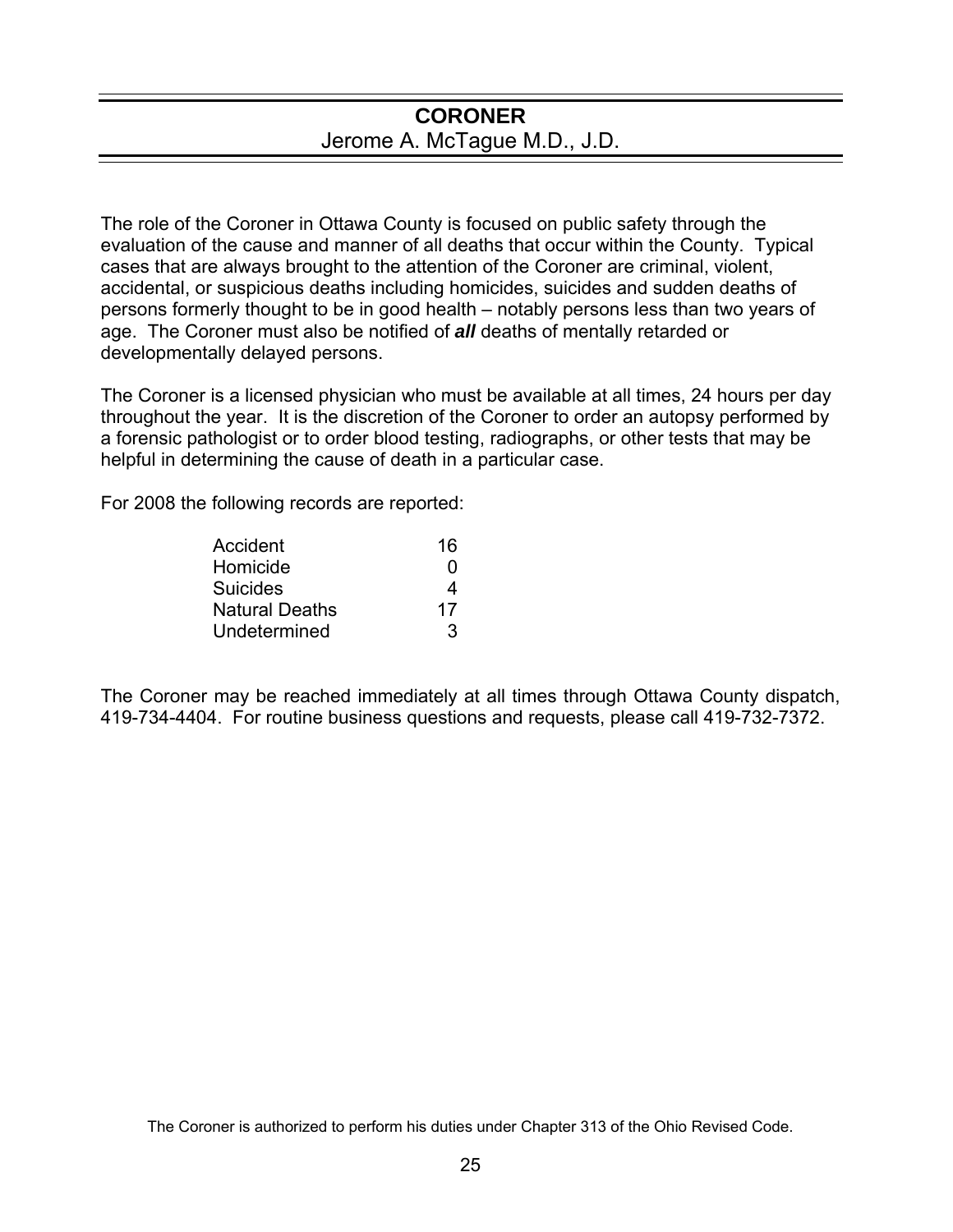# **COURT OF COMMON PLEAS - GENERAL DIVISION** Paul C. Moon, Judge Bruce Winters, Magistrate Karen Slessman, Court Administrator

The Court of Common Pleas, General Division, handles felony criminal matters, domestic relations matters such as divorce, dissolution, modification of parental rights, visitation and child and spousal support enforcement and modifications; general civil matters of all kinds including those arising out of auto accidents, product liability claims, real estate transactions, professional malpractice, contract disputes, and administrative appeals in the area of workers' compensation, unemployment compensation and appeals from certain local government agencies.

The General Division Judge calls and supervises the Grand Jury. The function of the Grand Jury is to determine whether, based upon the evidence presented by the Prosecutor, probable cause exists to charge an accused with a criminal offense.

In the years 1996 through 1998, a Court Security Program was initiated and all Common Pleas Court functions were brought to the third floor. All persons are now required to pass through metal detecting screening devices. In addition, all persons entering the Courthouse may potentially be subjected to security screening. The security procedures have been implemented. A full time security deputy has been assigned to the court.

In addition, the Judge supervises the Adult Probation Department, appoints and supervises the Jury Commissioners, and appoints members to the Veterans Service Commission. The Judge also receives and approves applications for Notaries Public.

During 2008, 1,074 cases were filed with the Court. Of those, 715 were general civil, 147 were criminal and 212 were domestic relations. In the same year, the Court completed 1,183 cases while 574 remained pending. Of the cases completed in 2008, 745 were general civil, 140 were criminal, and 298 were domestic relations. Cases filed in calendar year 2008 was only increased by 5 cases from the previous year; however, the court concluded more cases than were filed. Foreclosure filings have decreased in 2008. Filings in 2007 were 385 where in 2008 total foreclosure cases filed was 275. The Court offers mediation services in all civil, domestic and foreclosure cases.

Ottawa County has joined with the Common Pleas Court of Erie, Huron, Ashland, Richland, Sandusky, Seneca, Wyandot and Crawford counties to form a Judicial Corrections Board, known as CROSSWAEH, to accept capital and operational state funding for the construction of a community based correctional facility to serve the nine county region. The facility is a minimum-security intensive treatment and training residential program for non-dangerous male offenders, and opened October 1<sup>st</sup> of 1999. The present facility, located in Tiffin, Ohio, has a 50-bed capacity for men. A much needed 30-bed unit for women was opened in April 2007.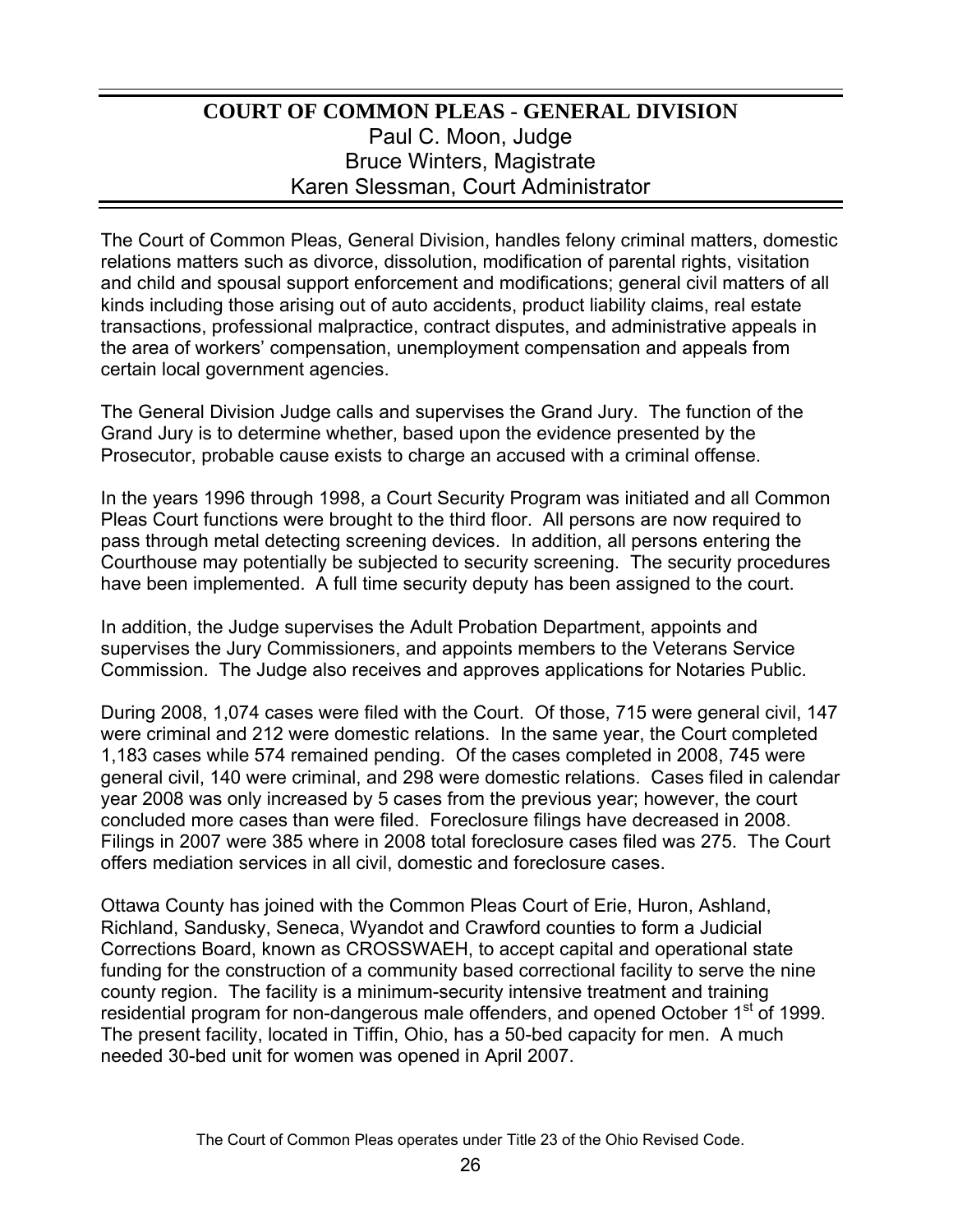### **ADULT PROBATION**  Walter J. Bahnsen Jr., Chief Adult Probation Officer

 The Adult Probation Department staff consists of one (1) Chief Probation Officer, one (1) full time Probation Officer, (1) one part-time Probation Officer (21 hours per week), and one (1) full-time Administrative Assistant. The department also is assisted by an officer, employed by the Adult Parole Authority, who works part-time writing presentence reports.

 The officers conduct Pre-Sentence investigations and supervise all persons ordered on community control or entering the Intervention in Lieu of Conviction program. The officers supervise all Work-Release, Community Services or Electronic Monitoring cases ordered by the Court.

 The officers conduct urinalysis drug test, monitor counseling referrals and link probationers with needed community services. Officers also conduct DNA testing on all persons who are placed on community control.

 This office provides all initial appearance, arraignment and bond paperwork in all criminal cases. This office also prepared penalty information sheets and prepares indigency application forms for defendants who request court appointed counsel.

 This office maintains a liaison with all area law-enforcement agencies and provides active probation listing documents to the agencies, intended to enhance the supervision of probationers. The office also prepared a supervised offender notification for each probationer. This information is entered by the Ottawa County Sheriff's Office into the Law Enforcement Automated Data System. This provides, to any law enforcement officer making a query on this person, information as to their probation status and conditions of probation.

In 2008

- 182 Criminal cases were processed through this office requiring the make-up of case files, computer entries and related paperwork.
- 60 Criminal cases referred for Pre-Sentence or Intervention in Lieu that resulted in cases needing Probation Officer supervision.
- The active supervision case load was 152.
- 76 cases were terminated.
- 21 probation violations were filed.

 Officers also serve as Court bailiffs when needed. This office is responsible for the preparation of reports for judicial releases, transitional control, expungements, and in general provides the Court with information requested as it applies to criminal cases and defendants.

Adult Probation operates under the direction of the Common Pleas Court.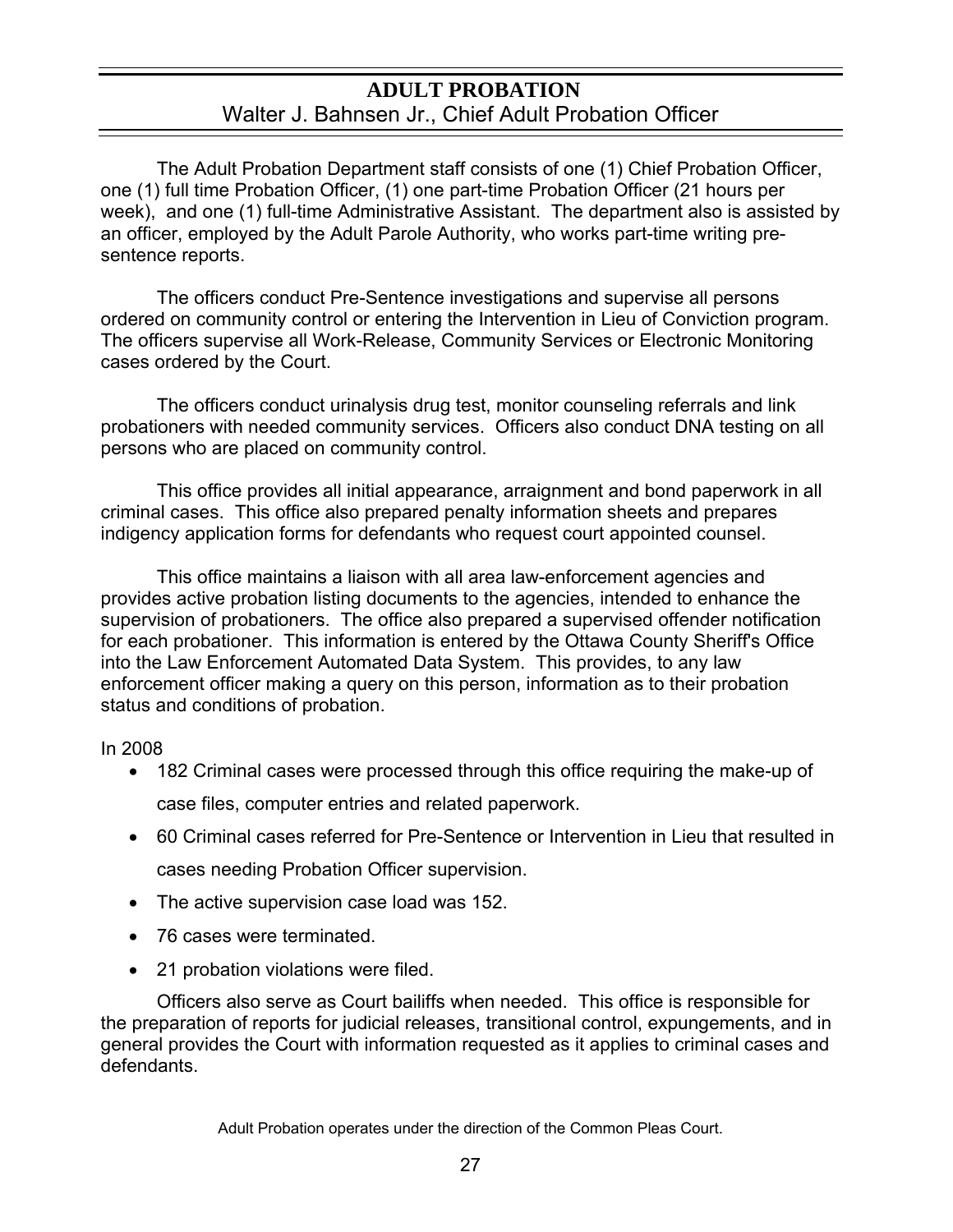### **COURT OF COMMON PLEAS Probate and Juvenile Court Divisions**  Kathleen L. Giesler, Judge

#### *Probate Court*

Probate Court of Ottawa County accepts filings for decedent's estate, minor and incompetent guardianships, conservatorships, testamentary trusts, adoptions, mental illness, minor settlement claims, and wrongful death actions. Probate Court also issues marriage licenses, delayed registration and correction of births, and legal name changes.

As of January 1, 2008 a total of 523 cases were pending action from the previous year in Probate Court. During 2008, 414 new cases were filed, 401 were closed, leaving a balance of 536 pending cases. These statistics include applications for all the categories listed in the previous paragraph. The court also issued 280 marriage licenses in 2008.

The Probate Court Judge also appoints members to the Board of Mental Retardation and Developmental Disabilities, the county park district board, and agents for the Humane Society of the county.

The Probate Court Judge is authorized to perform her duties under Section 2101.24 of the Ohio Revised Code.

#### **Juvenile Court**

The Juvenile Court hears matters concerning individuals under the age of 18 who are involved in cases of delinquency, unruliness, traffic offenses, abuse, neglect, and dependency. This Court also hears custody and paternity cases and misdemeanor cases charging adults with contributing to the delinquency of or endangering children.

On January 1, 2008, the Juvenile Court had 272 cases pending on its docket. There were 987 new cases filed, and 406 cases were transferred in from other courts or reactivated. A total of 1,399 cases were terminated during the year, leaving a balance of 266 cases pending on December 31, 2008.

The Juvenile Court Probation Department supervises juveniles placed on probation by the Court and runs the intensive Supervision Program, Electronic Monitoring Program, tutoring program, and the community service program. Last year 97 youths performed 3,477.50 hours of community service.

The court offers a truancy mediation program to increase school attendance of youth, there were 176 referrals for mediation from January through December 2008. The Mental Health & Recovery Board of Erie and Ottawa Counties is providing a Mental Health Clinician for the court to assess the mental health or substance use needs of individuals in the juvenile justice system. The treatment recommendations assist the Judge with the necessary information when ordering of consequences at disposition. The Clinician performed on youth and their caregivers 158 Diagnostics Assessment from January through December 2008.

New this year: The Court has received a grant from the Supreme Court of Ohio to implement and administer a Family Dependency Treatment Court. This Specialized Docket is designed for parents who have lost or are at risk for losing their child(ren) due to an alcohol, drug or mental health issue. The program began in 2008 and enrolled 6 female clients.

The Court partners with local agencies to provide services beyond the scope of the court's ability including: the Alternative Learning Education Center (ALEC), Student Achievement Program (SAP), Erie/Ottawa County CASA, Sandusky County Juvenile Detention Center, B-C-S School's Acorn Alley, PC School's Champions, OSS Recycling and Litter Prevention and area counseling and treatment agencies.

The Juvenile Court Judge is authorized to perform her duties as outlined in, but not limited to, Section 2151.23 of the Ohio Revised Code.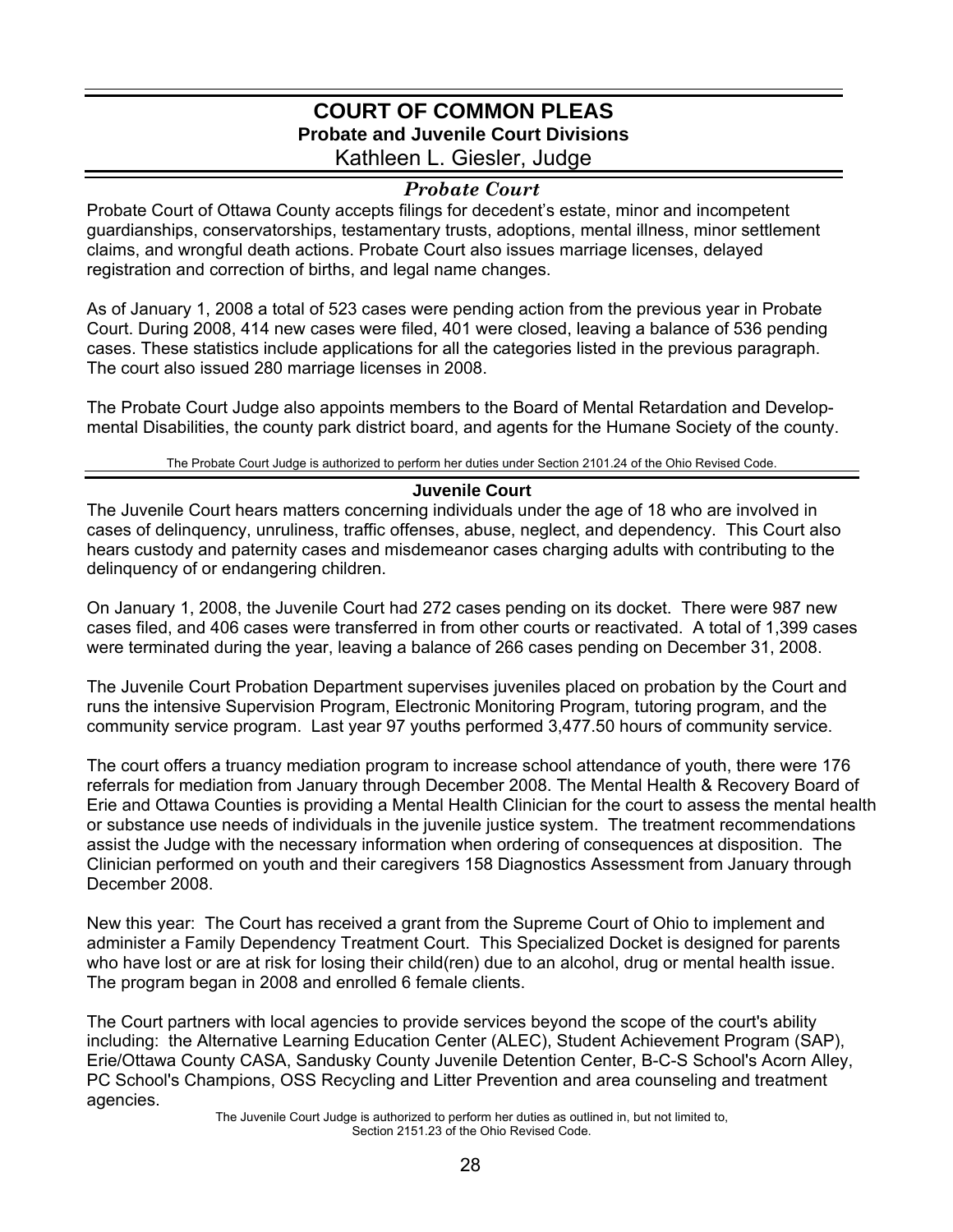### **ENGINEER**

### David A. Brunkhorst, P.E., R.S.

The Engineer has the responsibility of maintaining highways, bridges, culverts, and traffic control signs in a safe and proper manner. The Engineer is also required to maintain survey records.

Under the ditch maintenance program, the County Engineer, in conjunction with the Ottawa Soil and Water Conservation District, is responsible for more than 120.004 of ditches.

The Engineer is a member of the Ottawa Regional Planning Commission and serves as an engineering advisor to each of the 12 townships for the 307.47 miles of township roads.

The responsibility, of the 160.41 miles of county roads, the 110 bridges in the county and townships system rests upon the County Engineer. Inspections are performed on these bridges annually.

Revenue generated during 2008 totaled \$6,647,494 with a beginning balance of \$3,065,556 providing total revenue in the amount of \$9,713,050. Expenditures totaled \$7,620,640.

### **Source of 2008 Funds**

| > Motor Vehicle License Fees                   |     | \$1,815,409 |
|------------------------------------------------|-----|-------------|
| $\triangleright$ Gasoline Tax                  |     | \$2,415,819 |
| $\triangleright$ Traffic Fines and Receipts    |     | \$24,898    |
| $\triangleright$ Reimbursements                |     | \$2,035,460 |
| $\triangleright$ Miscellaneous (Refunds, etc.) | S.  | 349,527     |
| $\triangleright$ Permit Fees                   | S.  | 5,500       |
| $\triangleright$ Subdivision Fees              | \$  | 881         |
| ▶ County General Fund                          | \$. | 14,545      |

### **Usage of 2008 Funds**

| $\triangleright$ Labor and Fringe Benefits       | \$1,791,557   |
|--------------------------------------------------|---------------|
| $\triangleright$ Road Material and Contracts     | \$4,872,997   |
| $\triangleright$ Bridge Materials and Contracts  | \$731,775     |
| $\triangleright$ Equipment                       | 75.491        |
| ▶ Repair, Supplies, Building & Grounds, Training | \$<br>143,087 |
| $\triangleright$ Township Assistance             | 5.733         |

The Engineer is authorized to perform his duties under Chapter 315 of the Ohio Revised Code.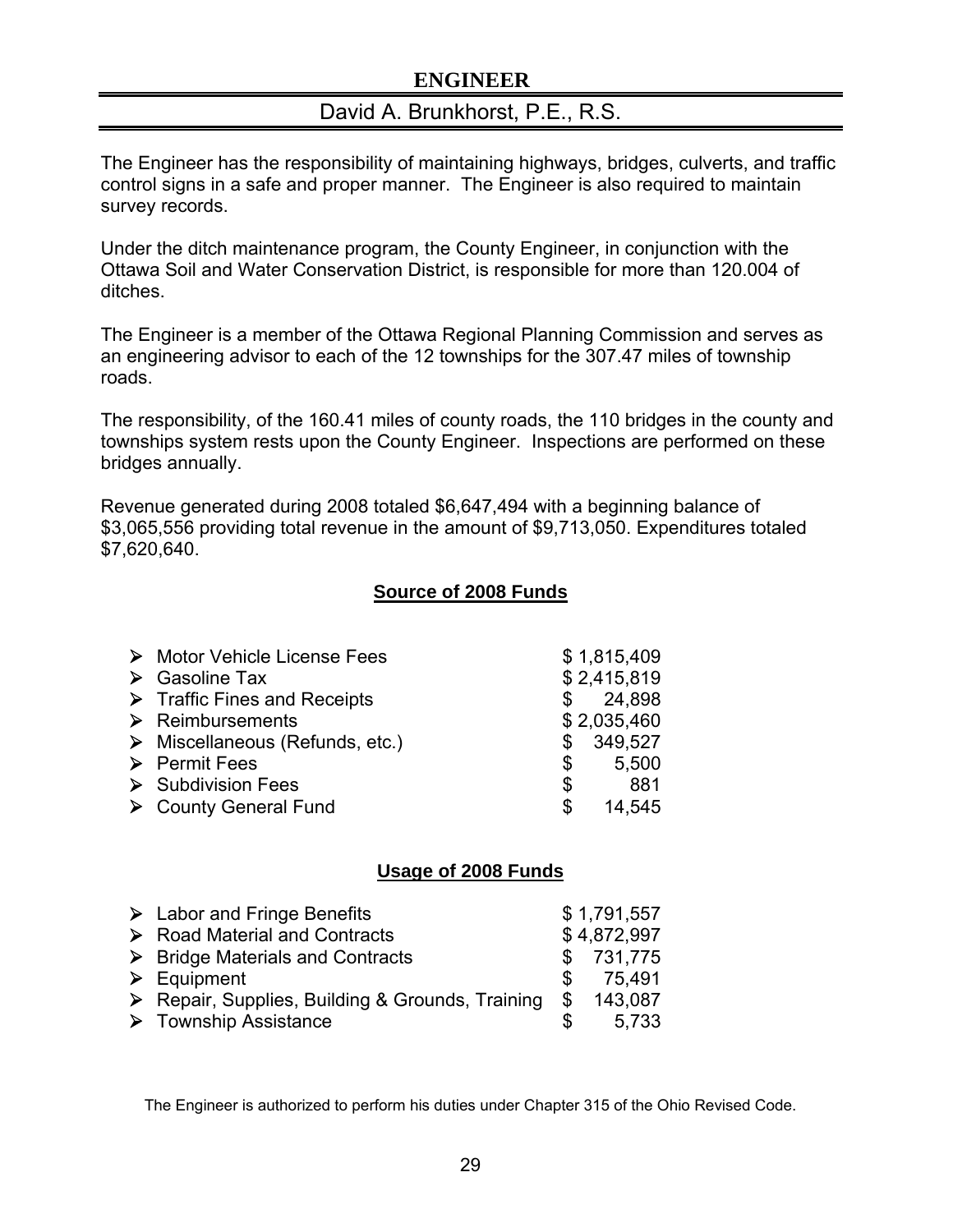# **THE OTTAWA COUNTY MUNICIPAL COURT**  Frederick C. Hany II, Judge

The Ottawa County Municipal Court is located at 1860 East Perry Street, Port Clinton, Ohio. The Honorable Frederick C. Hany II currently serves as the Judge and has served in this capacity since 1991.

The Ottawa County Municipal Court has jurisdiction within all of Ottawa County that encompasses one city, seven villages and twelve townships. The Court handles all traffic and criminal misdemeanors committed within the limits of Ottawa County and as well felony cases to determine whether probable cause exists to bind an accused over to the Court of Common Pleas. The Ottawa County Municipal Court also hears civil cases where the amount claimed by any party, or the appraised value of their personal property sought to be recovered, does not exceed fifteen thousand dollars; for example, any proceeding based on a contract, personal injury, sale of personal property, landlordtenant matters, garnishment and attachment proceedings.

Judge Hany has the authority and discretion to perform marriage ceremonies, take acknowledgement of deeds and administer oaths.

All misdemeanor cases are heard by the Judge. However, if the violation has a fine in excess of \$1,000.00 or a possible jail term, the accused is entitled to have his case heard by a jury of eight citizens.

Judge Hany also oversees the duties of the Court's Probation Department. The Probation Department administers the Court's security program, diversion program, work release program, community service work program, and the pre-sentence investigation program.

The Clerk of the Municipal Court is appointed by the Judge and is responsible for processing all cases including those processed by its Traffic Violations Bureau. These duties include issuing subpoenas; accounting for all fines, bonds and costs; and reporting necessary traffic information to the Bureau of Motor Vehicles.

In 2008, the Court administered 9,977 new cases and performed 15 wedding ceremonies. Of the 9,977 new cases, 5,226 were traffic cases, 2,642 were criminal cases, 1,158 were civil cases, 534 were small claims cases and 417 were garnishment cases and bank aid cases. Also in 2008, the Court received over 1.6 million dollars from cases it administered. In accordance with Ohio law, these monies are disbursed to the designated departments and agencies at the local, county and state levels.

During his tenure, Judge Hany has created numerous innovative and effective programs that have resulted in a more efficient administration of justice for the citizens of Ottawa County. He created and established the Ottawa County Municipal Court Mediation Program. This Mediation Program is a voluntary and private process by which an impartial court appointed Mediator facilitates an "out-of-court" settlement and resolution of a disagreement between the disputing parties. The mediation program is provided as a free service to the public.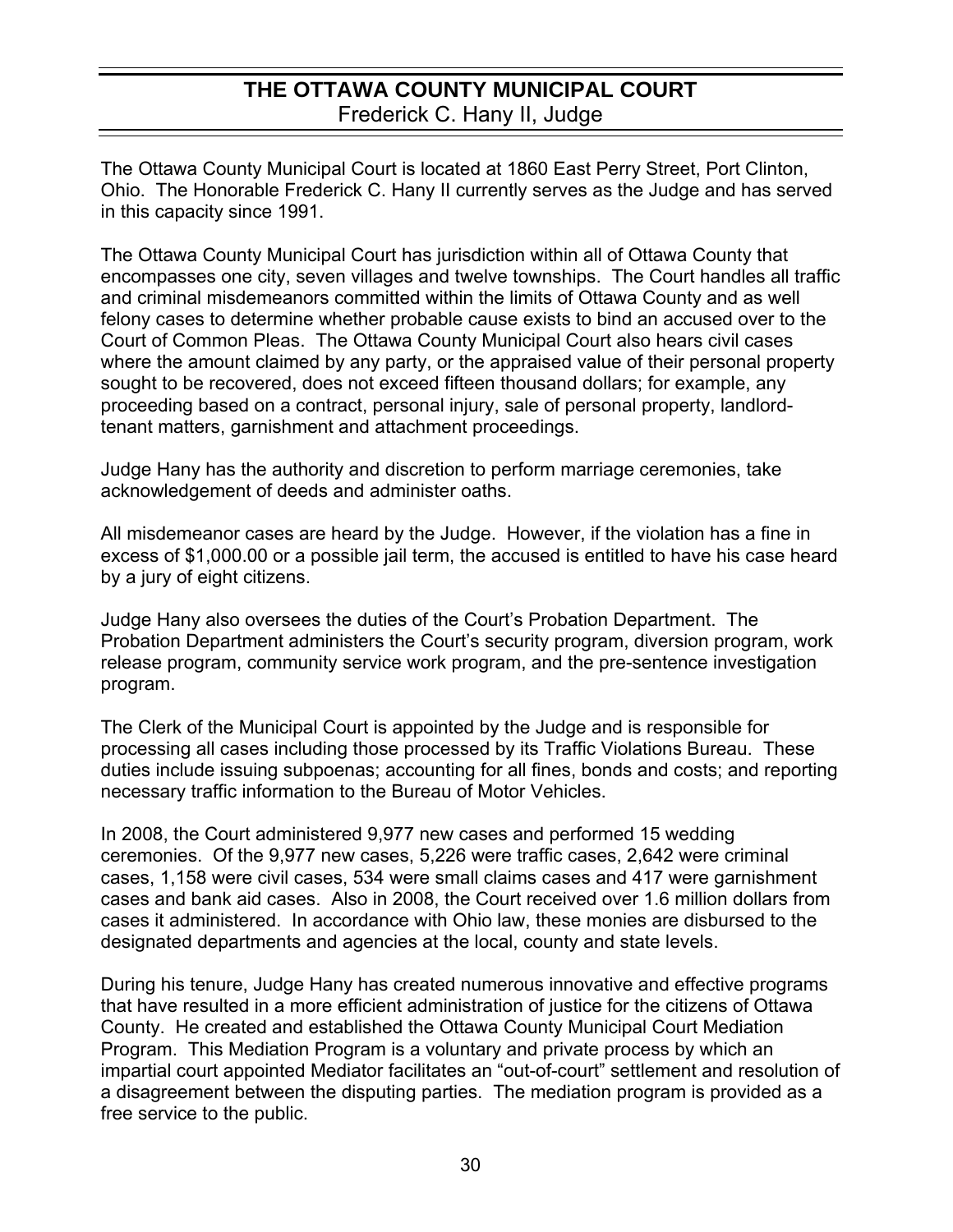Judge Hany also established the night court session, which remains a viable alternative for the working citizens of Ottawa County.

Judge Hany has instituted the "Probation Department Ride-Along" program, with local law enforcement officers, which allows the Court's Probation Officers to supervise court defendants more efficiently.

Judge Hany has also established as a pilot program, an educational internship for high school students interested in pursuing a career in law.

He recently instituted a computer video link with the Ottawa County jail for the purpose of conducting hearings thus saving taxpayer's dollars by not having prisoners transported.

In January of 2008, the implementation of the Benchmark Program fulfilled a long-term goal of Judge Hany in addressing the mental health needs and drug/alcohol addictions existing in our County. When mental illness and/or drug/alcohol behavior are the basis of criminal activity, this program should help defendants improve their lives and further the long-term protection of the public.

The Ottawa County Municipal Court operates under Title 19 of the Ohio Revised Code.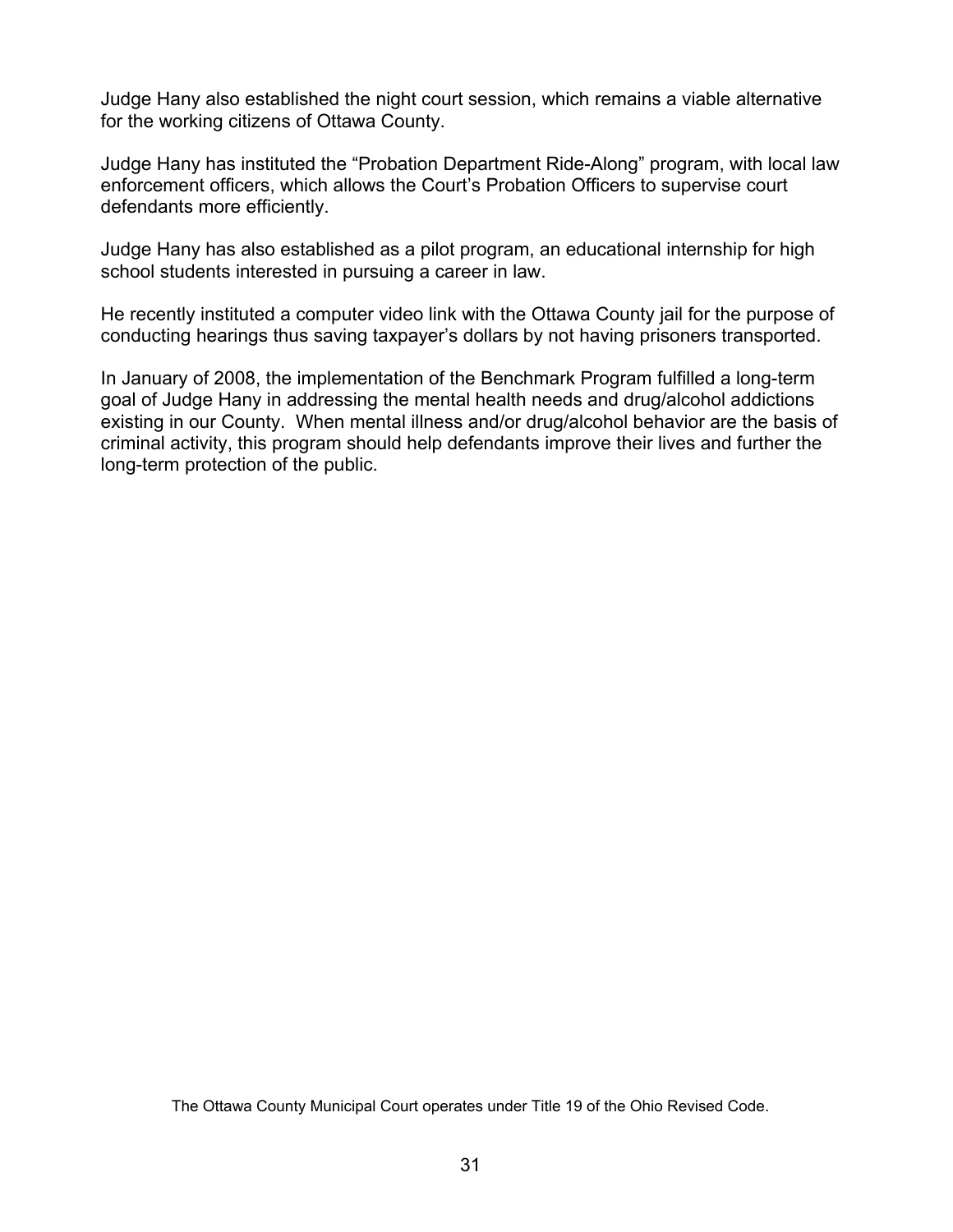## **PROSECUTING ATTORNEY**  Mark E. Mulligan

 The Prosecuting Attorney is an elected official with a four-year term. The Prosecuting Attorney's authority encompasses felony prosecution in the Common Pleas Court, misdemeanor and traffic prosecutions in the Municipal Court, juvenile prosecution in Juvenile Court, and civil responsibilities for the county. In addition, Prosecutor Mulligan must deal with the media, manage staff, and possess an up-to-date understanding of the latest technology, along with having a thorough understanding of all aspects of law. The diversity of the duties makes the position one of the most interesting and demanding in the public sector. The Prosecutor has a staff of three full-time attorneys, four legal assistants, one victim advocate and two Drug Task Force investigators who help facilitate the duties of the office. The support staff specialists are experts, through education and experience, in the following areas:

- ► Crisis intervention and victim advocacy
- ► Law office and law library management
- ► Grand jury practice and indictment preparation
- ► Criminal procedure and criminal discovery compliance
- ► Juvenile law and juvenile and misdemeanor complaint preparation
- ► Governmental finance
- ► Tax foreclosure
- ► Regulatory compliance

The Prosecutor's authority and responsibility spans several areas:

 Prosecution of felony and misdemeanor crimes and traffic violations in both the Ottawa County Court of Common Pleas and Ottawa County Municipal Court;

Juvenile prosecution in Ottawa County Juvenile Court;

 Oversight of the Ottawa County Drug Task Force, an agency consisting of three fulltime police officers, as well as assistance from police departments throughout the county. The Task Force conducts investigations into drug trafficking in the county. Its agents also speak to civic groups, teachers, administrators, and coaches, giving valuable information about drug abuse and its early warning signs;

 Support for law enforcement through discretionary funds; this money is used to provide police training, fund undercover drug buys, purchase metal detectors for schools, buy gun locks for the citizens of the county, and tire spikes for police departments, among other things;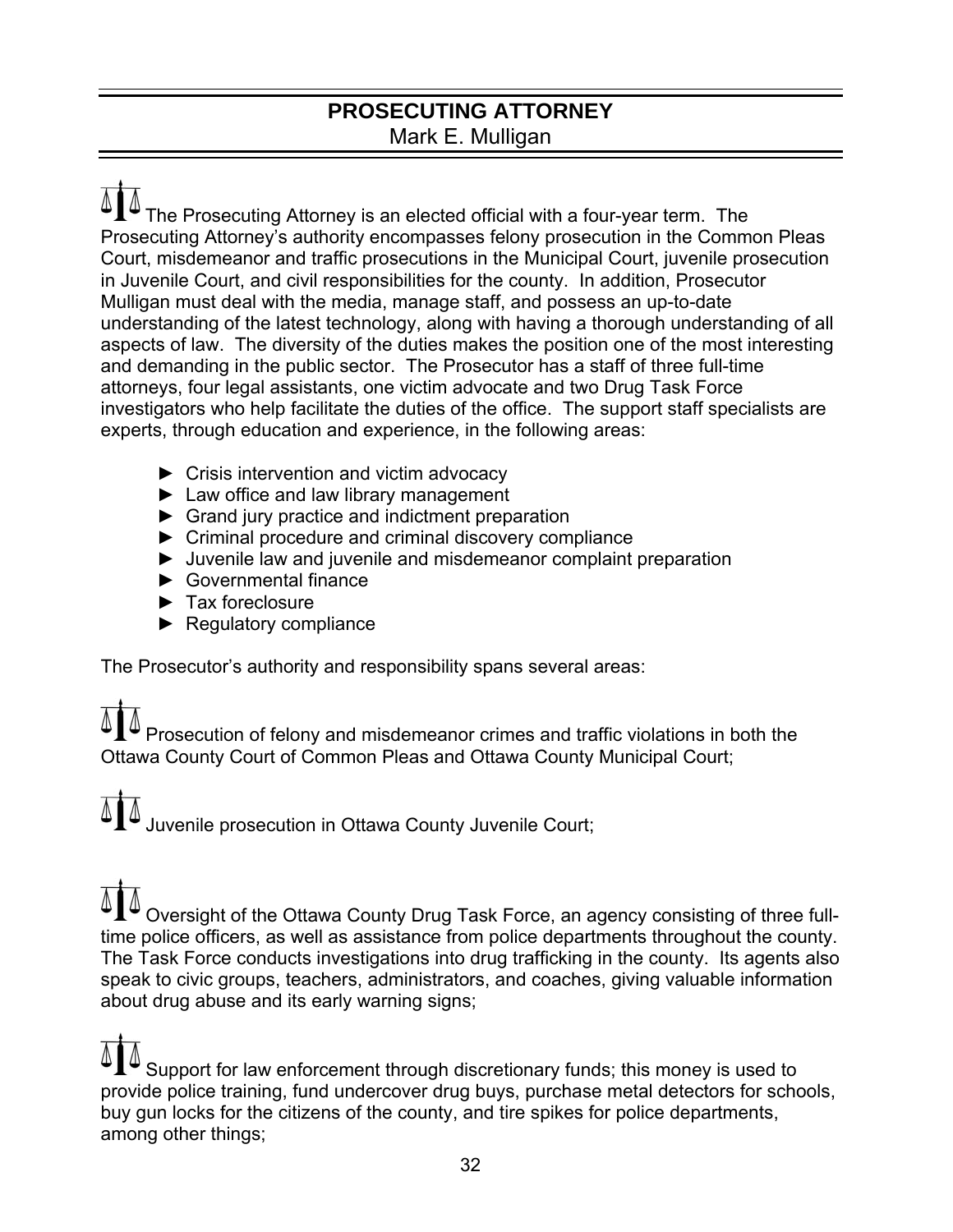Victim advocacy programs; Prosecutor Mulligan established a victim/witness assistance program that is funded through a state grant. This program provides attention, counseling, and information to victims of and witnesses to crime, as well as providing help to victims who are applying for restitution of their losses due to crime;

 Provides legal services and representation to the county; this legal counsel includes advice and representation to over 50 Ottawa County agencies, including fire departments, townships, libraries, schools, and county officials. These organizations and clients receive services in matters of:

- $\blacktriangleright$  Contracting and bidding
- ► Zoning and nuisance abatement
- ► Purchase and sale of property
- ► Collection of debts and taxes due the government
- ► Administrative law
- ► Government regulation
- ► Litigation
- ► Taxation
- ► Law enforcement training
- ► Relationships between governmental entities
- ► County budgets
- ► Tax foreclosures

Along with his other duties, Prosecutor Mulligan speaks to many civic organizations, to citizens at various public events, and to students in local schools. Prosecutor Mulligan and his staff are always willing and eager to hear about citizens' ideas for innovative, efficient or equitable solutions to the public's problems. Please email your suggestions to [prosecutor@co.ottawa.oh.us.](mailto:prosecutor@co.ottawa.oh.us)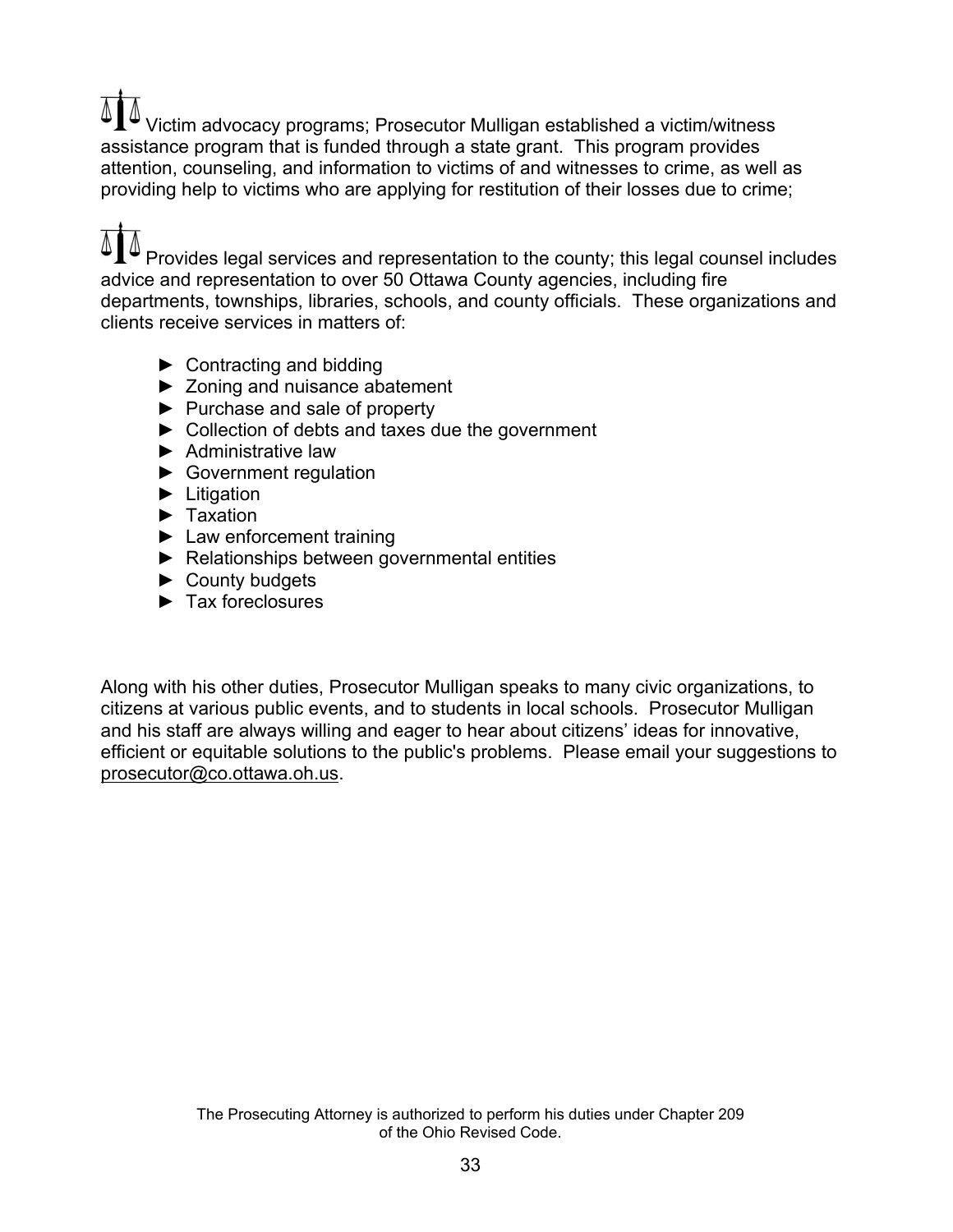### **RECORDER**  Virginia M. Park

The County Recorder creates a permanent file of all county land documents and indexes them for easy access in the future. Deeds, plats, mortgages, condominium drawings and leases - along with various liens and military service discharges - are among these vital documents. Copies of documents are filed electronically and two sets of microfilm are produced; one is stored off-site for security purposes.

**In 2008** the Recorder collected **\$244,245.90** for the Ottawa County Treasury. These fees were for recording documents and related services. In addition, fees were collected for the State of Ohio under the 2003 law requiring that most Recorder's fees be DOUBLED for the benefit of the Ohio Housing Trust Fund. Receipts from this increase were \$203,942.95 in five months of 2003, \$401,672.55 in 2004, \$347,918.10 in 2005, \$324,616.60 in 2006, \$269,726.65 in 2007 and \$233,233.85 in 2008 for a total of **\$1,781,110.70** collected in Ottawa County for the Ohio Housing Trust Fund.

IN 2008, **9,336** DOCUMENTS WERE RECORDED BY THE OTTAWA COUNTY RECORDER:

- Deeds 2936 Plats 28 Misc. Documents 11
	-
- 
- Mortgages 5637 Partnerships 5 Powers of Attorney 127
- 
- 
- 
- 
- Leases 81 Liens 500 Military Discharges 11

### *\* The value of mortgages written on Ottawa County real estate in 2008 was \$2,226,683,051.00.*

In 2008 the number of documents recorded decreased by approximately 15.4% from 11,047 in 2007 to 9,336 in 2008. The reduction in numbers of documents is an indicator of the slowing national economy and, in particular, of the turndown in housing markets nationwide. Because of the reduced volume of work, the Recorder's staff has taken on additional tasks for the county. Foremost among them is doing substantial amounts of microfilming work for other county departments and offices.

The Recorder's Office is a repository for Internal Revenue Service liens and for county land records pertaining to the Department of the Interior, the Department of Housing and Urban Development, the Department of Natural Resources, the Department of Defense and the U.S. Army Corps of Engineers. In addition, the Bureau of Workers Compensation, the Bureau of Employment Services, the Auditor of State, the Department of Health and the Department of Transportation also utilize the Recorder's services to put their documents on the record so that private citizens and all interested parties may have immediate access to them.

*UNDER OHIO LAW ALL RECORDINGS AND FILINGS IN THE RECORDER'S OFFICE MUST BE KEPT OPEN FOR PUBLIC INSPECTION DURING REGULAR BUSINESS HOURS. DOCUMENTS ON FILE IN THE RECORDER'S OFFICE ARE GENERALLY CONSIDERED TO BE PUBLIC RECORDS; ALL PERSONS HAVE ACCESS TO THE INFORMATION CONTAINED THEREIN AND MAY OBTAIN COPIES UPON REQUEST. (See ORC Sec 317.42(A).*

The Recorder is authorized to perform her duties under various sections of the Ohio Revised Code.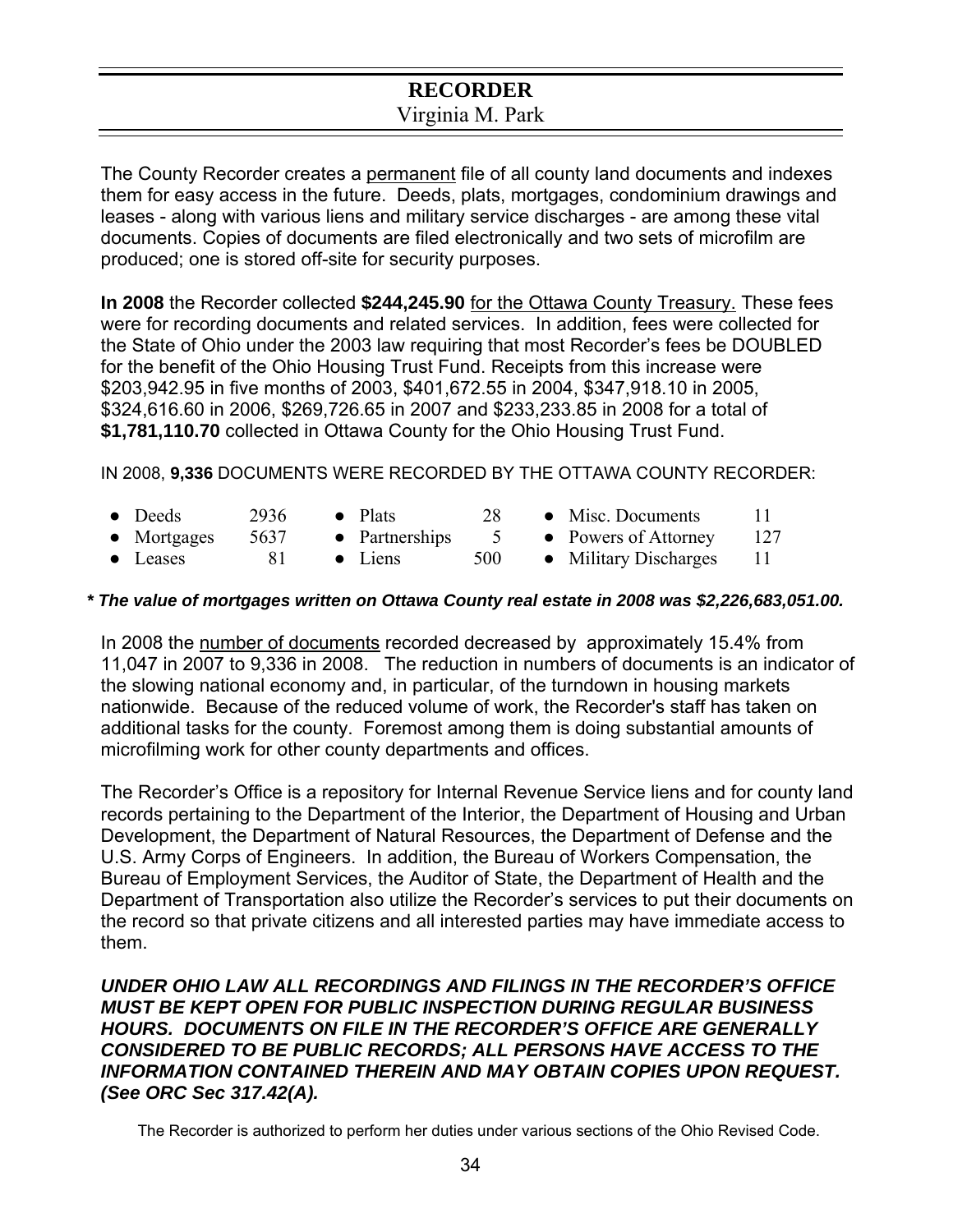



# 2008 YEAR-END REMARKS

The Ottawa County Sheriff's Office is comprised of 61 sworn deputies. As a result of their outstanding performance, we maintain the high level of professional service to our citizens and visitors of Ottawa County.

These 61 deputies serve in various Divisions, but it is through a joint working relationship that we are able to provide the excellent service and response to our citizens. These Divisions include Communications, the Uniform Road Division, Corrections, and an assortment of special entities that assist not only our residents but at times are called upon to assist other communities.

The most important service we provide to our citizens and visitors to keep them informed is our web site, [www.ottawacountysheriff.org.](http://www.ottawacountysheriff.org/) There you will find all pertinent information including the following:

- Current criminal activity updates.
- Statistical information contained in the monthly reports.
- Updates on all support service Divisions.
- Information on sexual predators.
- Various other County links for locating further information.
- Policies and procedures that may affect citizens and visitors.

We provide a monthly report that can also be found on the web site. It provides the most current information on the activities of the Ottawa County Sheriff's Office and is updated on a regular basis.

In 2008 our personnel continued their outstanding professional duties in response to the needs of our citizens. I thank them for their commitment to County law enforcement.

| <b>Communications Division</b>  | 419-734-4404 |
|---------------------------------|--------------|
| <b>Corrections Division</b>     | 419-734-6828 |
| <b>Records Bureau</b>           | 419-734-6823 |
| <b>Civil Division</b>           | 419-734-6824 |
| Sheriff Robert L. Bratton       | 419-734-6877 |
| Chief Deputy Randy R. Riedmaier | 419-734-6826 |
| Captain Stephen J. Levorchick   | 419-734-6827 |

\* \* \*

The Sheriff is authorized to perform his duties under Chapter 311 of the Ohio Revised Code.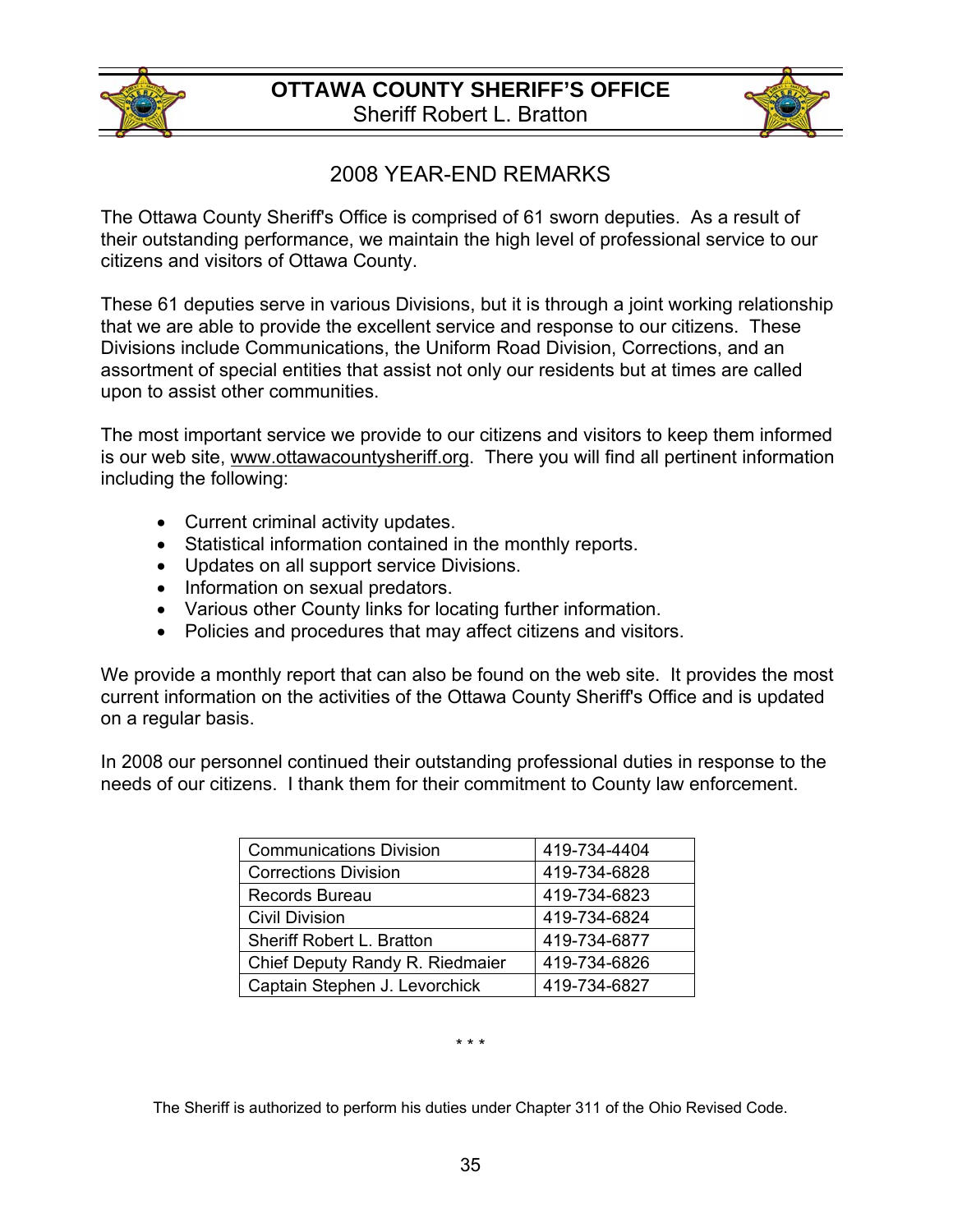### **TREASURER**  Robert J. Hille

The Treasurer is the Fiscal Manager of the County and oversees the receipt of funds for the County. The main responsibility includes the collection of taxes for the schools, municipalities, townships and villages within the County. The Treasurer is also the Chief Investment Officer and serves on the following boards: Investment Advisory Board, Board of Revision and the Budget Commission. The Treasurer is authorized to perform his duties under sections 321 and 323 of the Ohio Revised Code.

The County Treasurer is responsible for the collection of the following taxes: Real Property, Personal Property, Manufactured Homes, Estate & Special Assessments.

Ottawa County is comprised of Twenty-Seven tax districts that the Treasurer must efficiently collect monies for in a timely manner. The tax districts operate from the tax dollars collected. The following table represents the major tax dollars collected over the past two years. The Personal Property Tax is declining due to the State mandated change to the Commercial Activity Tax. The Personal Property Tax will be gradually eliminated over the next few years.

|                          | 2008         | 2007         |
|--------------------------|--------------|--------------|
| <b>Real Property</b>     | \$60,753,000 | \$61,642,000 |
| <b>Personal Property</b> | \$ 1,686,000 | \$3,370,000  |
| Mobile Home              | 573.000      | 623,000      |

In addition, the County Treasurer receives all monies collected by various other county departments. Daily financial statements of these deposits are prepared and submitted to the County Auditor. Monthly financial statements must be prepared and balanced with the County Auditor. The daily and monthly statements are subject to annual review by the State Auditor. The County Treasurer redeems all warrants (checks) issued by the County Auditor.

Investments are made with the undisbursed funds for the county and those investments earn additional money for the general fund. The investments are fully collateralized while maintaining sufficient liquidity to meet the County's anticipated cash flow requirements. The investment income for 2008 was \$1,754,000 vs. \$2,633,000 in 2007. The Treasurer serves on the Investment Advisory Board with two of the County Commissioners. That board sets the Investment Policy for the County and helps to guide the investments in accordance with the Ohio Revised Code.

The Treasurer serves on the Budget Commission with the County Auditor and the County Prosecutor, which reviews budgets submitted by the local subdivisions. The Treasurer also serves on the Board of Revision with the County Auditor and a County Commissioner. The Board of Revision reviews complaints filed against property owners regarding their property values.

The Treasurer is required to accumulate twelve (12) hours of continuing education each year in accordance with the State Treasurer and State Auditor's office.

The Treasurer is authorized to perform his duties under Sections 321 and 323 of the Ohio Revised Code.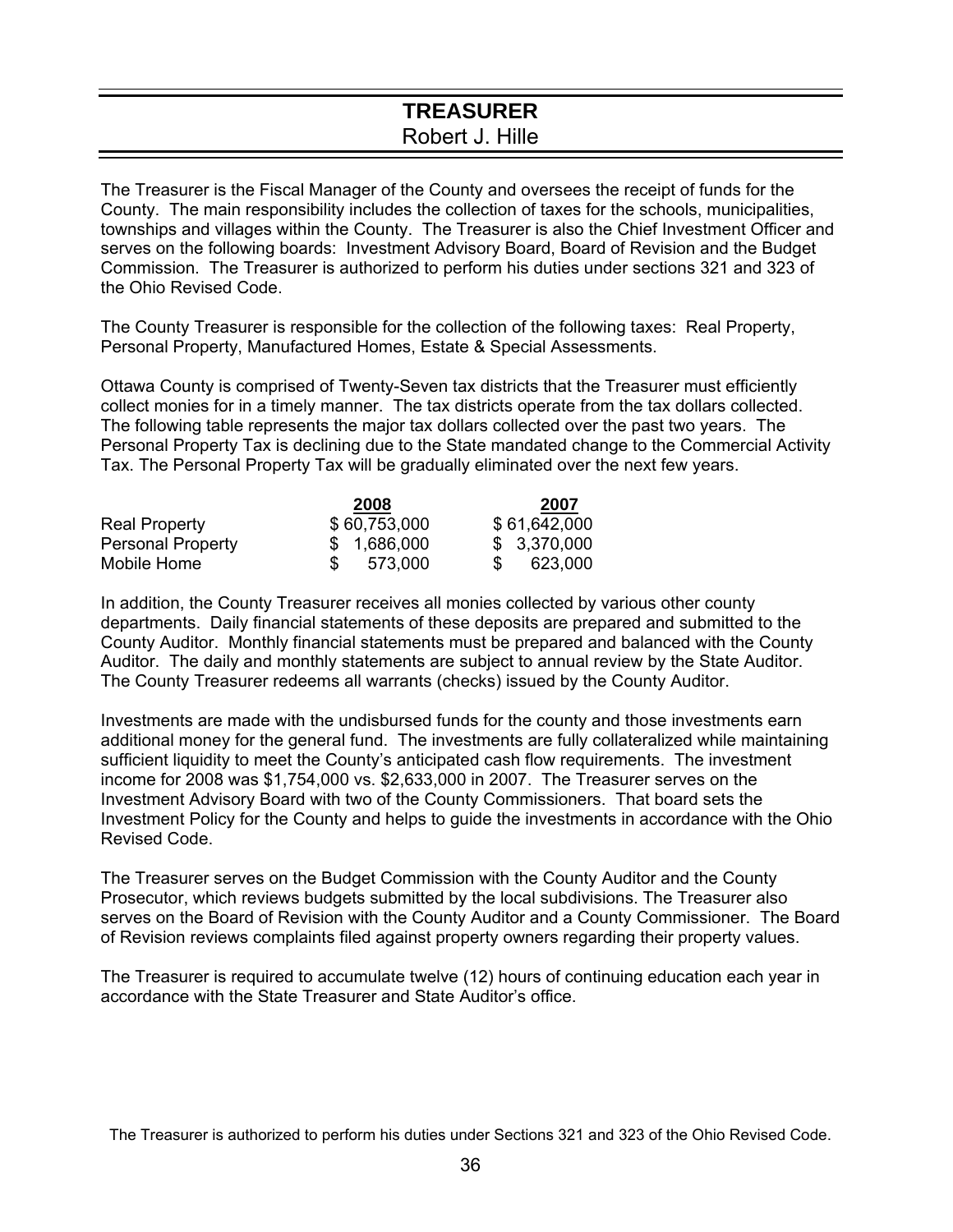*I n d e p e n d e n t O t t a w a C o u n t y A g e n c i e s*   $\boldsymbol{\zeta}$ *A n d A g e n c i e s R e l a t e d T o O t t a w a C o u n t y*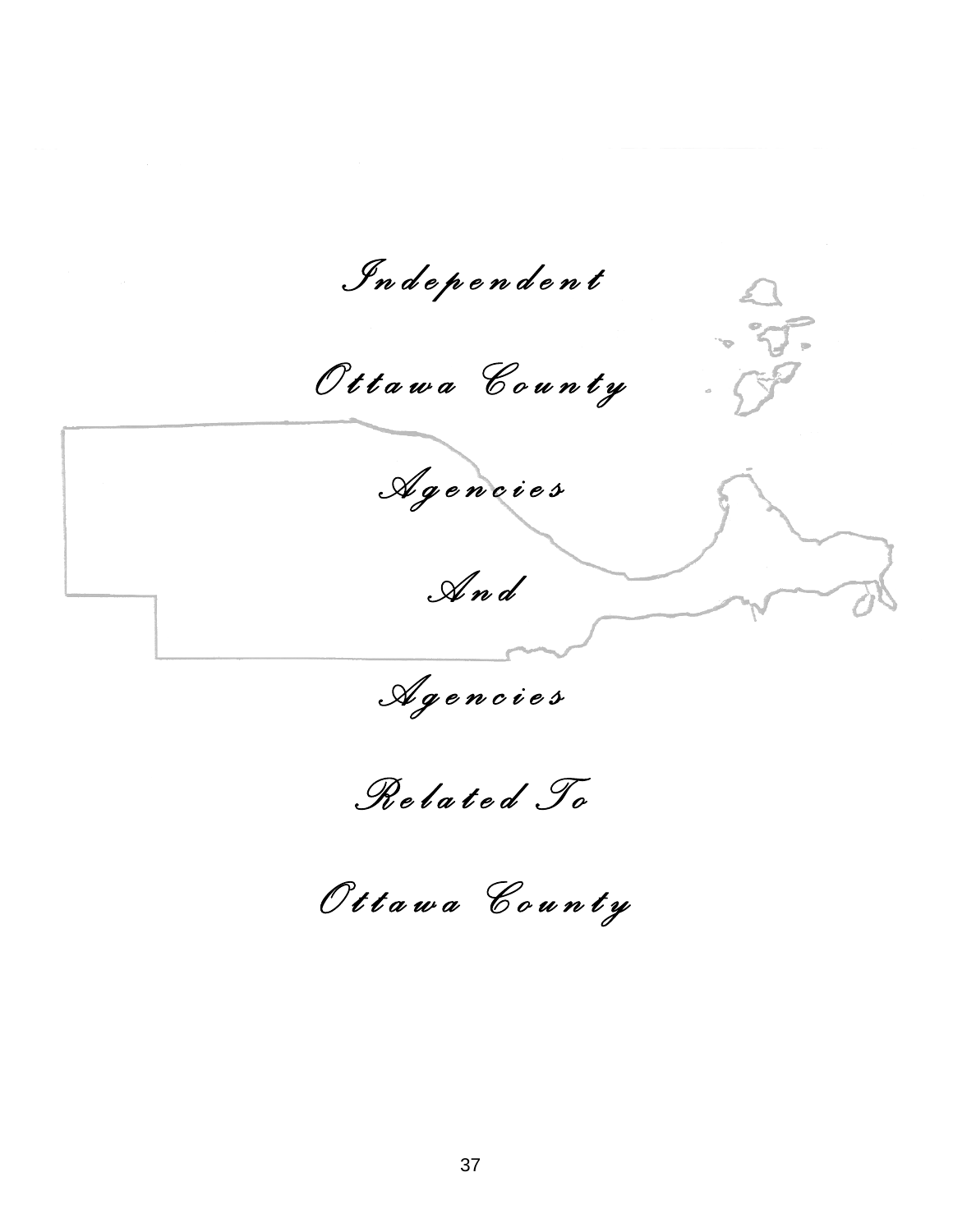### **BOARD OF ELECTIONS**  JoAnn B. Friar, Director Carol Ann Hill, Deputy Director

Current board members are Chairman Carol W. Pennington, Terry A. Lowe, Linda S. Apling and Harold R Clagg. The board presently employs the Director, Deputy Director, and two clerks. For each countywide election, it hires 200 poll workers and 8 to 20 election-night helpers. In 2008, it hired temporary, part-time office helpers who worked over 1500 hours for the Presidential Primary and General elections.

The Board of Elections is responsible for ensuring fair, accurate, and timely elections at primary, general, and special elections. These responsibilities include the assurance that adequate supplies of ballots and absentee voter materials are available for elections and that provisions are made for candidates to declare their candidacy based on the time frame established by the Ohio Revised Code. The office also receives petitions for nominations and issues, checks signatures and addresses for validity, and monitors campaign expenses to ensure compliance with the law.

The year 2008 was another year of change. Monette Garn retired as Deputy Director, and Carol Ann Hill was hired to take her place. Many laws and procedures were changed, and the number of absentee voters increased with each election.

In 2008, the Board of Elections conducted two elections: the Presidential Primary Election on March 4, and the Presidential General Election on November 4. In addition to federal, state, and county candidate races, voters also considered 5 state and 16 local issues during the election year.

The total voter registration for the county is just over 30,000. Ottawa County had a 77% turnout for the 2008 Presidential General Election.

The Board of Elections is completely computerized which includes the digitalization of signatures. This allows the board to efficiently print its own precinct rosters and posting lists for elections as well as to supply lists and labels to candidates and the public at a nominal cost. The Ottawa County office is linked to the Secretary of State and the other 87 Ohio counties through the Internet.

The Board of Elections maintains a website which answers many questions about registration, elections, absentee voting, elected officials, election dates and filing deadlines, and election results. Just go to www.co.ottawa.oh.us and click on Board of Elections.

Residents of Ottawa County can register to vote at any Bureau of Motor Vehicles, public library or the Board of Elections' office. In order to keep the most up-to-date voter records and to save voters' time and confusion at the polls, it is still imperative that voters change their addresses with the Board of Elections as soon as possible after moving.

The Board of Elections operates under the direction of a four-member board and the Secretary of State.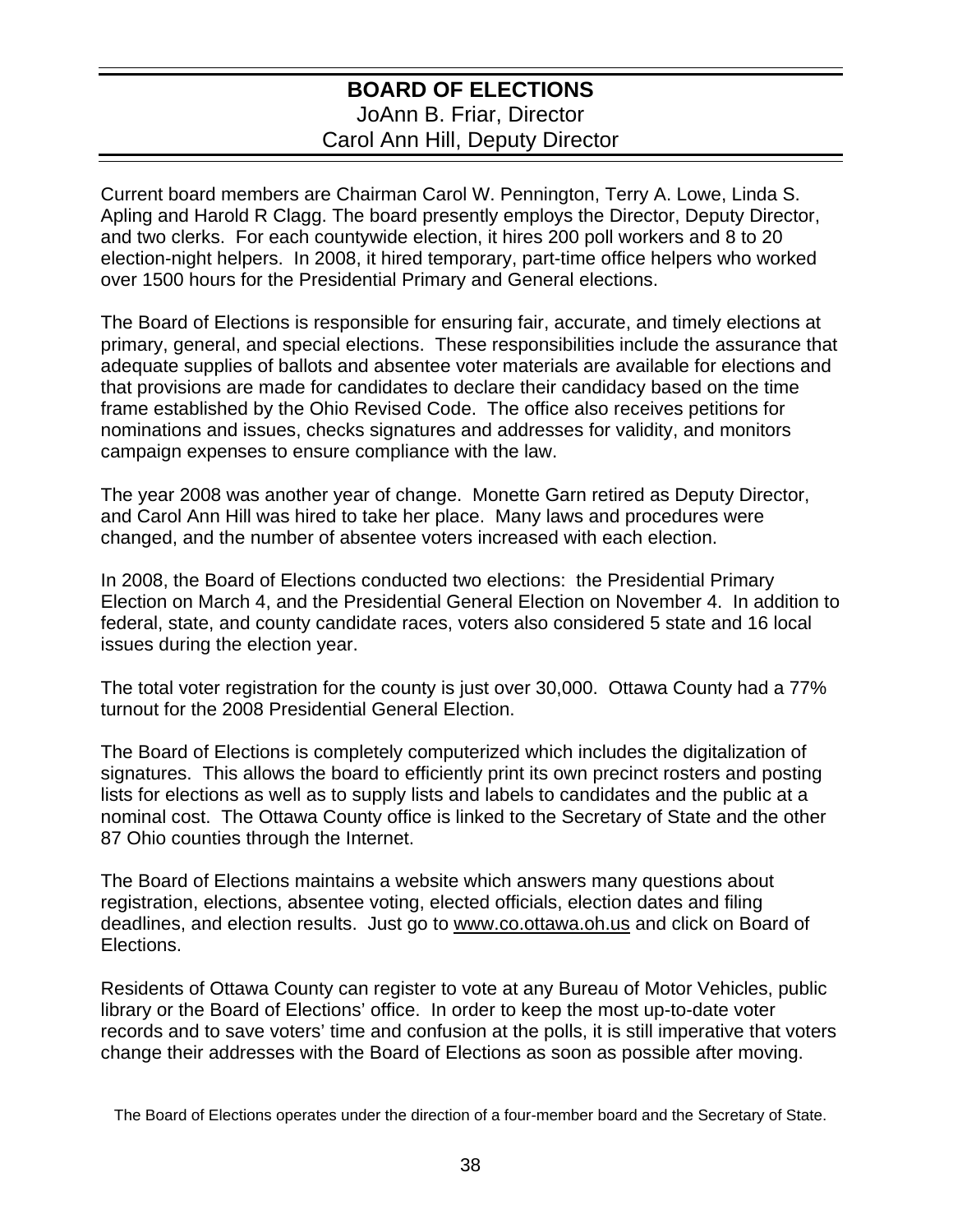# **OTTAWA COUNTY BOARD OF MRDD**

Timothy Bish, Superintendent

### **Board Philosophy**

- ◆ We have and will continue to contribute to a rich and supportive community that supports the best quality of life.
- We believe that all people have the right to self-determination and support from others. They have a social responsibility to take informed risk and make decisions.
- $\cdot$  Our community has many services to offer and we should avail those services to citizens with disabilities.
- We believe the use of natural supports (family and friends) and public acceptance of citizens with disabilities is important to their success in the community.
- $\cdot$  We believe public dollars are to be used for supports, needed to support individuals in the community, when other funding and natural supports have been exhausted.
- $\div$  We will embrace change as a positive opportunity.
- Seeing the gifts which every person brings reflects our belief that all people have abilities and talents that can be expressed through participation in their community.
- $\cdot$  We believe that we can develop and enhance supports that will bring people with mental retardation and developmental disabilities into the mainstream on our community's life.

### **Mission**

To ensure availability of supports to eligible citizens with developmental disabilities in gaining inclusion in their community. Further, to assist individuals and their families in achieving a life that they establish for themselves

### **Vision**

Individual citizens with disabilities will enhance their quality of life, the quality of the community, and the lives of others while working toward their dreams.

### **Ottawa County Board's Individual Team Missions**

### **Ottawa County Board of MRDD**

The mission of the Board is to set policy and budgets that meet the standards of the community through strategic planning.

#### **Superintendent**

The mission of the Superintendent is to be responsible to the Board for the operations of the Board; to advise the Board on Board Policy and Budgets; to hire staff to assist the Superintendent with administering the operations of the organization; and conform to Accreditation Standards that will meet the organizations Mission and Vision.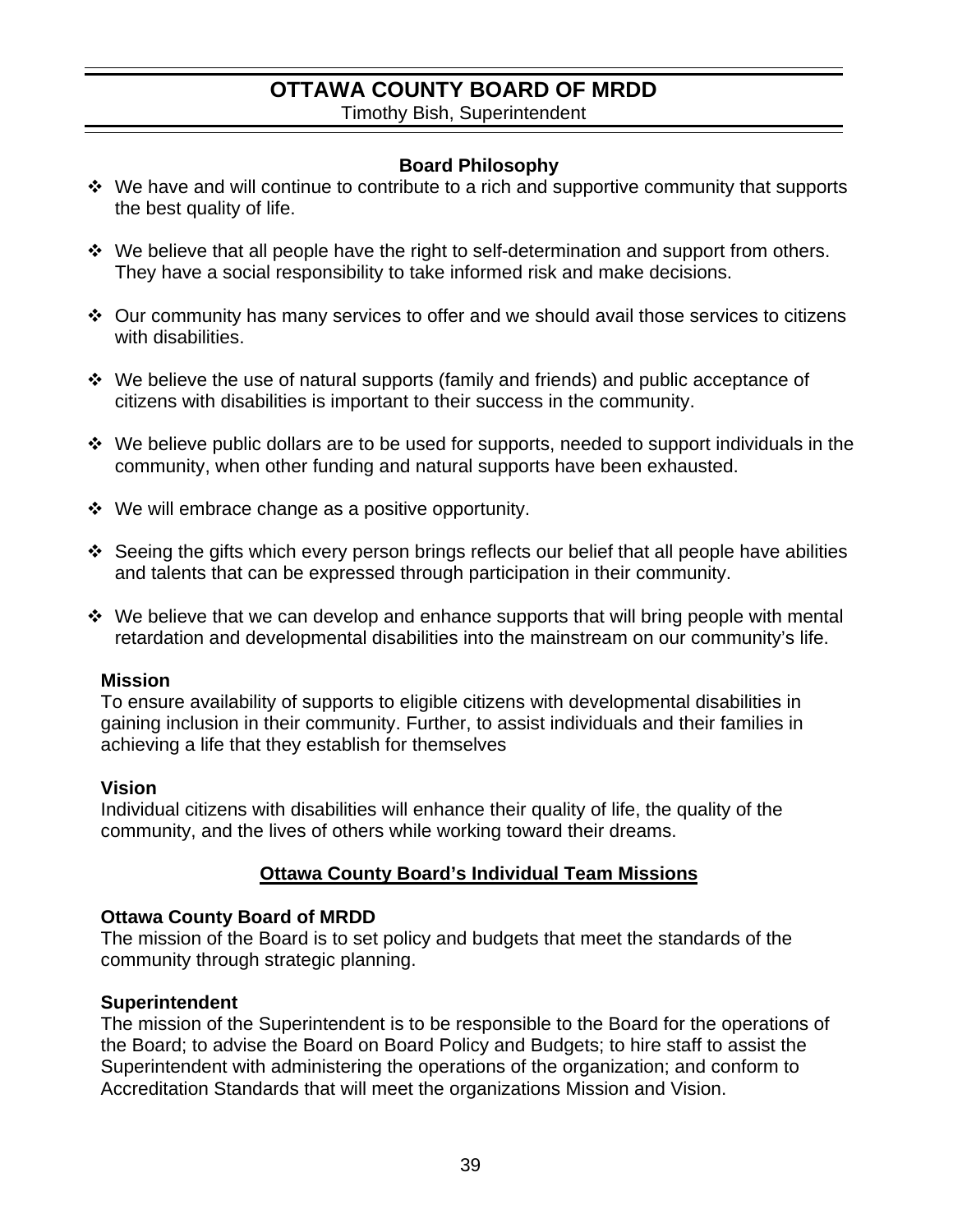### **Quality Improvement Team (Management Team)**

The mission of the QI Team is to recommend to the Superintendent improvements to meet or exceed the expectations of the community based on recommendations of data collected and analyzed by the Quality Assurance Team. The QI team members will supervise team functions and act in place of the Superintendent when he/she is not available.

#### **Quality Assurance Team**

The Quality Assurance team collects and analyses data to ensure that teams meet current standards of quality supports. QA makes recommendations based on data collection, needed improvements and actions to the QI team.

#### **Business Team**

The mission of the Business Team is to assist the Superintendent to acquire, allocate resources (manage contracts and budgets), and to provide administrative business support to include facility maintenance, data storage, personnel functions, communication, etc..

### **Service and Support Administration Team**

The mission of the SSA and SSAA Team is to assist individuals in the construction and administration of an individual support plan based on a needs assessment that will maximize that individual's quality of life in the community. This is accomplished through the determination of eligibility, assessment, ISP (Individual Support Plan) construction, ongoing monitoring of supports, and budgeting of assets/resources to meet real consistent and intended outcomes. Secondarily, they inform and train individual/families the rules established for the allocation of public funds and the role of the Board.

### **MUI Investigation Team**

The mission of the MUI Investigation team is to provide credible information on possible Health and Safety issues. Through investigation, reporting, and trend analysis, recommendations are made to the Superintendent for actions that should be taken to address Health and Safety issues.

### **Early Intervention Team**

The mission of the EI team is to provide a system of services through direct service coordination, therapy cost assistance, and developmental therapy (with an early intervention specialist) for children up to the age of three that meet the needs of the family in enhancing their child's development. They inform parents of many support options through the Individual Family Service Plan (IFSP), and working with the "Help Me Grow" system to identify, enhance, and maximize intervention supports.

### **Senior/Wellness**

The mission of the Senior/Wellness Team is to provide activities to those individuals that have been identified as needing typical senior day activities other than vocational endeavors. Wellness provides social and recreational day activities on a limited basis.

### **Sheltered Workshop (Riverview Industries Contract)**

The purpose of the Sheltered Workshop is to provide adult individuals vocational day activities in a sheltered environment. It also provides limited community employment and employment enclaves in community settings.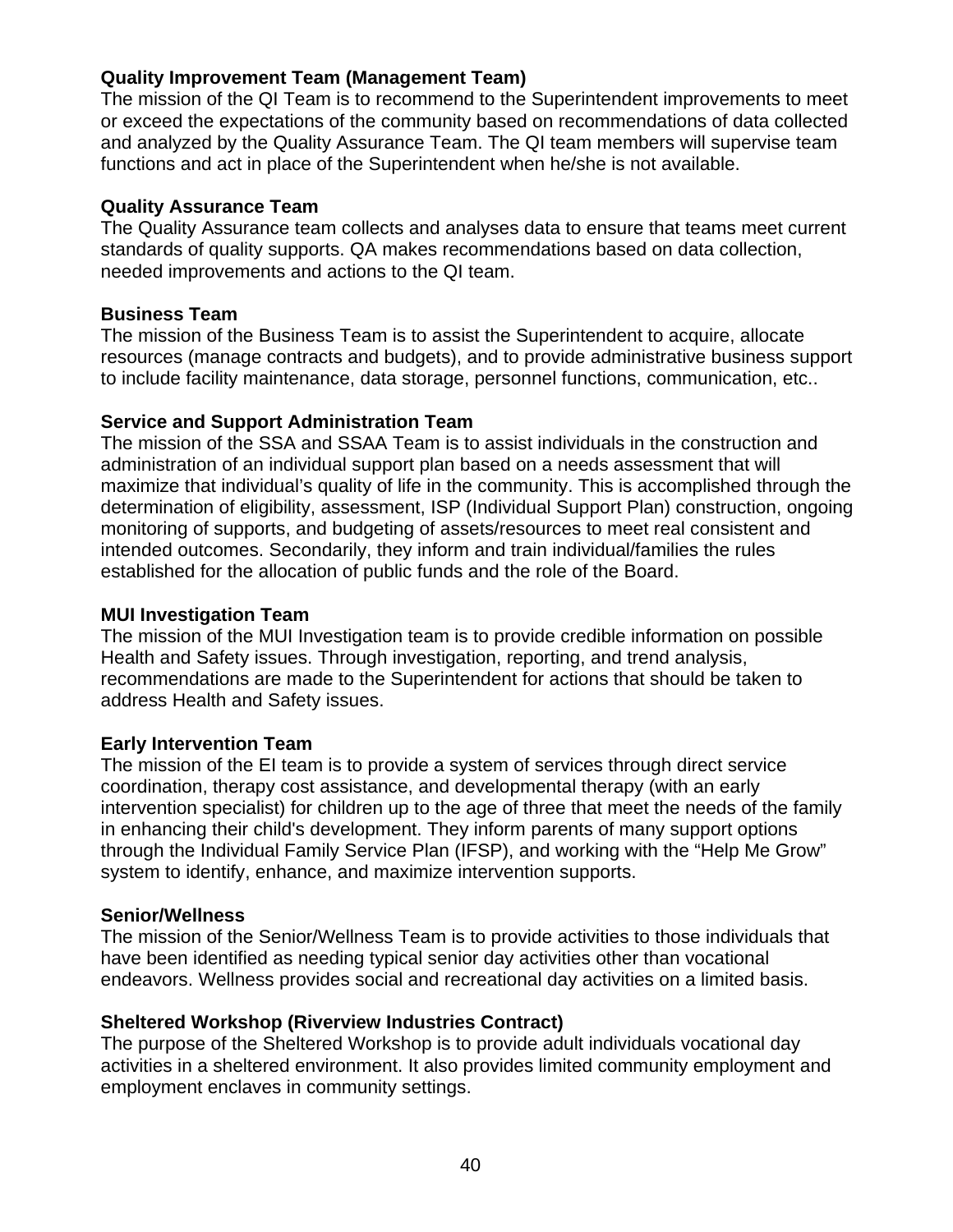### **Residential Program**

The purpose of the Residential Program is to provide services and supports to individuals so that they may live in a community setting of their choice through the Supported Living and Waiver programs. In addition, affordable housing options are available through a contract with Ottawa Residential Services, Inc.

#### **2008 Management Goals**

- $\div$  Be able to serve eligible school age children and adults through a number of supports in the community to include respite, recreational, after hour and summer camp programs.
- $\div$  Have in place a joint plan with education to support eligible school children in their educational settings and transitions.
- ❖ Improve and Support the Family Support Services Program, Seniors Programming, Early Intervention Services, and individuals that choose to be in a setting other than vocational at current 2007 levels.
- Develop an array of incentives or programs to provider agencies to encourage the attraction of new providers and to retain compassionate qualified staff.
- $\div$  Have an ongoing program to address emergency situations for families in crisis.
- Have our organization's philosophy from program-centered approach, where programs were offered and people fit into them, to a self-determination approach, where individuals and their families sit with us and determine how we might secure the supports they need.
- $\cdot$  Have the capacity to continue system redesign to meet future changes in a way not to jeopardize our mission and vision.
- $\div$  Have a organization which will reflect these values for those we serve:
	- Autonomy and self-determination through informed choice
	- Community presence and participation
	- **Continuous personal growth toward their dreams**
	- **Increased independence, productivity and economic self-sufficiency**
	- **Opportunity to develop social relationships and friendships**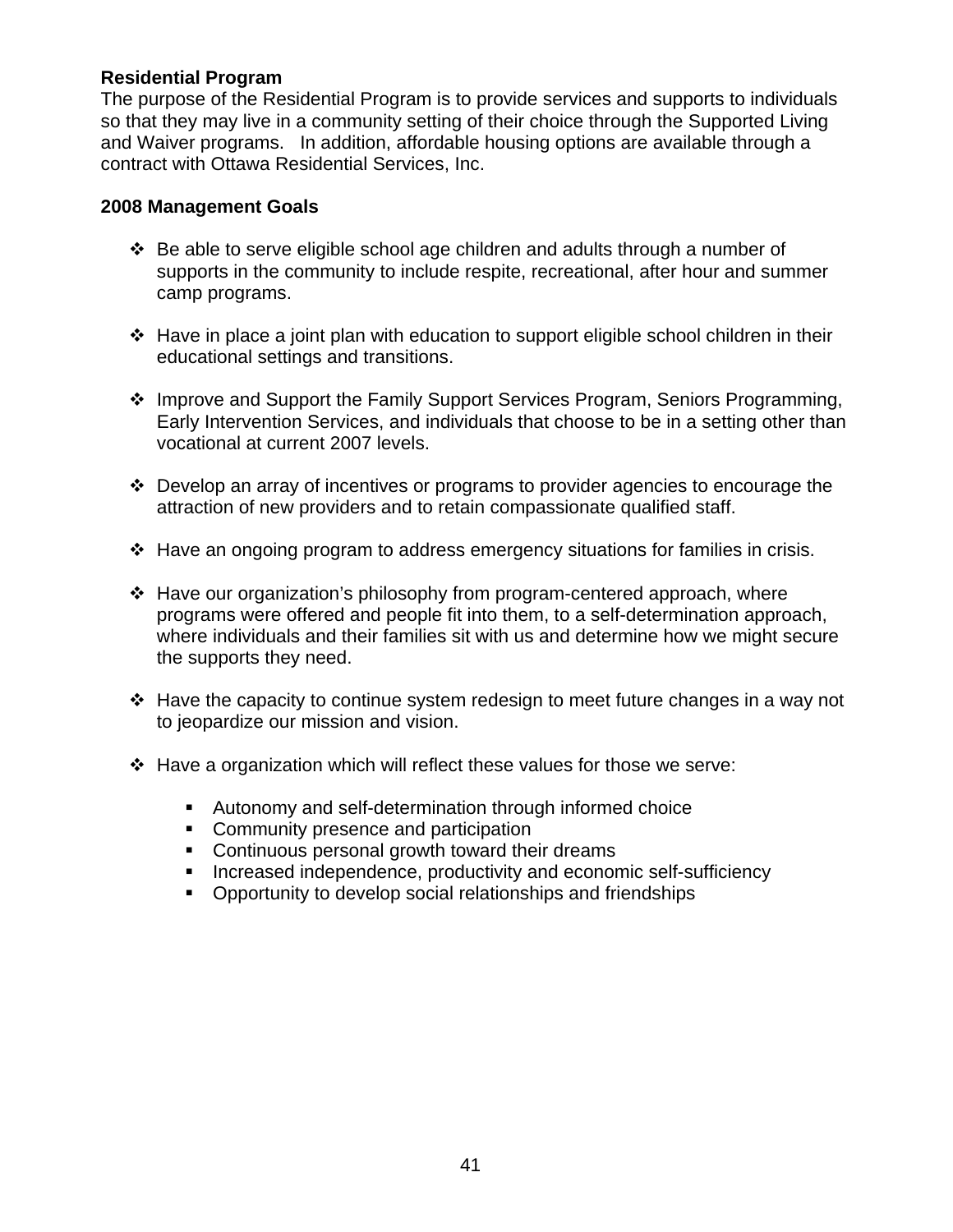# **NORTH POINT EDUCATIONAL SERVICE CENTER**

### William B. Lally, Superintendent Kent R. Watkins, Executive Director of Ottawa County Operations

Erie-Huron-Ottawa Educational Service Center changed its name to North Point Educational Service Center effective July 1, 2008. The Educational Service Center (E.S.C.) extends to each member school the services, advice, and leadership needed to provide opportunities for each student to learn and grow to the best of his or her ability in knowledge, skills, and attitudes required for responsible citizenship, lifelong employability, and personal fulfillment. School Districts serviced by the Ottawa County Operations include, Benton-Carroll-Salem Local, Clyde-Green Springs Exempted Village, Danbury Local, Genoa Area Local, Lakota Local, Port Clinton City, Put-in-Bay Local, Middle Bass Local and North Bass Local. Oregon City School District began services with North Point E.S.C. in September, 2008.

The merged North Point E.S.C. maintains talented and gifted services, special needs services (including early childhood education, cognitive disabilities, multiple disabilities, emotionally disturbed, aide/interpreter, occupational therapy, physical therapy, psychological, speech, work study), curriculum/instruction services, guidance, technical support, and attendance officer services.

The E.S.C. operates two sites as well as programs in various buildings throughout Ottawa County as well as in Oregon City, Lakota Local, and Woodmore Local. The Central Office for Ottawa County is at the Genoa site, 310 Main Street. The Executive Director can be contacted here as well as support personnel. Home Schooling applications as well as teacher and educational assistant license applications are processed at the Genoa Site for Benton-Carroll-Salem, Danbury, Genoa Area, Putin-Bay, Woodmore, and Lakota Locals, Substitute teacher pre-employment materials and lists for Benton-Carroll-Salem Local, Danbury Local, Put-in-Bay, and Port Clinton city Schools are coordinated at the Genoa Site.

W.S.O.S. Headstart continues operation of a preschool program at this location. The Ottawa County Health District conducts (by appointment only) a Satellite Immunization Clinic (S.I.C.) which is held the second Wednesday of even months (i.e. Feb., April, June, etc). The Ottawa County Juvenile Probation Department provides counseling for juvenile offenders by scheduled appointments at the Genoa site. The Alternative Learning Education Center (A.L.E.C.) continues its program that provides an alternative for suspension and expulsion of students countywide and a step-down program for the Department of Youth Services. The A.L.E.C. program is funded via the participating school districts and the Juvenile Court of Ottawa County.

In conjunction with the Ottawa County Juvenile Court, North Point E.S.C. began a Student Achievement Program the summer of 2005 which continues through the 08-09 school year. Students are court placed and are monitored as they continue schooling via a Virtual Learning Academy website. Their placement in the S.A.P. includes counseling and career exploration/guidance services. Three special needs classrooms continue operating at the Genoa Site.

Special projects for all school districts in Ottawa County and coordinated through the E.S.C. include: Conservation Day, Ottawa County Safety and Prevention Training, Ottawa County Spelling Bee, Top Ten Banquet, Earl Johnson Scholar Awards, Franklin B. Walter Award, Nine-to-Five Breakfast, Five-County Invitational Art Show, Ottawa County Fair Air Exhibit, Bus Driver Inservice, Pupil Activity Validation Clinic, Ottawa County Track Meet, Child Abuse Inservice, Administrative Retreat, and Bus Driver continuing education.

The Early Childhood Center (E.C.C.), 8200 W. SR 163, Oak Harbor, operates with three preschool classes. North Point coordinates additional preschool classroom in Clyde-Green Springs Exempted village, Lakota Local and Oregon City Schools.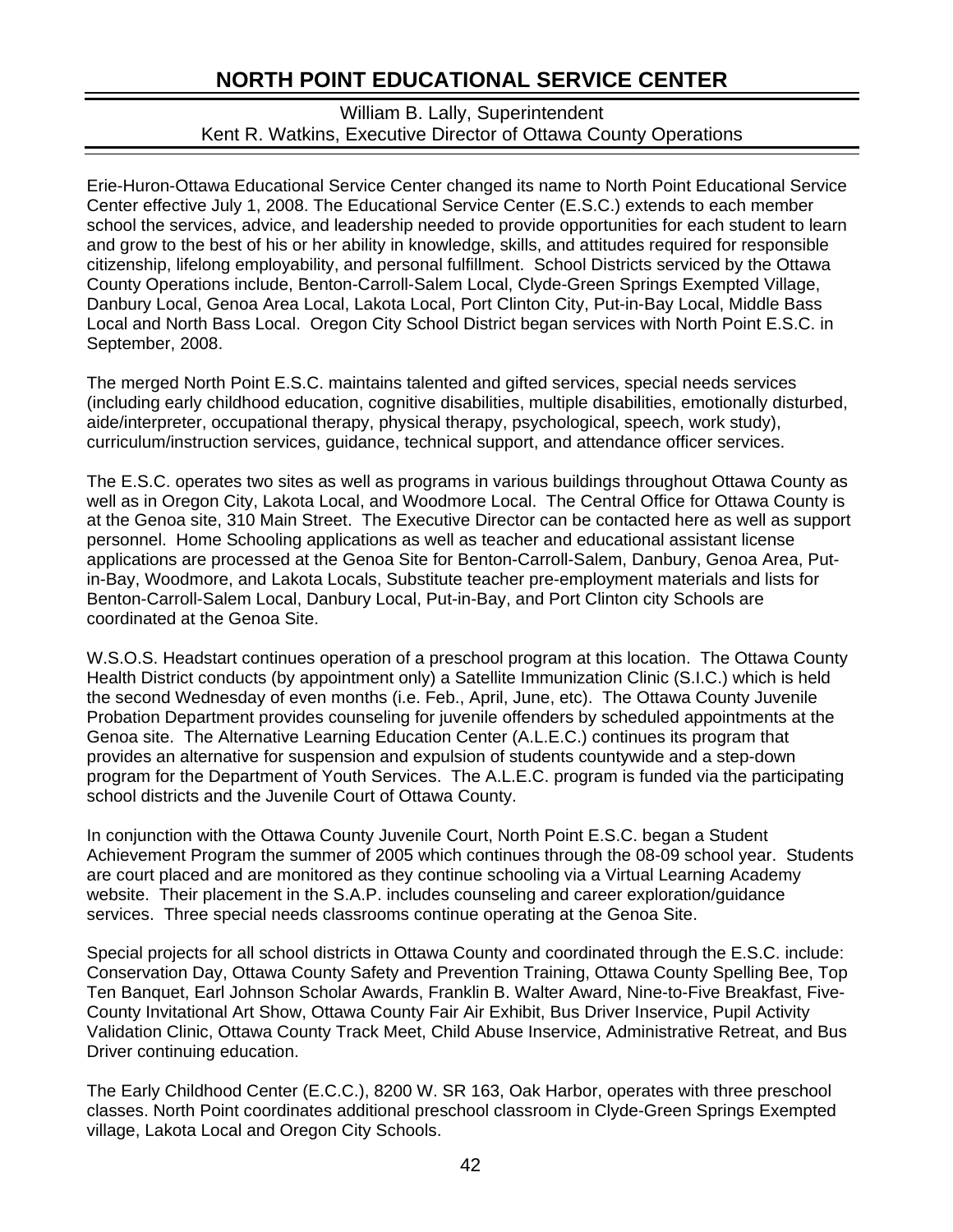### **ERIE OTTAWA REGIONAL AIRPORT**  Carl R. Keller Airfield Jack Stables, Director

The Erie Ottawa Regional Airport nestled in the heart of vacationland, serves both Erie and Ottawa Counties. Its 5,600 and 4,000 foot crossing runways make it popular with private aircraft, air freight carriers and all sizes of business jets. Historically, over five thousand passengers enplane from our gates annually. While many of these are vacationers headed for Cedar Point and the Erie Islands, people also find our airport to be a convenient location from which to conduct business in both Erie and Ottawa **Counties** 

Occupying nearly 500 acres, the airport provides convenient access to State Route 2. Both the 5,646-foot east-west and 4,001 foot north-south runways are serviced by parallel taxiways leading to over 130,000 square feet of hard-surfaced ramp area. Fuel sales income from 60,000 square feet of corporate and private hangar space and 200 hard surface automobile parking spaces partially support airport operations. Over 4.8 miles of lighted runways and taxiways, an automatic weather observation system (AWOS), a non-directional beacon (NDB), along with both global positioning system (GPS) and VOR approach systems make Erie Ottawa a truly all weather, 24 hour airport. It is the largest airport between Cleveland and Detroit. Offering both 100 low-lead and Jet-A aviation fuels allows us to accommodate the fuel needs of virtually any aircraft.

In 2008 the widening to 100 ft and the 646 ft extension was completed on the 9/27 main runway giving that runway an ultimate length of 5,646 ft. New lighting was also installed. The total project cost was slightly over 3.3 million dollars and was funded at 95% by the FAA. The 5% local match was funded by both Erie and Ottawa Counties.

2008 - TOTAL EXPENSES \$313,094.00

TOTAL AREA ECONOMIC IMPACT = 2.5 million

TOTAL JOBS= 34 TOTAL PAYROLL = \$915,000

(Direct and Indirect Payroll and Expenditure. Source: Ohio Department of Transportation, Division of Aviation)

> Erie-Ottawa Regional Airport Carl R. Keller Airfield PCW 3255 East State Road Port Clinton OH 43452 Voice : (419) 734-6297 Fax : (419) 734-5926 www.info@portclintonairport.com or use link at www.co.ottawa.oh.us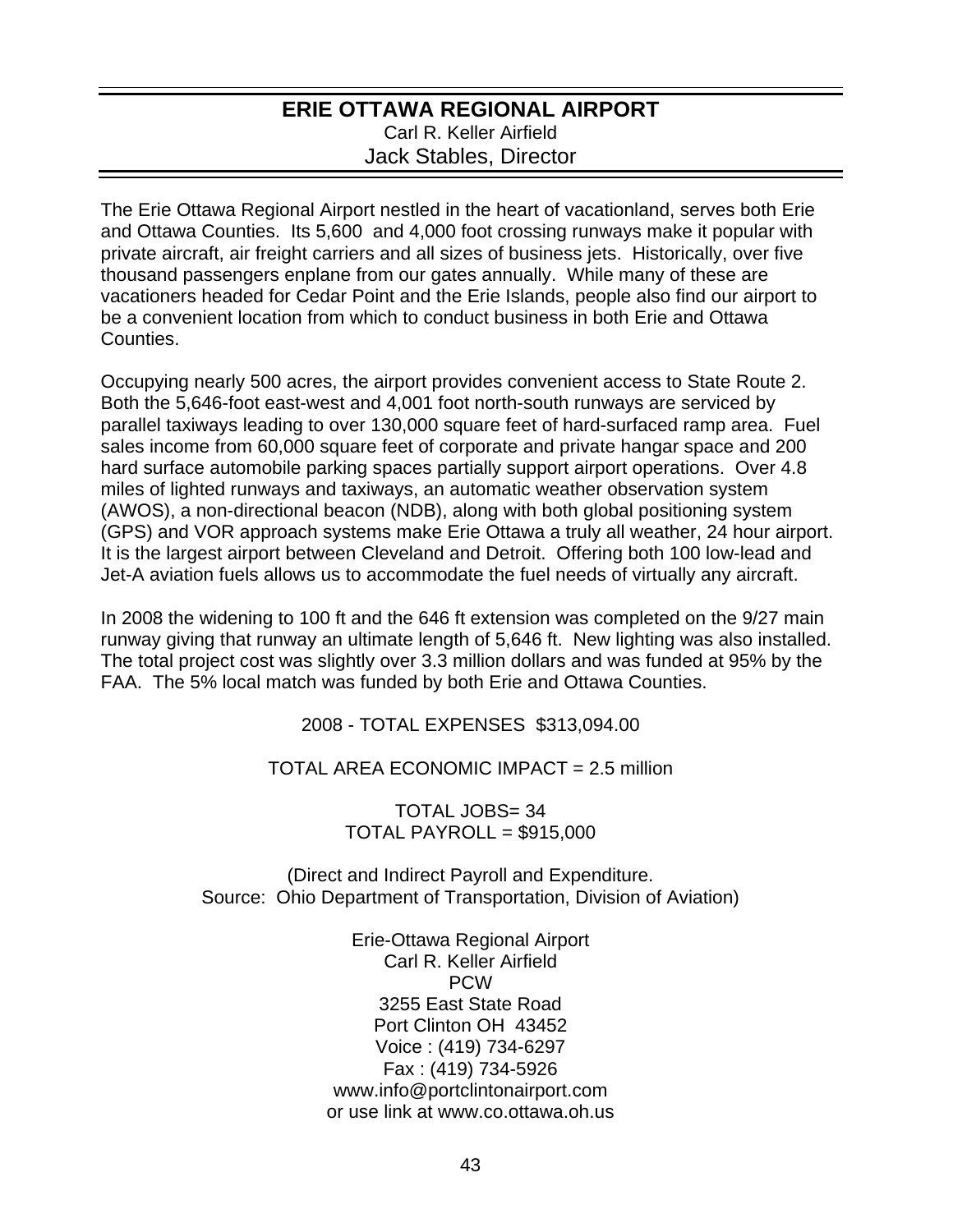### **HEALTH DEPARTMENT** *Nancy C. Osborn, R.N., M.P.A., Health Commissioner James "Sandy" McLean, M.D., Medical Director*

#### **The primary mission of the Ottawa County Health Department is to prevent disease and disability, prolong life, and promote health and individual efficiency.**

### **Nursing Division – Sandra Walton, R.N., M.S.N., Director**

| <b>Programs</b>                        | <b>Activities</b> | <b>Clinics</b>                      | <b>Activities</b> |
|----------------------------------------|-------------------|-------------------------------------|-------------------|
| Home Health Care                       | 9,184             | Immunizations                       | 3,008             |
| <b>School Nursing Services</b>         | 158               | WIC.                                | 2,894             |
| <b>Homemaker Services</b>              | 38                | <b>Family Planning</b>              | 699               |
| <b>Passport Services</b>               | 170               | <b>TB Skin Testing</b>              | 516               |
| Public Health:                         | 1,588             | Healthchek                          | 93                |
| Help Me Grow, Early Intervention,      |                   | Jail Sick Call                      | 1,498             |
| Newborn Visits, Bureau for             |                   | <b>Sexually Transmitted Disease</b> | 60                |
| Children with Medical Handicaps,       |                   |                                     |                   |
| <b>Communicable Disease and Others</b> |                   |                                     |                   |

| <b>Clinics</b>                      | <b>Activities</b> |
|-------------------------------------|-------------------|
| Immunizations                       | 3,008             |
| <b>WIC</b>                          | 2,894             |
| <b>Family Planning</b>              | 699               |
| <b>TB Skin Testing</b>              | 516               |
| <b>Healthchek</b>                   | 93                |
| Jail Sick Call                      | 1,498             |
| <b>Sexually Transmitted Disease</b> | 60                |

#### **Environmental Health Division – Scott M. Young, R.S., Director**

| <b>Programs</b>                 | <b>Activities</b> | <b>Programs</b>              | <b>Activities</b> |
|---------------------------------|-------------------|------------------------------|-------------------|
| Private Sewage Disposal Systems | 739               | Nuisance Investigations      | 189               |
| <b>Private Water Systems</b>    | 215               | Water & Sewage Investigation | 171               |
| Food Service/F.E./Vending       | 1,826             | Davis-Besse Monitoring       | 173               |
| <b>Manufactured Home Parks</b>  | 143               | <b>School Sanitation</b>     | 31                |
| Swimming Pools & Bathing Places | 482               | <b>Rabies Control</b>        | 94                |
| <b>Recreation Parks</b>         | 229               | <b>Tattoo/Body Piercing</b>  | 5                 |
| Marinas                         | 303               |                              |                   |

| <b>Programs</b>              | <b>Activities</b> |
|------------------------------|-------------------|
| Nuisance Investigations      | 189               |
| Water & Sewage Investigation | 171               |
| Davis-Besse Monitoring       | 173               |
| <b>School Sanitation</b>     | 31                |
| <b>Rabies Control</b>        | 94                |
| <b>Tattoo/Body Piercing</b>  | 5                 |

#### **Vital Statistics**

**Certified copies of records of Ottawa County Births and Deaths from December 20, 1908 to the present are available at the Health Department**.

| Births – Certified Copies Issued |  |  | 630 | Deaths - Certified Copies Issued | 1,680 |
|----------------------------------|--|--|-----|----------------------------------|-------|
|----------------------------------|--|--|-----|----------------------------------|-------|

### **Total Health Department Incoming Phone Calls****22,184**

The Health Department operates under the Board of Health and Section 3709 of the Ohio Revised Code*.*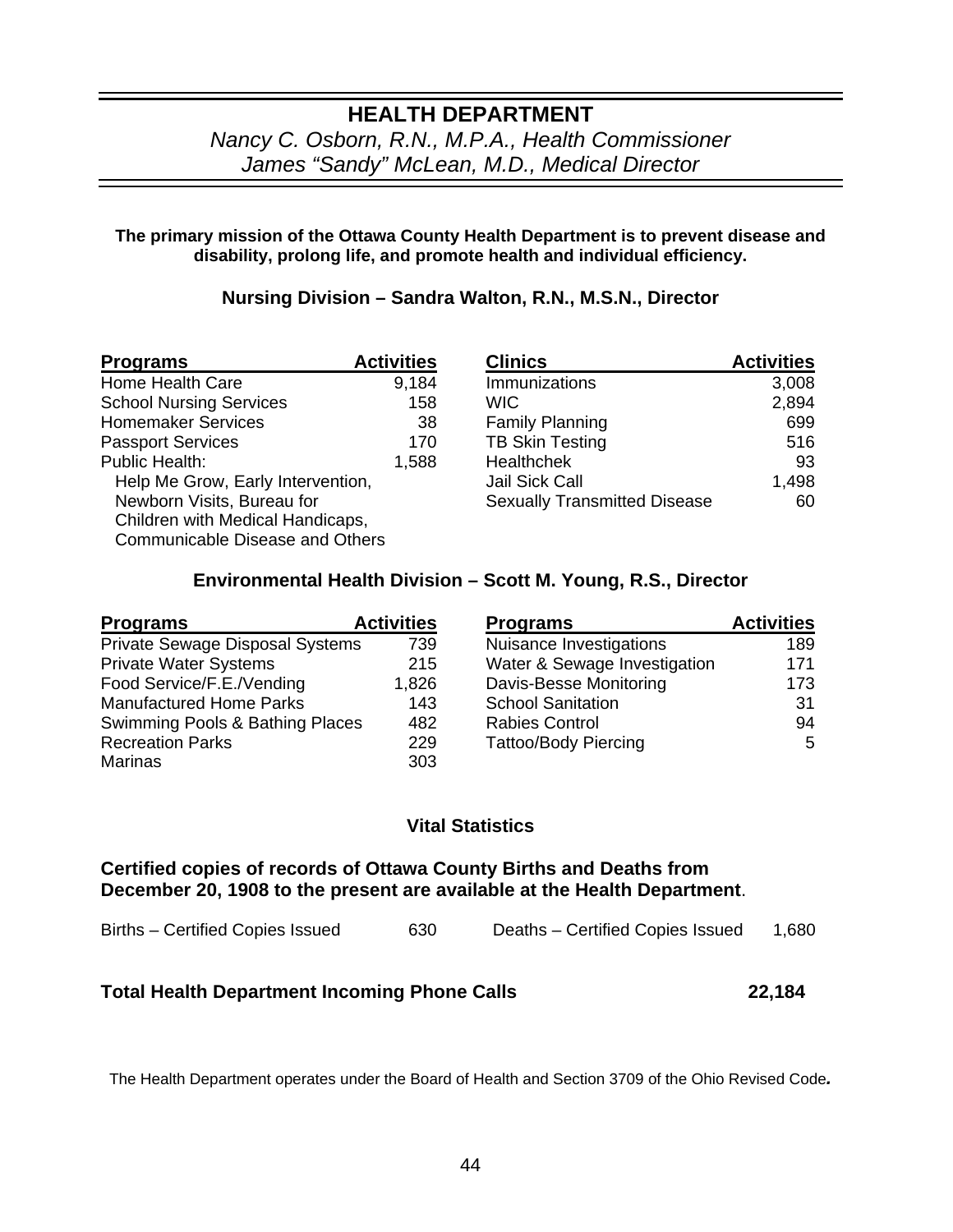

The Ottawa-Sandusky-Seneca Joint Solid Waste Management District's mission is to ensure quality waste stream management for its residents and to foster long-term positive solid waste habits including reducing, reusing and buying recycled products.

The District was created on March 24, 1989 by a joint resolution of the three boards of County Commissioners, under Ohio's HB 592, the first comprehensive solid waste management law passed in the state. Hosting two private sector landfills, District revenues are generated from a portion of landfill tipping fees.

Recent budget cuts to ODNR's Division of Recycling and Litter Prevention created a need to reorganize the structure of the Ottawa-Sandusky-Seneca Solid Waste District and the Recycling and Litter Prevention programs in the three counties.

Effective January 1st, 2006, the Recycling & Litter Prevention programs from Ottawa, Sandusky, and Seneca counties consolidated with the OSS Joint Solid Waste District. The District will be directing the efforts for all of the recycling and solid waste programs in these three counties. For more information you may call the District office 1-888-850-7224 or visit the District's website: [www.recycleoss.org.](http://www.recycleoss.org/)

#### **Township Recycling Stats for '08 - AMOUNTS IN POUNDS \* Harris Township operates 2 Saturday's per month.**



**Clay – 241,750 lbs. Erie – 67,500 lbs. Bay – 65,860 lbs. Salem – 281,580 lbs.** 

**Allen – 131,350 lbs**. **Catawba – 368,340 lbs. Benton – 149,960 lbs. Danbury – 275,560 lbs. Harris – 90,685 lbs. Portage – 124,180 lbs. Carroll – 78,770 lbs. Port Clinton – 284,310 lbs.** 



# **TOTAL – 2,159,845 pounds of material recycled!**

The Solid Waste Management District operates under the direction of the County Commissioners of Ottawa, Sandusky and Seneca County.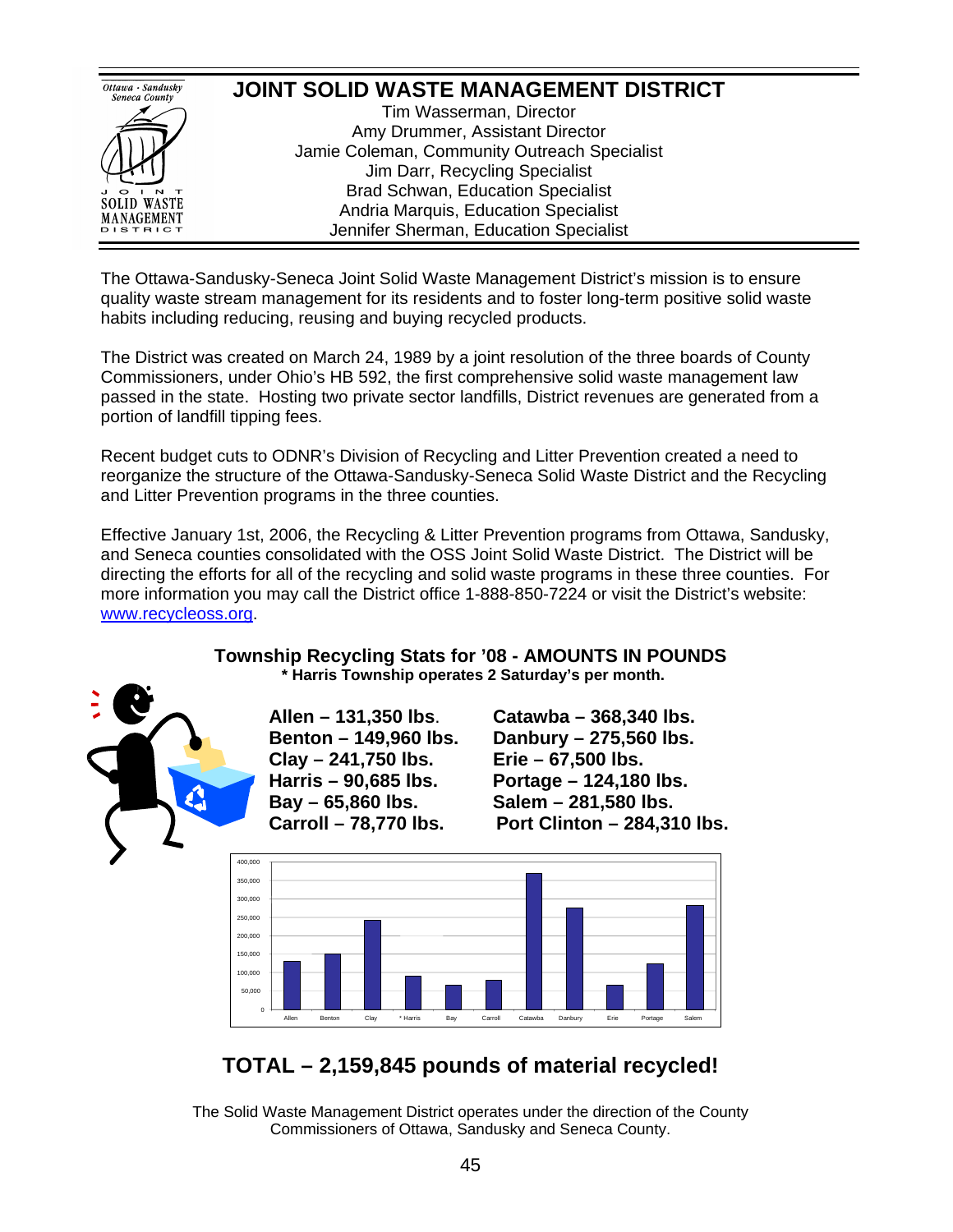### **LAW LIBRARY**  Gary Kohli, Attorney-at-Law, Law Librarian Stasia Chrapkiewicz, Assistant Law Librarian

The primary mission of the library is to provide for the informational needs of the Court and local Government. Although the Library is a private library, the Board of Trustees has extended access to the public as a matter of community service. Ohio Law requires each county to provide a law library for county judges and elected officials.

A six member Board of Trustees determines policy matters and general governance, while the Law Librarian is responsible for daily administration. The County provides the facility, but fine monies from the Courts fund all operating expenses, staff, books and supplies.

The Law Library collection includes statutes for the United States and Ohio. Case reports cover all 50 state's appellate courts and courts of last resorts, as well as all three levels of federal courts. In addition to standard legal practice materials, with an emphasis on matters governed by Ohio law, the Library also has computers with research tools as well as online access to Westlaw, and Child Support.

The growth of legal materials, particularly case law, is such that law libraries double their size in slightly under 10 years. The Board of Trustees and Librarian have committed to using new technologies in data storage and retrieval and new developments in legal publishing to control the size of the library without sacrificing needed information.



The Law Library operates under Section 3375.48 Et DEQ. of the Ohio Revised Code.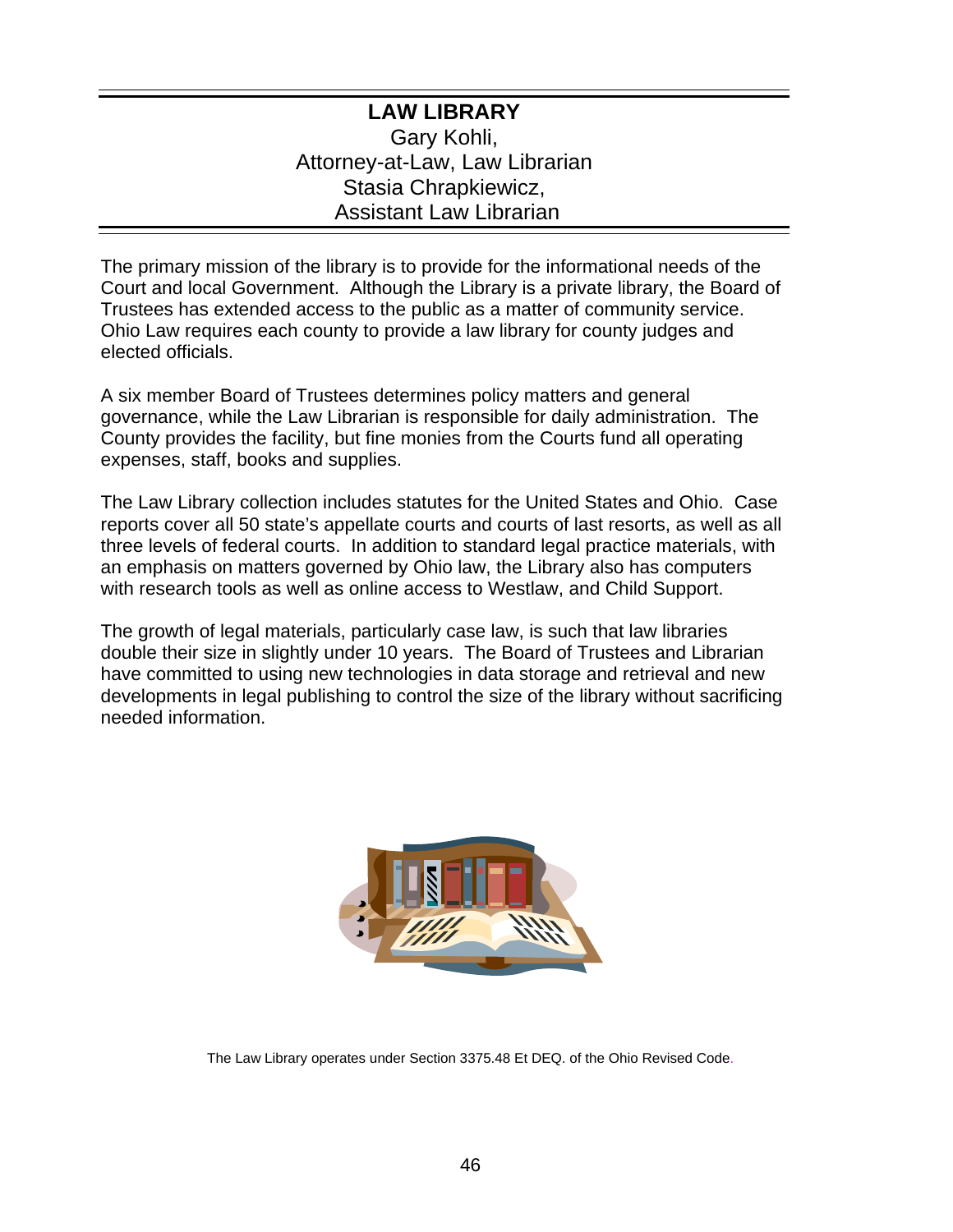# **OHIO STATE UNIVERSITY EXTENSION**  Marcia Jess, County Extension Director

#### **OSU Extension- Empowerment Through Education**

Ohio State University Extension, Ottawa County is an outreach arm of The Ohio State University. We bring the knowledge of the university to your door. We fulfill the land-grant university mission by interpreting knowledge and research developed by the Ohio Agricultural Research and Development Center (OARDC), Ohio State University (OSU), other land-grant universities and the United States Department of Agriculture (USDA). We teach how to use this scientifically based information to solve problems in the areas of **Agriculture and Natural Resources, Community Development, Family and Consumer Sciences and 4-H/Youth Development.** Information is shared through direct programming and phone consultation, web site and on-line technology, newsletters, mass media, and satellite programs. Funding for OSU Extension is a partnership involving County Commissioners, State of Ohio, the United States Department of Agriculture and special projects and grant funding.

**Our Mission:** Engaging people to strengthen their lives and communities through researchbased educational programming.

#### **2008 Selected Extension Statistics:**

- 699 Traditional 4-H members
- 39 Traditional 4-H clubs
- 126 Adult volunteer leaders
- 75 Youth volunteer leaders
- 226 Youth attending 4-H sponsored camps and activities
- 1,413 Children involved in 4-H In-school programs
- 130 Children involved in 4-H After-school programs
- 117 Family Nutrition Program sessions taught
- 1,213 Family Nutrition Program participants
	- 56 Family and Consumer Sciences sessions taught
	- 110 Phone consultations related to Family and Consumer Sciences
	- 150 Phone consultations related to Agriculture, Home & Garden or Natural Resources
	- 15 Master Gardner volunteers
	- 54 Licensed pesticide applicators trained

#### **Our Staff:**

Marcia Jess, Co. Extension Director & Extension Educator, FCS [jess.1@osu.edu](mailto:jess.1@osu.edu) Kathy Booher, Extension Educator, 4-H/Youth Development [booher.9@osu.edu](mailto:booher.9@osu.edu) Mark Koenig, Extension Educator, Ag/Natural Resources [koenig.55@osu.edu](mailto:koenig.55@osu.edu) Darling Mensing, Program Assistant, Family Nutrition Program [mensing.6@osu.edu](mailto:mensing.6@osu.edu) Becca Maenle, Program Assistant, 4-H/Youth Development [maenle.7@osu.edu](mailto:gibbs.141@osu.edu) Sandy Wharton, Office Associate<br>
Ann David, Office Assistant<br>
Ann David, Office Assistant<br>
Wharton.3@osu.edu Ann David, Office Assistant

| Located at:      | Ottawa County Agricultural Complex,                       |
|------------------|-----------------------------------------------------------|
|                  | 240 W. Lake St. Unit C, Oak Harbor, Ohio 43449            |
| Telephone:       | 419-898-3631 or toll free in Ottawa County 1-800-322-4159 |
| Fax:             | 419-898-3232                                              |
| <b>Websites:</b> | http://extension.osu.edu $\&$ http://ottawa.osu.edu       |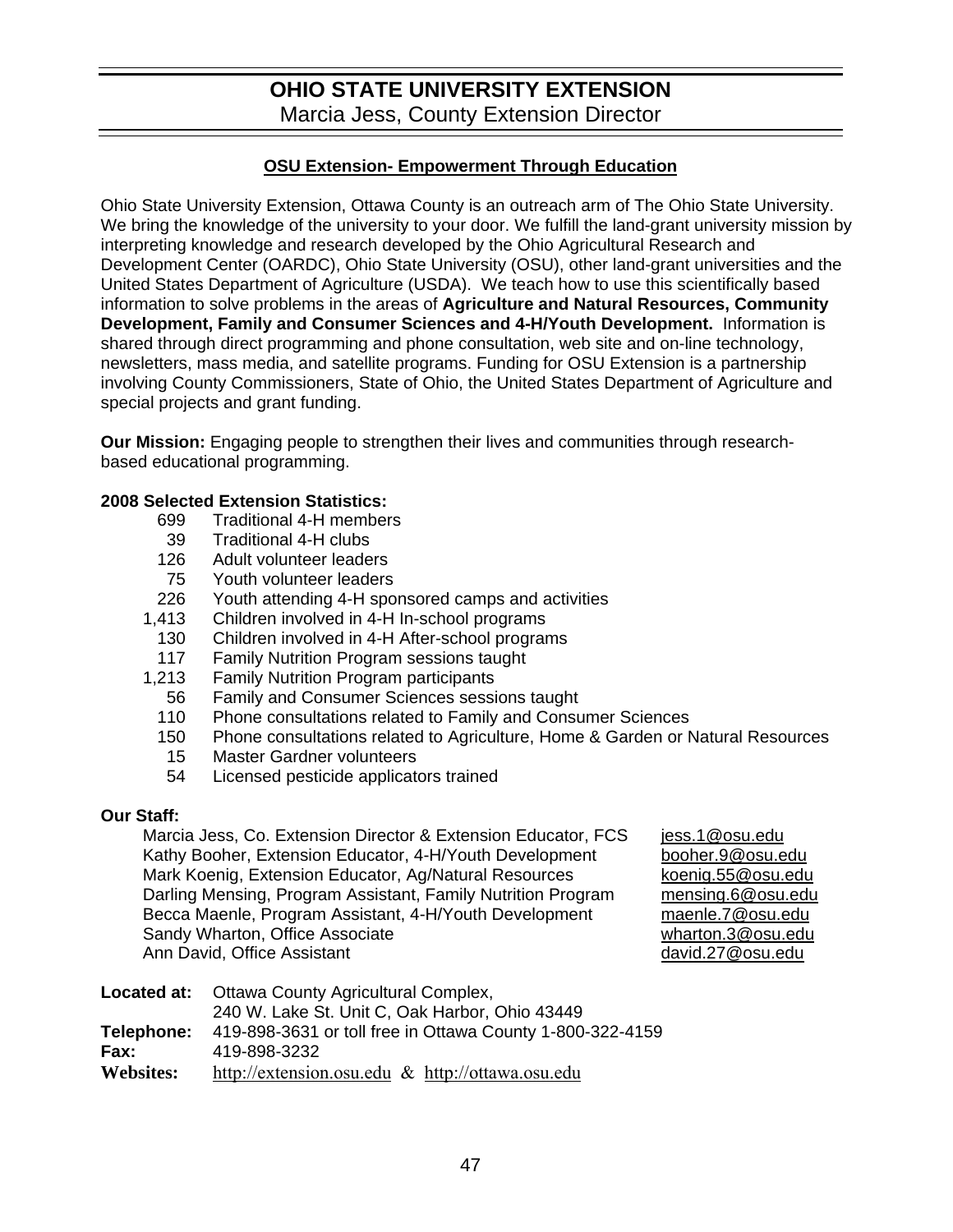# **OTTAWA COUNTY IMPROVEMENT CORPORATION**  Jamie N. Beier Grant, Director

The Ottawa County Improvement Corporation (OCIC) serves as the lead economic development agency by advancing, encouraging, and promoting the industrial, economic, commercial, and civic development of Ottawa County. These efforts in 2008 created an environment in Ottawa County where existing businesses were able to continue to compete and grow in the worldwide marketplace while efforts continued to attract new companies to the area.

In May, the OCIC broke ground on a new speculative building in the Lake Winds Industrial Park. Financed in part with significant grant funds and low interest loan from the State of Ohio, the 50,000 square foot spec building was designed to enhance business attraction and expansion prospects and as an alternative to many of the existing older industrial buildings. Prior to the building's completion, OCIC began working with a local company looking to expand its existing operations. Transfer of the building will occur in 2009 with at least ten additional job opportunities resulting from its acquisition.

The month of July saw two significant developments occur in the industrial sector. On July 14<sup>th</sup>, Brush Wellman broke ground on a new facility at its Elmore site. The "Pebble Plant", estimated to cost about \$90 million, will provide the Department of Defense a reliable domestic source of pure beryllium pebbles used in their defense activities. Resulting in at least twenty-five new job opportunities, the company anticipates project completion in 2009.

July 22<sup>nd</sup> was the date of the ribbon cutting for the new Fenner Dunlop expansion. This 70,000 square foot addition, costing about \$42 million, will enable the company to produce a ninety-six inch conveyor belt, used primarily in the mining industries. Fifty-five new job opportunities will result from the plant expansion, a welcome addition for County workers.

A fire in December of 2007 destroyed Ray & Jetts café in Genoa, Ohio. Through the efforts of the OCIC, about \$265,000 of low interest loans were obtained to assist in the reconstruction of the restaurant. Groundbreaking for the facility was in early August and the restaurant was open to the public in late November. A ribbon cutting ceremony will occur in early January of 2009.

The County's first Joint Economic Development District (JEDD) was discussed for land in the area of the Ohio Turnpike exit in the Elmore Area. The JEDD will require the political subdivision in Ottawa and Sandusky counties to work cooperatively towards the development of job creating activities, both commercial and industrial, that will benefit all of the involved communities. This process will continue in 2009.

A final initiative of the OCIC in November of 2008 was the preparation and submission of a grant application in the amount of \$200,000 to the U.S. Environmental Protection Agency, on behalf of the Ottawa County Commissioners. The grant will provide funds to local communities that can be used to conduct Phase I & II environmental assessments on properties proposed for future economic development activities. A decision from the U.S. EPA is expected in mid-2009.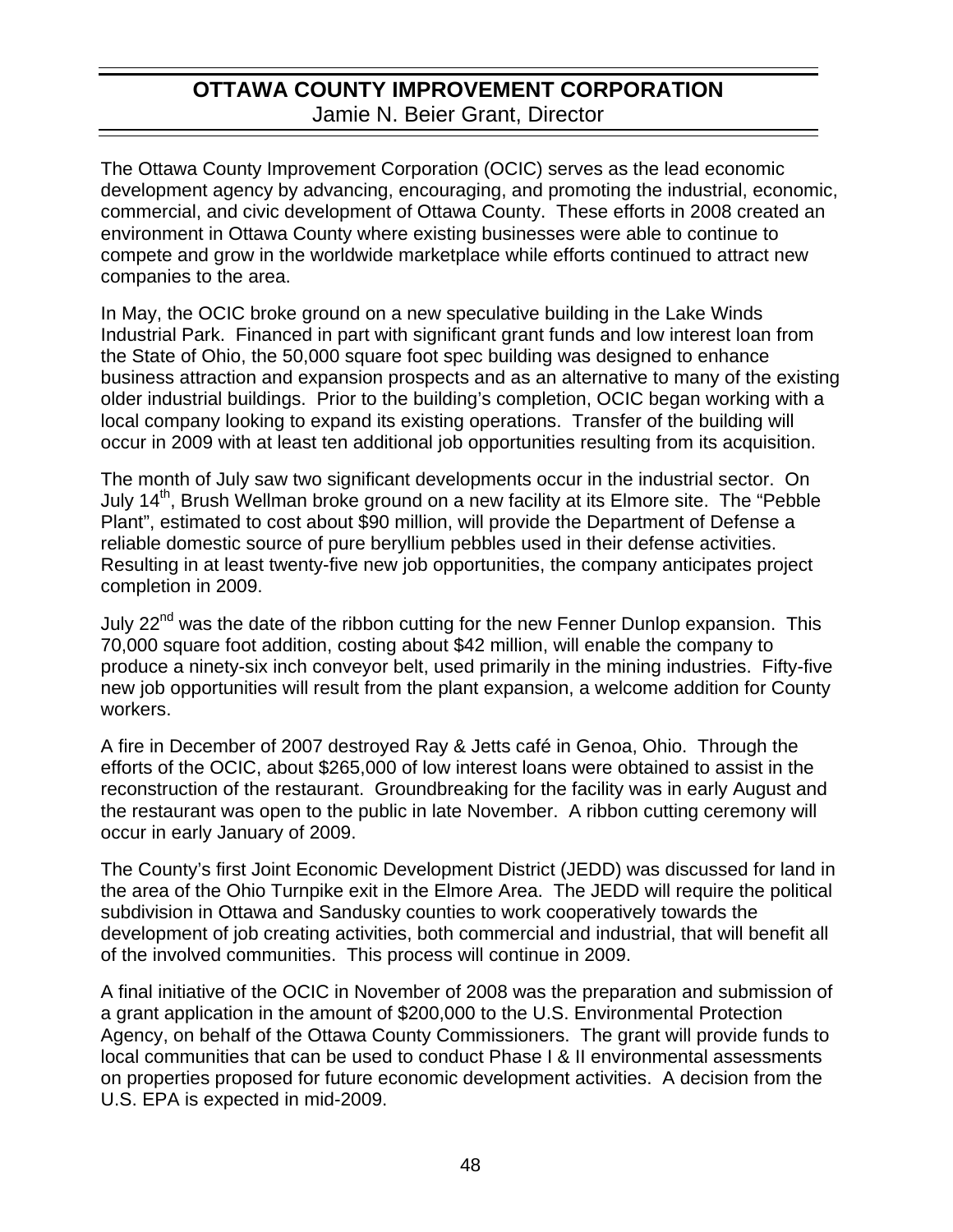### **OTTAWA COUNTY TRANSPORTATION AGENCY [OCTA]**  Bill Lowe, Director Jack Cupp, Jr., Operations Manager 1-419-732-RIDE (7433) 1-888-898-RIDE

**Our Mission:** OCTA provides quality, accessible, cost effective, and safe public transportation for Ottawa County.

The Ottawa County Transportation Agency operates with a seven-member transit board appointed by the County Commissioners. In 2008 the Board Chair was Gerald Arnold, Richard Celek was Vice-Chair and members were Stephanie Kowal, Diane Schimming, Bob Eickel, Joseph Majce and Jennifer Kirby.

OCTA is Ottawa County's general public transit system that provides demand-response, curb-tocurb, advanced reservation, shared ride service to anyone in the county who wants transportation for any reason. OCTA has vehicles operating from 6:00 a.m. to 8:00 p.m. six days per week and from 6:00 a.m. to 6:00 p.m. on Sunday. Our office hours are 8:00 a.m. to 5:00 p.m. Monday through Friday.

OCTA accepts reservations during the hours of 7:00 a.m. to 3:00 p.m. Monday through Thursday and 7:00 a.m. to 2:00 p.m. on Friday. Fares are reasonable and discounted fares are offered to senior citizens and those with eligible disabilities.

Along with providing general public service, OCTA contracts with the Ottawa County Department of Job and Family Services, the Northwest Ohio Area Office on Aging, Ottawa County Senior Resources, and the Ottawa County Board of MRDD to provide transportation and home delivered meals for their constituency.

OCTA maintains its own vehicles in its maintenance shop and also provides contract maintenance for other county offices as requested.

OCTA is funded by the Federal Transit Administration, Ohio Department of Transportation, agency contracts, sold maintenance, advertising, donations and passenger fares.

#### **2008 Accomplishments**

- OCTA and Ottawa County Senior Resources partnered to provide 58,648 home delivered meals to eligible seniors throughout Ottawa County.
- OCTA provided 88,471 passenger trips in 2008.
- OCTA logged a total 669,560 service miles and 30,199 total service hours in 2008.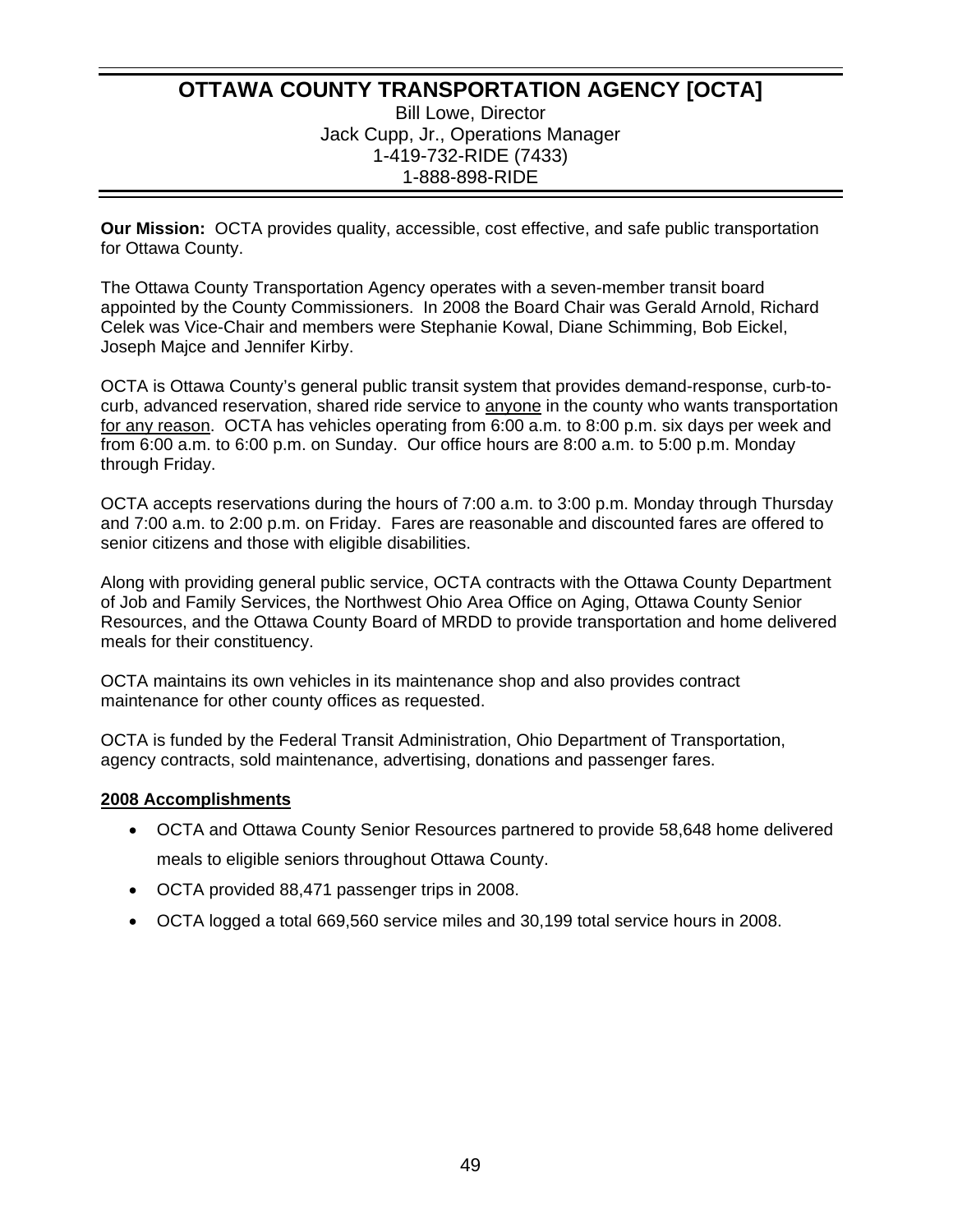### *Ohio Department of Transportation, Office of Transit Statewide Public Transit Index*

*The ODOT, Office of Transit uses a Public Transit Index to measure the performance of public transportation systems in Ohio against statewide goals. This index is shown below and demonstrates OCTA's performance:* 

|                                    | <b>Statewide</b> |                |             |             |             |
|------------------------------------|------------------|----------------|-------------|-------------|-------------|
|                                    | Goal             | <b>OCTA</b>    | <b>OCTA</b> | <b>OCTA</b> | <b>OCTA</b> |
|                                    | 2005             | 2005           | 2006        | 2007        | 2008        |
|                                    |                  | Cumulative     | Cumulative  | Cumulative  | Cumulative  |
|                                    |                  |                |             |             |             |
| Infrastructure                     | Less<br>Than     |                |             |             |             |
| Vehicles beyond useful life        | 20%              | 21%            | 45%         | 23%         | 27%         |
|                                    |                  |                |             |             |             |
|                                    | Less             |                |             |             |             |
| Safety                             | Than             |                |             |             |             |
| Fatalities per one hundred million |                  |                |             |             |             |
| passengers                         | 0.488            | $\mathbf 0$    | $\mathbf 0$ | $\Omega$    | $\mathbf 0$ |
| Accidents per 100,00 miles         | 0.5              | $\overline{0}$ | 0.000005    | 0.000005    | 0.00001     |
|                                    | Less             |                |             |             |             |
| <b>Reliability</b>                 | Than             |                |             |             |             |
| Road Calls per 100,000 miles       | 5                | 2.506          | 0.00004     | 0.000055    | 0.000045    |
|                                    |                  |                |             |             |             |
| <b>Service Effectiveness</b>       |                  |                |             |             |             |
| Trips per hour                     | 3                | 3.1            | 3.27        | 3.36        | 3.43        |
|                                    |                  |                |             |             |             |
| <b>Cost Effectiveness</b>          |                  |                |             |             |             |
| Cost per trip                      | \$20.00          | \$14.04        | \$17.16     | \$18.59     | \$18.65     |
| <b>Operating Recovery</b>          | 20%              | 13.31%         | 67.39%      | 62.72%      | 55.52%      |
|                                    |                  |                |             |             |             |
| <b>Cost Efficiency</b>             |                  |                |             |             |             |
| Cost per mile                      | \$1.75           | \$1.99         | \$2.53      | \$2.86      | \$2.94      |

#### **PUBLIC TRANSIT INDEX**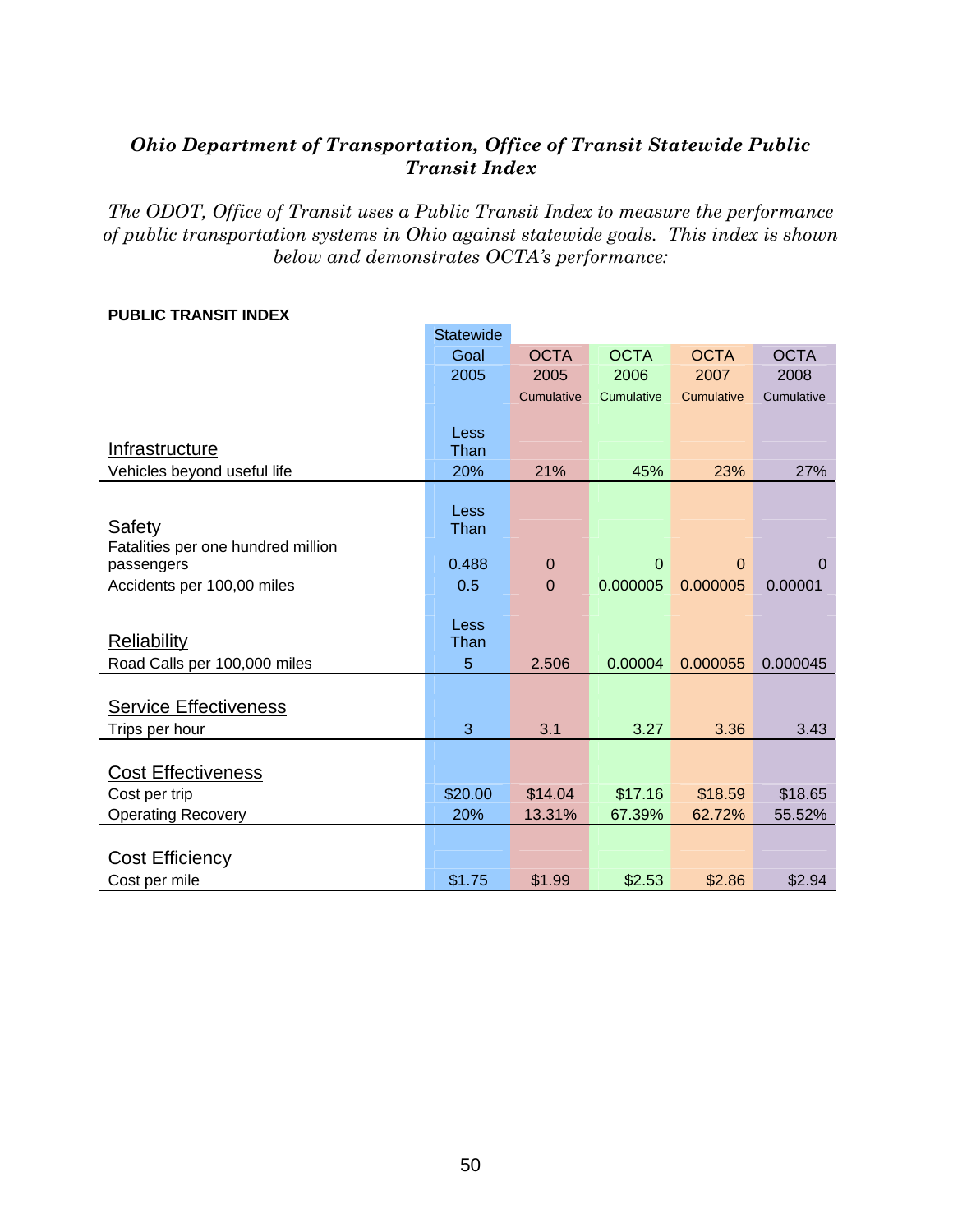### **OTTAWA COUNTY VISITORS BUREAU**  Larry Fletcher, Executive Director

### **2008 SUMMARY OF ACTIVITIES & ACCOMPLISHMENTS**

**Major Goal Accomplished**. The Ottawa County Visitors Bureau began 2008 with an action plan focused on addressing some financial challenges dating back several years. Our primary goal was to develop and implement procedures that would allow us to increase the amount of our budget dedicated to marketing efforts while continuing to operate out of the Lake Erie Islands Regional Welcome Center. I am pleased to report that this goal was accomplished and we finished up the year with a balanced budget and a very powerful 2009 marketing plan.

**Lodging Tax Changes**. Balancing our budget was possible in part because of changes to the county lodging tax.

- o **Administrator**. We worked with the Ottawa County Auditor to hire a part-time employee whose sole task is to ensure accurate and equitable collection of lodging taxes. This was necessary to effectively manage the collections of nearly 200 lodging tax registrants in our county. The Lodging Tax Administrator's efforts helped the county bring in additional revenue and also aided the Visitors Bureau in maintaining accurate listings of our county's lodging inventory.
- o **Percentage Increased**. A mid-2008 amendment to the Ottawa County Lodging Tax Code of Regulations concerning the percentage of county lodging tax that goes to fund the Visitors Bureau went into effect at the beginning of 2009. These actions will significantly increase the percentage of the county lodging tax funding the Visitors Bureau. The majority of these additional dollars has been budgeted toward our marketing efforts.

**Erie County Partnership.** We are entering the third year of our partnership with the Erie County Visitors & Convention Bureau. The relationship continues to strengthen in all ways as does our brand for the region, *Lake Erie Shores & Islands*. In 2008 we again produced one printed travel planner for the region, and we introduced our new combined website, ShoresandIslands.com. Although we remain two separate organizations with unique budgets and boards of trustees, tourism industry businesses see us as one group of people working collaboratively to attract as many people as we can to our part of Ohio. And to our visitors we are one organization with two Welcome Centers staffed with friendly travel counselors knowledgeable about the entire *Lake Erie Shores & Islands* region.

**Additional Partnerships**. Other partnerships key to helping us achieve our goals include all six Ottawa County Chambers of Commerce, along with the following state and regional organizations: Ohio Division of Travel & Tourism, Ohio Travel Association, Ohio Hotel & Lodging Association, Ohio Association of Convention & Visitors Bureaus, Ohio Sea Grant, Ohio Wine Producers Association, Lake Erie Coastal Ohio, Ohio Lake Erie Commission, Lake Erie Charter Boat Association, Outdoor Writers of Ohio, Lake Erie Firelands Tourist Council, American Bus Association, and Midwest Tourism Association.

On behalf of the board and staff of the Ottawa County Visitors Bureau, I wish to thank each and every one of our partners and the entire community for their support in 2008. I welcome comments and suggestions and look forward to another year of promoting the region's exciting tourism destinations.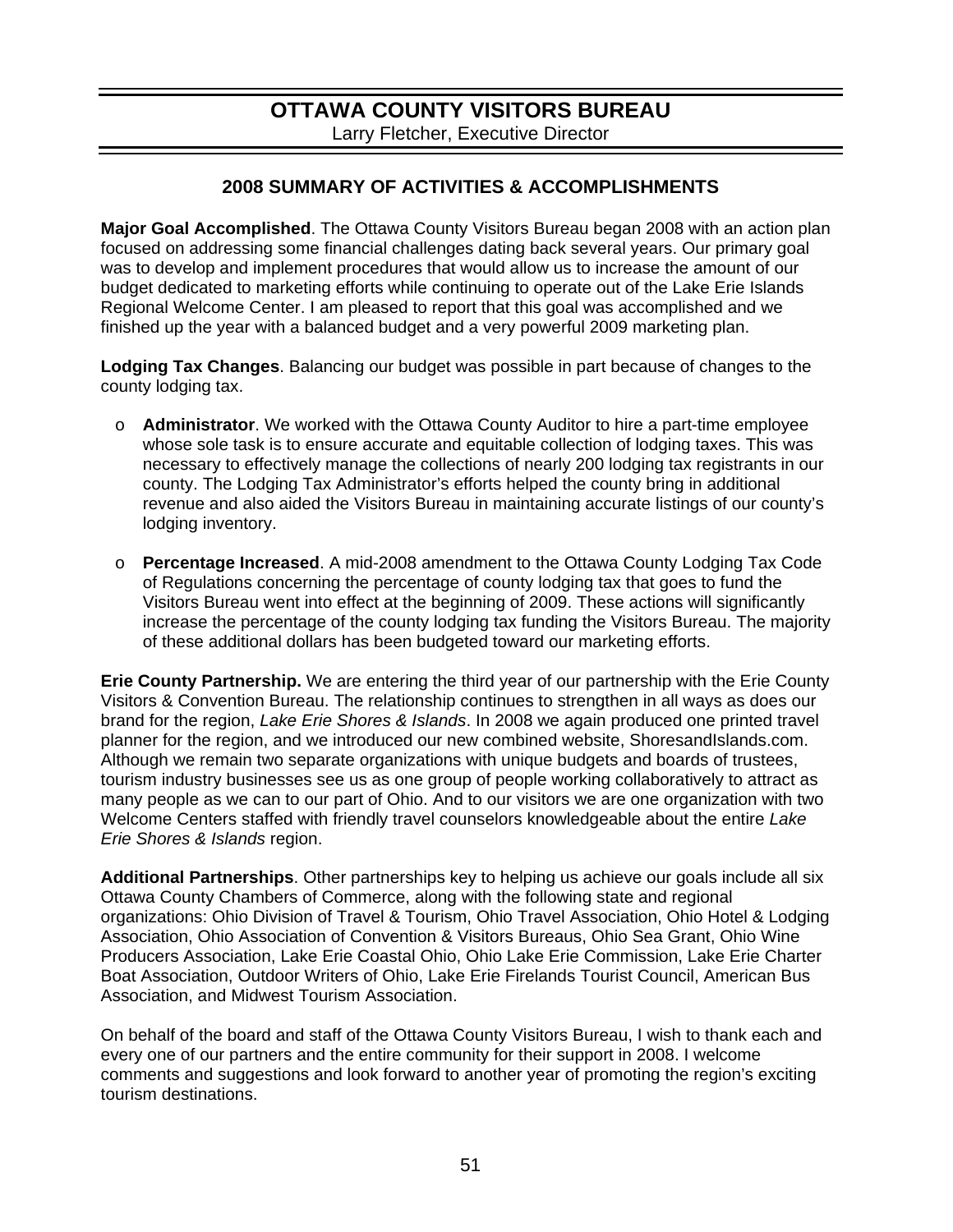Following are other key activities and Visitors Bureau accomplishments for 2008.

- Completed all tasks required to receive approval from the Visitors Bureau Executive Board, USDA, First National Bank, the Auditor of State, and the Ottawa County Commissioners to move to biennial audits instead of full annual audits beginning with the 2008/2009 period. Previously we had been in a five year contract with an escalating fee structure. This move should save the bureau several thousand dollars annually.
- The Visitors Bureau successfully completed all requirements to become a Service Excellence Experience certified business. We will participate in continuing education classes this year in order to retain our certification.
- Participated in a business leader roundtable session with Senator Sherrod Brown during which the bureau had an opportunity to provide a short commentary on the value of the tourism industry to our area.
- Participated in eight trade shows and distributed over 6000 Lake Erie Shores & Islands Travel Planners along with hundreds of brochures for individual tourism business partners. Several thousand additional Travel Planners were sent to a literature distribution company that attended seven shows on behalf of the bureau.
- Designed new Group Tour guide featuring photos and information for the "motorcoach" friendly" destinations in the region. Also updated our Meeting & Event, Education & Performance Venue, and Fishing sales sheets.
- The 2008 marketing efforts were coordinated by Cleveland-based Melamed Riley Advertising. Their integrated campaign was designed to tell potential visitors that "a trip to the shore is closer than they think". This message was sent via radio, cinema advertising, on-line ads, billboards, and print to target markets including Columbus, Cincinnati, Dayton, Cleveland, Pittsburgh, Toledo, and Windsor. In addition to this were several regional magazine buys and a public relations component. This marketing plan was the most extensive effort this county had ever experienced.
- Working in conjunction with Hart Billboard and our Erie County partners, all the former "Vacationland" billboard maps that are placed in the two-county area were replaced with new graphics bearing the Lake Erie Shores & Islands logos. More than 50 maps are in place with more scheduled to be installed in 2009.
- Several new marketing pieces were created by the bureau to promote the region to various audiences. Those produced were a new Group Tour Profile, Group Tour Slide Show, Education & Performance Venue Sheet, Fishing Fact Sheet, driving tour itineraries, and a special brochure for the Fish Ohio event.
- Through our relationship with the Erie County Visitors Bureau, Ottawa County is benefiting from a meeting/event salesperson now working to promote the meeting and special event venues in the two-county area.
- A comprehensive Guest Reference Guide was created to provide the answers to most every question a guest to the area could ask. Both the Ottawa County guide and the Erie County guide were copied onto CDs for distribution to tourism partners in the region.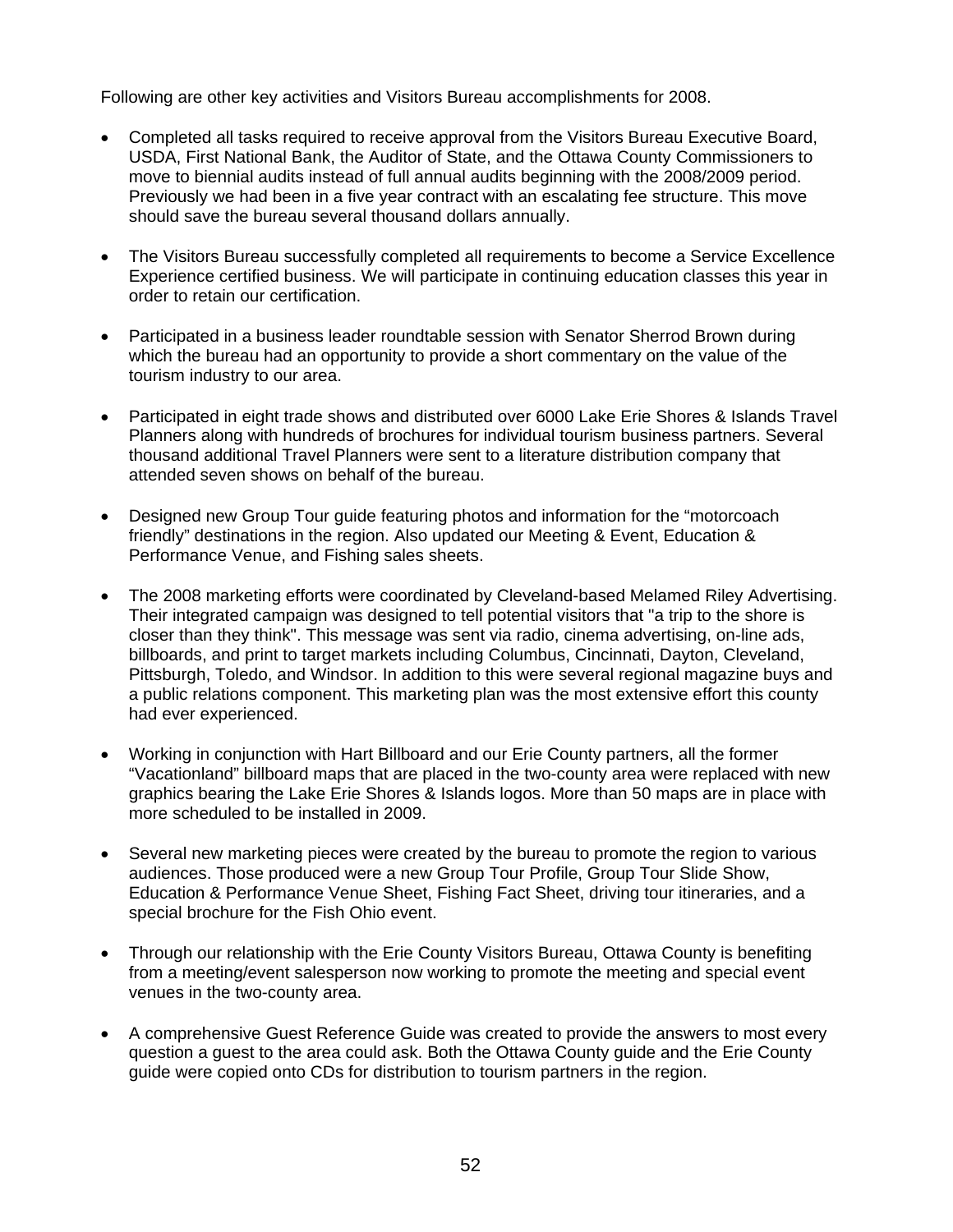- The county received significant media exposure in 2008 and tracked 160 different print and electronic media sources that covered county tourism related issues at least once during the year. Many are large regional and national sources as well as media from other countries. In addition there were several hundred blog entries tracked that mentioned travel to our area.
- We had wireless internet installed in the Welcome Center and created signs to let visitors know they could access the internet in the building or on the grounds. We also set up a computer terminal to allow free internet access to visitors without their own computers.
- The bureau assisted the city of Port Clinton in the management of three Walleye Tournaments in April; two associated with FLW and one for MWC. These tournaments brought in over 500 anglers some of whom stayed in the area for 15 or more days fishing in all three tournaments. Bureau staff also provided assistance at a three-day Michigan Walleye Trail tournament in June.
- In collaboration with a committee comprised of staff from the Erie County Visitors Bureau, Magee Marsh, Ottawa National Wildlife Refuge, Black Swamp Bird Observatory and others produced the annual Wing Watch birding event in mid-April. The event held this year in Huron brought together over one hundred bird watching enthusiasts for seminars, bird walks and other activities.
- The Ohio Society of Association Executives which held their 2008 annual conference at Kalahari in early August and the Visitors Bureau assisted in presenting a night at Put-in-Bay. 160 meeting planners and businesses that provide service to these planners attended the event and received information about the many meeting venues on the island. A follow-up mailing went to the entire OSAE membership with our meeting and event venue information. The bureau also assisted in organizing a pre-conference tour that took attendees to various destinations in the region.
- Working in conjunction with the Ohio Wine Producers and representatives from several of the region's wineries, the bureau assisted efforts to begin a new program to market all the area's wineries collaboratively under the name: Lake Erie Shores & Islands Wine Trail.
- More than 20 motorcoach groups representing over 600 guests were brought to Ottawa County over the year through bureau efforts. Many other groups visited the region as a result of Erie County Bureau marketing efforts. Bureau staff has also assisted in getting our destinations listed in group travel planners that will be used to plan 2009 trips.
- In conjunction with the Ohio Division of Travel & Tourism, the Visitors Bureau purchased data on the Economic Impact of Tourism in Ottawa County for 2007. This data showed that total visitor spending in Ottawa County for 2007 was \$282.7 million with total full-time equivalent employment of 3,080.
- Visitors Bureau staff members began serving on a committee working to promote the region's Culinary & Cultural offerings. One of the main goals of this project is to drive business to the county's traditionally slower travel times of the year.
- The Welcome Center Partnership programs of both the Ottawa and Erie County Visitors Bureaus were modified to be consistent with each other. Goals of this effort are to provide more efficient and cost effective marketing opportunities for the region's tourism related businesses, and in the process increase the number of partners that utilize the bureau's services.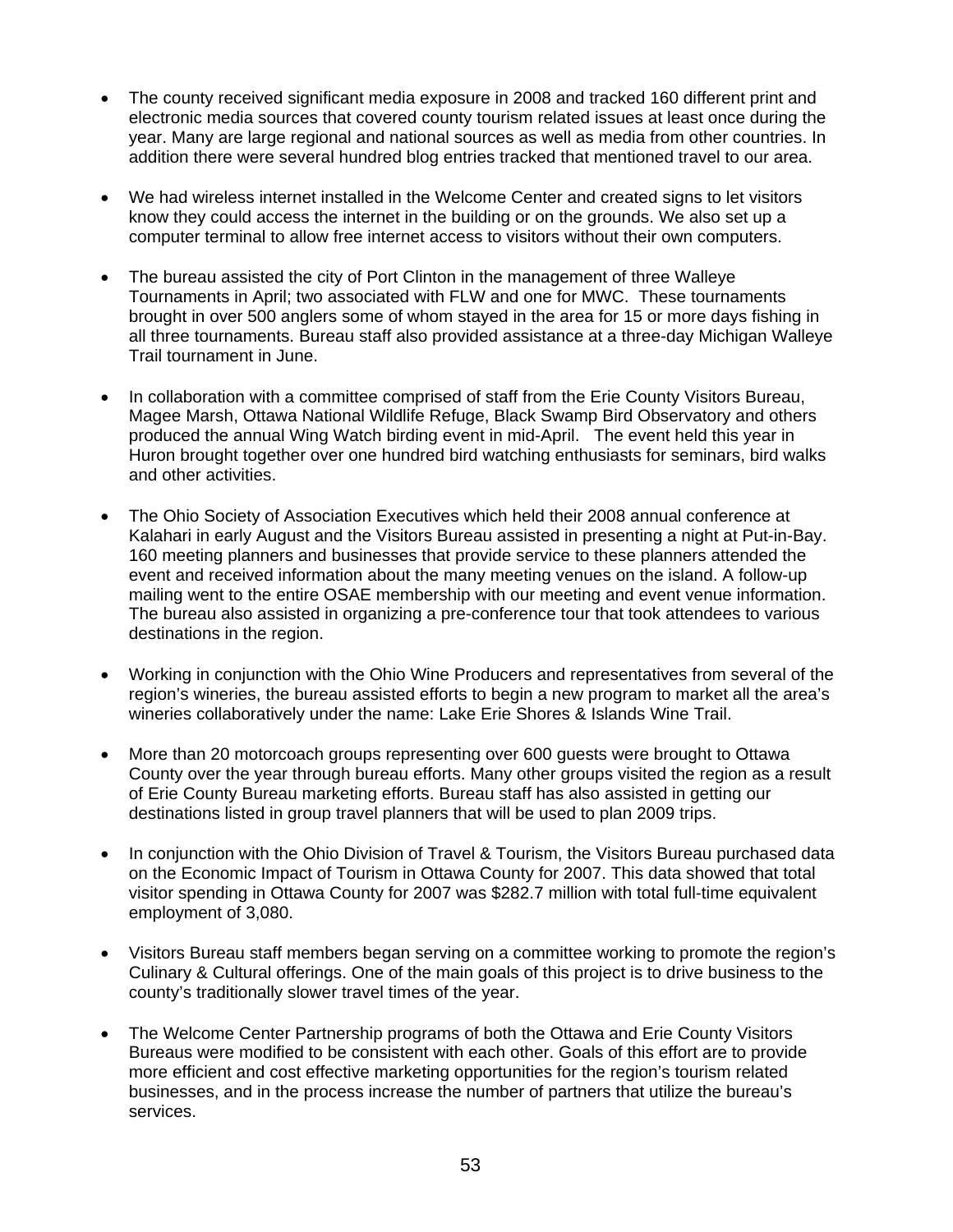- Fish Ohio 2008 held in collaboration with the Ohio Division of Wildlife attracted over 150 guests in July including Governor Strickland, Lieutenant Governor Fisher, Congressman Latta, Representative Redfern, Senator Wagoner, the Director of the Ohio Division of Travel & Tourism, The Director of the Ohio Hotel & Lodging Association, Director of ODNR, Chief of the Division of Wildlife, our county commissioners, and other elected officials.
- The Visitors Bureau hosted a reception and dinner for the Ohio Division of Wildlife / Ducks Unlimited Annual Partnership Hunt. 80 guests including the Chief of the Division of Wildlife, Deputy Director of the ODNR, the national President of Ducks Unlimited, and numerous outof-state guests attended.
- Lake Erie Shores & Islands won two awards at the Ohio Travel Association's annual fall conference. There was an Award of Achievement for one of our radio commercials and a Ruby Award, their highest honor, for the on-line banner ads.
- Bureau staff assisted with other community events and activities including: Lakeside Daisy Day, Port Clinton Walleye Festival, Port Clinton Walleye Drop, Port Clinton Arts Council Appetite for the Arts, Great Lakes Commission Life on Lake Erie Photo Contest, Marblehead Lighthouse Tour Volunteers, S.E.E. Committee, OCIC Experience Ottawa County Put-in-Bay excursion, Main Street Port Clinton, Lake Erie Wing Watch, Lake Erie Coastal Ohio Board, and Ohio Sea Grant Advisory Board. Staff member Duane Myers received Main Street Port Clinton's Volunteer of the Year award at their annual meeting in November.

### **KEY STATISTICS: JAN – DEC 2008**

| <b>ITEM</b>                                                | <b>AMOUNT</b> | 2007 vs. 2008          |
|------------------------------------------------------------|---------------|------------------------|
| Bed Tax Revenue Received:                                  | \$540,708.90  | $+14%$                 |
| Number of Visitors to Welcome Center:                      | 29,758        | $-10.5\%$ <sup>*</sup> |
| <b>Vacation Planners Distributed:</b>                      | 343,731       | $+27%$                 |
| Number of Welcome Center Advertising Partners:             | 142           | $+7%$                  |
| Unique Visitors to lake-erie.com and shoresandislands.com: | 185,501       | $+114%$                |

\* estimated - traffic tracking hardware was not functioning in early 2007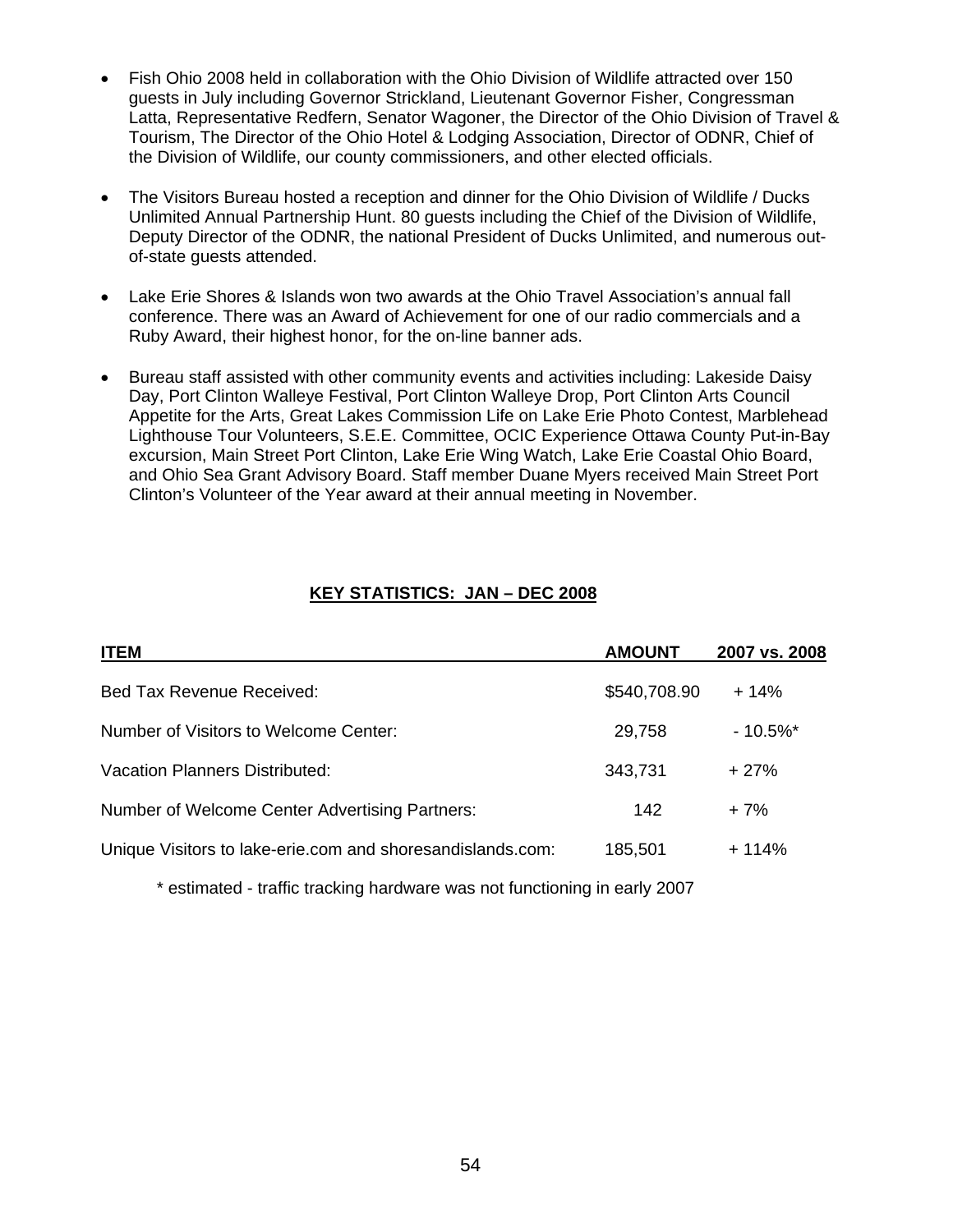### **OTTAWA SOIL & WATER CONSERVATION DISTRICT** Agricultural Service Complex 240 West Lake Street, Unit B, Oak Harbor, Ohio Phone 419-898-1595 Carol Benner, District Program Administrator

**Mission Statement:** *To assist, promote and educate our community in soil and water conservation.*

**District History:** The Ottawa Soil and Water Conservation District organized in 1952 and the  $83<sup>rd</sup>$  to be formed in Ohio, analyzes the natural resources needs, and implements programs that will preserve, protect, develop and utilize these resources in the most ethical and prudent ways. Policies are set by a five-member Board of Supervisors, who are elected for a three-year term by residents of the district.

The District operates under Chapter 1515 of the Ohio Revised Code and is supported financially with a Special Fund and a District Fund. The Ottawa County Commissioners, the Soil and Water Commission and the Ohio Division of Natural Resources provide Special Funds. District Funds are monies received from donations, projects and other district activities.

**2008 Conservation Accomplishments:** The District assisted and participated in multiple agency events including; water quality testing in the Portage River Watershed, Woodland & Wildlife Workshop in Bowling Green, provided scholarships to FFA Camp and Forestry and Wildlife camp, pond clinic, compost clinic, as well as attended and supported the Toledo Metropolitan Council of Government, Young Farmers, Regional Planning and RC & D Meetings throughout the year.

The District sponsors and conducts the Annual  $5<sup>th</sup>$  Grade Conservation Field Day held at the Ottawa National Wildlife Refuge and Crane Creek Migratory Bird Center. The 5<sup>th</sup> Grade Conservation Field Day is one of the oldest recognized field days in the United States with approximately 500 youth attending each year. Our staff also performed an assortment of classroom and public event presentations including: wildlife, water quality, storm water, and natural resources.

In the year 2008 the District's staff provided technical and field assistance to local landowners in rural and urban drainage areas. The District's Drainage Program developed 32 tile plans with 1,450 surveyed acres and 348 acres in food plot seed. The Drainage Program included help from 18 groups, cooperation from local landowners and provided 16 individuals assistance for urban drainage. The District currently has 75 projects under ditch maintenance including; 120 miles of open channels and 5 pump stations. The Ditch Maintenance program accomplished the completion of Minier Ditch, 1 Winter Ditch Pump, 1 bottom excavation, 40 miles of mowing and 12 miles of vegetation control.

In order to meet the need for Storm Water management, the District created a new Storm Water Technician position with the cooperation of multiple County agencies and Ottawa County Commissioners. The newly created position will allow the District to assist regulated communities and implement Storm Water goals throughout the County.

> The Ottawa Soil & Water Conservation District operates under Chapter 1515 of the Ohio Revised Code.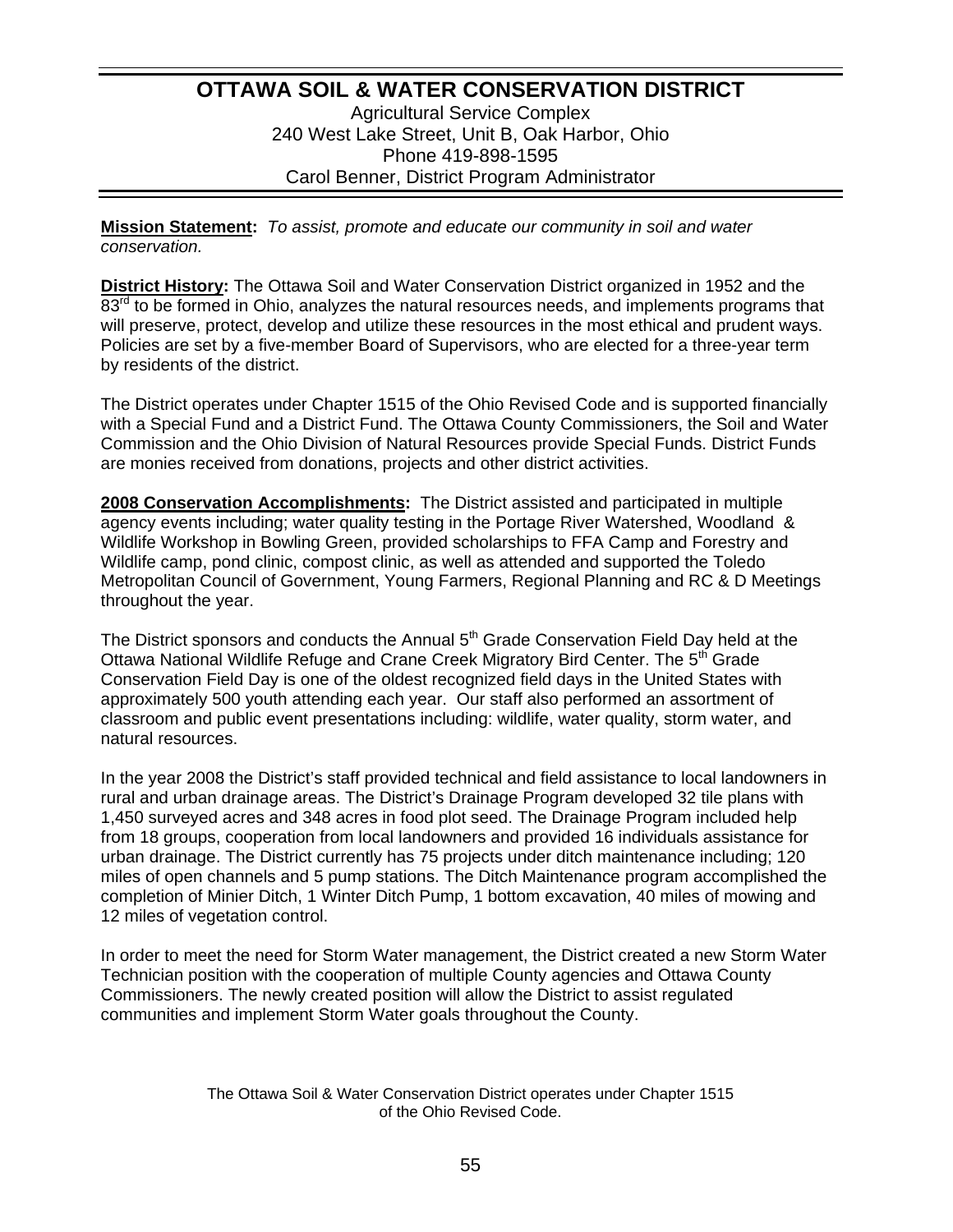# **OTTAWA COUNTY VETERANS SERVICE OFFICE**  De Ann M. Askew, Executive Director

"This nation will remain the land of the free only so long as it is the home of the brave." -Elmer Davis

The Ottawa County Veterans Service Commission, formerly known as Soldiers and Sailors Relief Commission, was established on May 19, 1886, for the purpose of assisting Honorably Discharged Veterans and their minor children, spouse, and widows, who have met with an unexpected hardship resulting from lack of employment, illness or injury. Each of the 88 counties in the State of Ohio has Veterans Service Commission, which consist of a board of five Commissioners created under the [Ohio Revised Code, ORC 5901,](http://onlinedocs.andersonpublishing.com/oh/lpExt.dll?f=templates&fn=main-h.htm&cp=PORC) who administer the programs for their respective counties. The Ottawa County Veterans Service Commission is legislated by the State of Ohio and funded by the county general fund.

While the Ottawa County Veterans Service Commission is not funded by, or associated with the Federal Department of Veterans Affairs, the Ottawa County Veterans Service Office (OCVSO) assist with a variety of services to include, but not limited to:

- Provide advisement and assistance in ascertaining benefits from the Department of Veterans Affairs (Disability, Education and Training, Healthcare, Home Loan Guaranty, Life Insurance, Burial Benefits, Dependents' and Survivors', *etc*.);
- Assist in ascertaining military documents and/or awards;
- Provide flag and grave markers for all Ottawa County veterans' graves;
- Present a flag case to the family of a deceased Ottawa County veteran;
- Schedule tours and provide transportation to the Ohio Veteran's Home;
- Provide transportation for medical treatment at Veterans Administration Medical Centers and Community-Based Outpatient Clinics;
- Provide emergency financial assistance on a temporary basis to eligible veterans and their dependents that are Ottawa County residents;
- Offer assistance and/or information under the various programs administered by the Department of Veterans Affairs, State of Ohio, and Ottawa County; and
- Provide funding for eligible Ottawa County Veterans Organizations requesting funds for Memorial Day observation.

### **2008 Statistical Information**

| Veterans Residing in Ottawa County            | 4,312          |
|-----------------------------------------------|----------------|
| Veteran/Dependent Interviews                  | 9,965          |
| <b>Total Client Contacts</b>                  | 13,542         |
| Veterans Transported to VA medical facilities | 839            |
| <b>Grave Markers</b>                          | 538            |
| <b>Flag Cases</b>                             | 86             |
| <b>Emergency Financial Assistance</b>         | \$128,228.00   |
| Federal VA Claims/Documents Processed         | 3,571          |
| Total Federal Dollars brought into the County | \$5,017,000.00 |

The Veterans Service Commission operates under Title 5901.01 ET SEQ. of the Ohio Revised Code.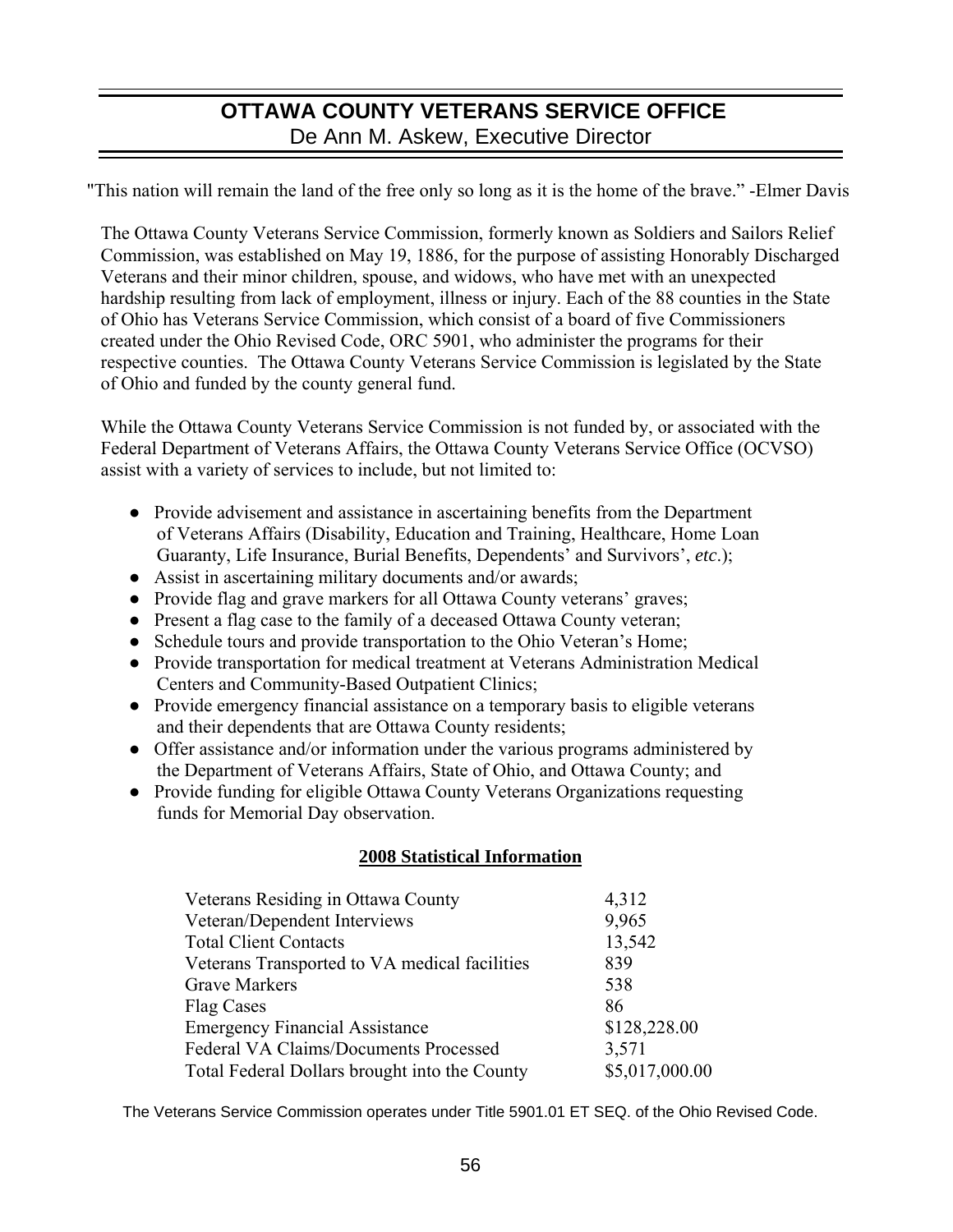$\frac{a}{3}$ *<u>*</u> *M i s c e l l a n e o u s I n f o r m a t i o n*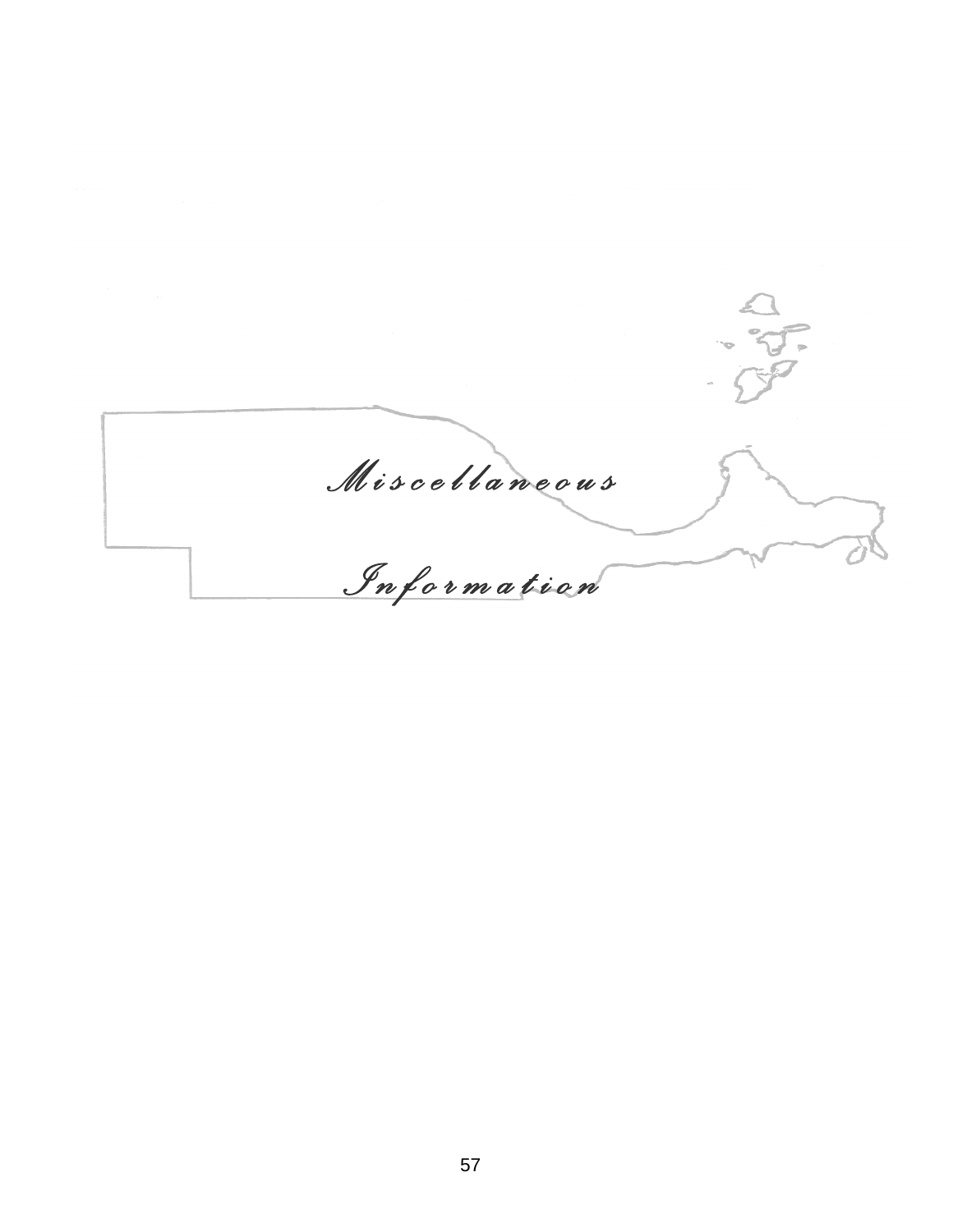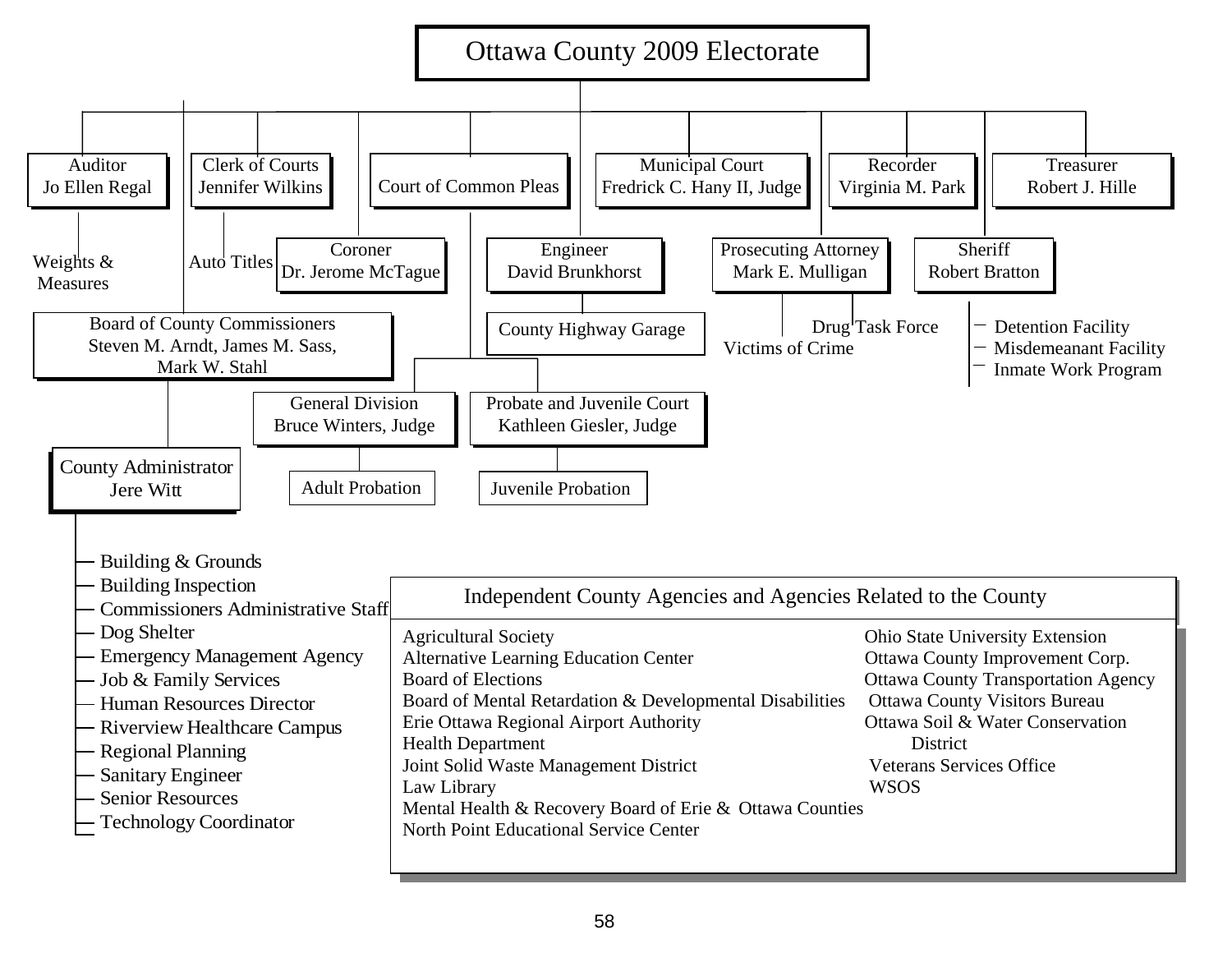### **O T T A W A C O U N T Y O F F I C E D I R E C T O R Y**

#### **2 0 0 9 E L E C T E D O F F I C I A L S**

#### **Auditor**

**Jo Ellen Regal 315 Madison Street, Rm 202 Port Clinton, Ohio 43452 Ph: 419-734-6740 Fax: 419-734-6592** 

**Board of County Commissioners Steven M. Arndt, James M. Sass, Mark W. Stahl 315 Madison Street, Rm 103 Port Clinton, Ohio 43452 Ph: 419-734-6710 Fax: 419-734-6898** 

**Clerk of Courts – Legal Jennifer Wilkins 315 Madison Street, Rm 304 Port Clinton, Ohio 43452 Ph: 419-734-6755 Fax: 734-6875** 

**Clerk of Courts -- Title Jennifer Wilkins 315 Madison Street, Rm 207 Port Clinton, Ohio 43452 Ph: 419-734-6753 Fax: 419-734-6552** 

**Coroner Dr. Jerome McTague 1858 E. Perry Street Port Clinton, Ohio 43452 Ph: 419-732-7372 Fax: 419-732-2897** 

**Court of Common Pleas Judge Bruce Winters 315 Madison Street, Rm 301 Port Clinton, Ohio 43452 Ph: 419-734-6790 Fax: 419-734-6852** 

**Engineer David Brunkhorst 315 Madison Street, Rm 106 Port Clinton, Ohio 43452 Ph: 419-734-6777 Fax: 419-734-6768** 

**Juvenile Court Judge Kathleen Giesler 315 Madison Street, Rm 305 Port Clinton, Ohio 43452 Ph: 419-734-6840 Fax: 419-734-6851** 

**Municipal Court Judge Fritz Hany II 1860 E. Perry Street Port Clinton, Ohio 43452 Ph: 419-734-4143 Fax: 419-732-2862** 

**Probate Court Judge Kathleen Giesler 315 Madison Street, Rm 306 Port Clinton, Ohio 43452 Ph: 419-734-6830 Fax: 419-734-8147** 

**Prosecuting Attorney Mark Mulligan 315 Madison Street, Rm 205 Port Clinton, Ohio 43452 Ph: 419-734-6845 Fax: 419-734-3862** 

**Recorder Virginia Park 315 Madison Street, Rm 204 Port Clinton, Ohio 43452 Ph: 419-734-6730 Fax: 419-734-6919** 

**Sheriff Robert Bratton 315 Madison Street, Rm 110 Port Clinton, Ohio 43452 Ph: 419-734-4404 Fax: 419-734-6876** 

**Treasurer Robert Hille 315 Madison Street, Rm 201 Port Clinton, Ohio 43452 Ph: 419-734-6750 Fax: 419-734-6738**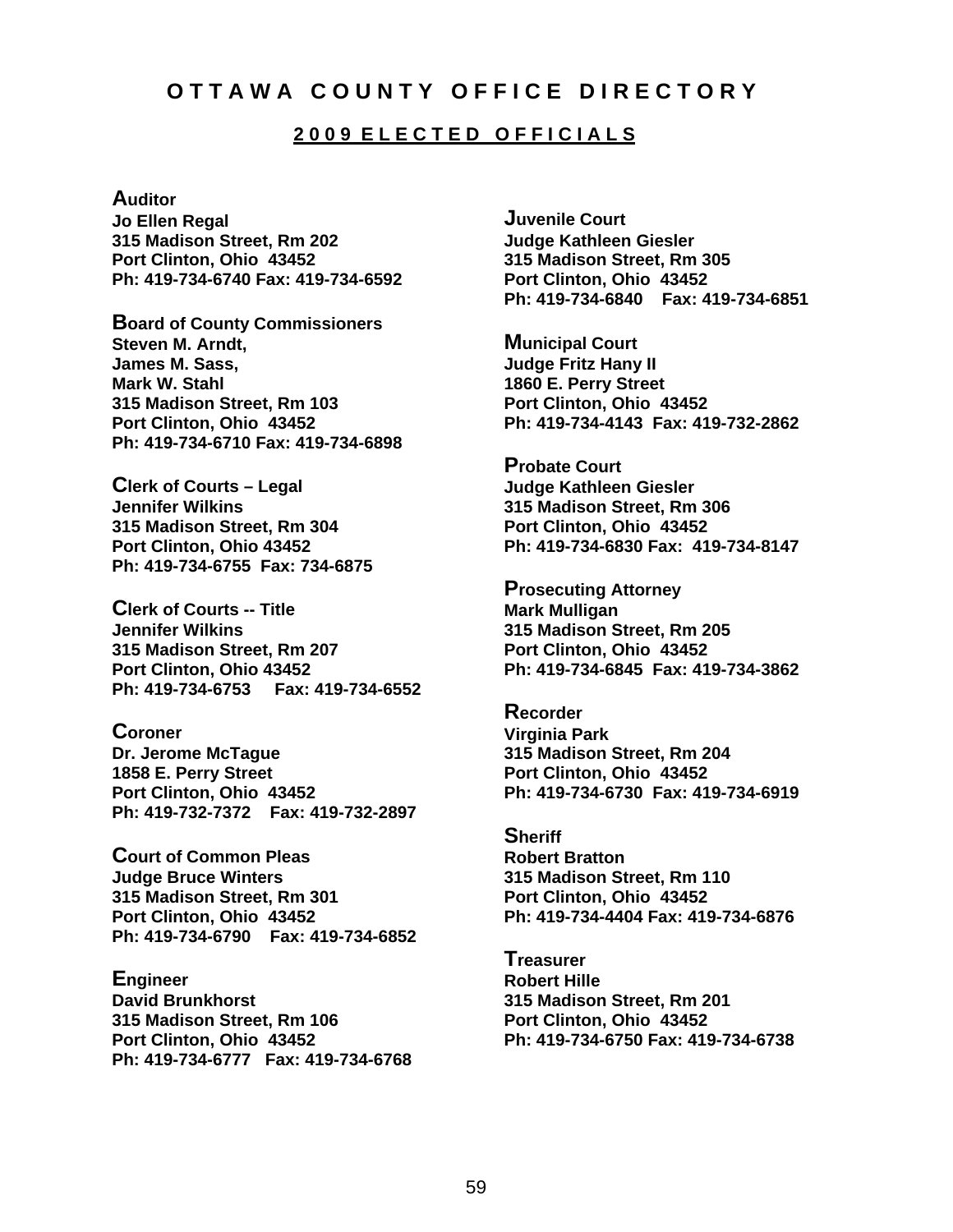#### **O T T A W A C O U N T Y D E P A R T M E N T S A N D A G E N C I E S**

**Adult Probation 315 Madison Street, Rm 303 Port Clinton, Ohio 43452 Ph: 419-734-6795 Fax: 734-2583** 

**Building and Grounds 315 Madison Street, Rm 047 Port Clinton, Ohio 43452 Ph: 419-734-6897 Fax: 734-6923** 

**Building Inspection 315 Madison Street, Rm 104 Port Clinton, Ohio 43452 Ph: 419-734-6767 Fax: 734-6853** 

**County Highway Garage 8247 W. State Route 163 Oak Harbor, Ohio 43449 Ph: 419-898-6463 Fax: 898-6021** 

**Dog Shelter 8400 W. State Route 163 Oak Harbor, Ohio 43449 Ph: 419-898-1368 Fax: 898-2056** 

**Emergency Management Agency 315 Madison Street, Rm 056 Port Clinton, Ohio 43452 Ph: 419-734-6900 Fax: 249-2361** 

**Human Resource Director 315 Madison Street, Rm 102 Port Clinton, Ohio 43452 Ph: 419-734-6798 Fax: 734-6885**

**Job & Family Services 8043 W. SR 163, Suite 200 Oak Harbor, Ohio 43449 Ph: 419-898-3688; 1-800-665-1677 Fax: 899-2436** 

**Regional Planning Commission 315 Madison Street, Rm 107 Port Clinton, Ohio 43452 Ph: 419-734-6780 Fax: 734-1211** 

**Riverview HealthCare Campus 8180 W. State Route 163 Oak Harbor, Ohio 43449 Ph: 419-732-3163; 898-2851 Fax: 898-9501** 

**Sanitary Engineering 315 Madison St., Rm 105 Port Clinton, Ohio 43452 Ph: 419-734-6725 Fax: 734-6858**

**Senior Resources 8200 W SR 163 Oak Harbor Ohio 43449 Ph: 419-898-6459; 1-877-898-6459 Fax: 419-898-3252** 

- **Danbury Senior Center 8470 E Harbor Road Marblehead Ohio 43449 Ph: 419-798-4101**
- **Elmore Golden Oldies 19225 W. Witty Road Elmore Ohio 43416 Ph: 419-862-3874**
- **Genoa Senior Center 514 Main Street Genoa Ohio 43430 Ph: 419-855-4491**
- **Oak Harbor Harbor Lights 8180 W SR 163 Oak Harbor Ohio 43449 Ph: 419-898-2800**
- **Port Clinton Senior Center 320 E. Third St. Port Clinton Ohio 43452 Ph: 419-734-1481**
- **Put-in-Bay Senior Center 195 Concord Ave Put-In-Bay Ohio 43456 Ph: 419-285-5501**

**Technology Coordinator 315 Madison Street, Rm 101 Port Clinton, Ohio 43452 Ph: 419-734-6722 Fax: 419-734-6898** 

**Toll Free # for County Residents (Courthouse Information) 1-800-788-8803**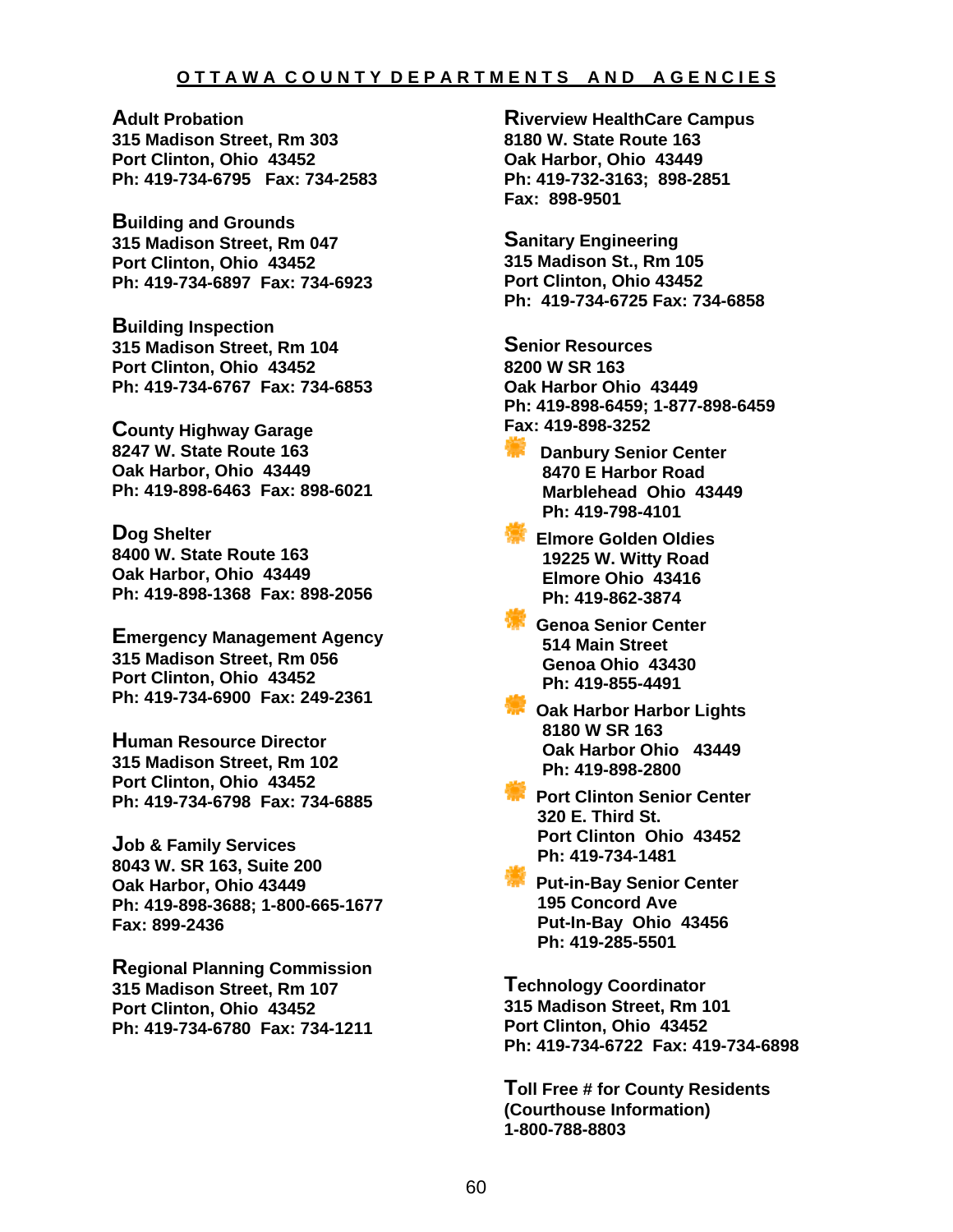### **INDEPENDENT COUNTY AGENCIES AND AGENCIES RELATED TO THE COUNTY**

**Agricultural Society 7870 W State Route 163 Oak Harbor, Ohio 43449 Ph: 419-898-1971** 

**Alternative Learning Education Center 310 Main Street Genoa Ohio 43430 Ph: 419-855-3589 Fax: 419-855-3704** 

**Board of Elections 8444 W. SR 163, #101 Oak Harbor, Ohio 43449 Ph: 419-898-3071; 1-800-697-9807 Fax: 419-898-3146** 

**Board of Mental Retardation & Developmental Disabilities 235 N Toussaint S Road Oak Harbor Ohio 43449 Ph: 419-898-0400 Fax: 419-898-3004** 

**Erie-Ottawa Regional Airport Carl R. Keller Airfield, PCW 3255 E. State Road Port Clinton, Ohio 43452 Ph: 419-734-6297 Fax: 419-734-5926** 

**Health Department 1856 E. Perry Street Port Clinton, Ohio 43452 Ph: 419-734-6800 Fax: 419-734-6888** 

**Joint Solid Waste Management District 602 W. State Street Fremont, Ohio 43420 Ph: 419-334-7222; 1-888-850-7224 Fax: 419-334-8626** 

**Law Library 315 Madison St, Room 208 Port Clinton, Ohio 43452 Ph: 419-734-6763** 

**Mental Health & Recovery Board of Erie & Ottawa Counties 416 Columbus Avenue Sandusky, Ohio 44870 Ph: 419-627-1908; 1-800-627-4999 Fax: 419-627-0769** 

**North Point Educational Service Center 310 Main Street Genoa, Ohio 43430 Ph: 419-855-3589 Fax: 419-855-3704** 

**Ohio State University Extension 240 W Lake St, Unit C Oak Harbor, Ohio 43449 Ph: 419-898-3631 Fax: 419-898-3232** 

**Ottawa County Improvement Corp. 8043 W. SR 163, #100 Oak Harbor, Ohio 43449 Ph: 419-898-6242; 1-866-734-6789 Fax: 419-898-6244**

**Ottawa County Transportation Agency 275 North Toussaint South Oak Harbor Ohio 43449 Ph: 419-898-7433; 1-888-898-7433 Fax: 419-898-3167**

**Ottawa County Visitors Bureau 770 SE Catawba Road Port Clinton, Ohio 43452 Ph: 419-734-4386; 1-800-441-1271 Fax: 419-734-9798**

**Ottawa Soil & Water Conservation Dist. 240 W. Lake St, Unit B Oak Harbor, Ohio 43449 Ph: 419-898-6431; Fax: 419-898-5189**

**Veterans Service Office 8444 W. SR 163, # 102 Oak Harbor, Ohio 43449 Ph: 419-898-2089; 1-800-610-8872 Fax: 419-898-3067**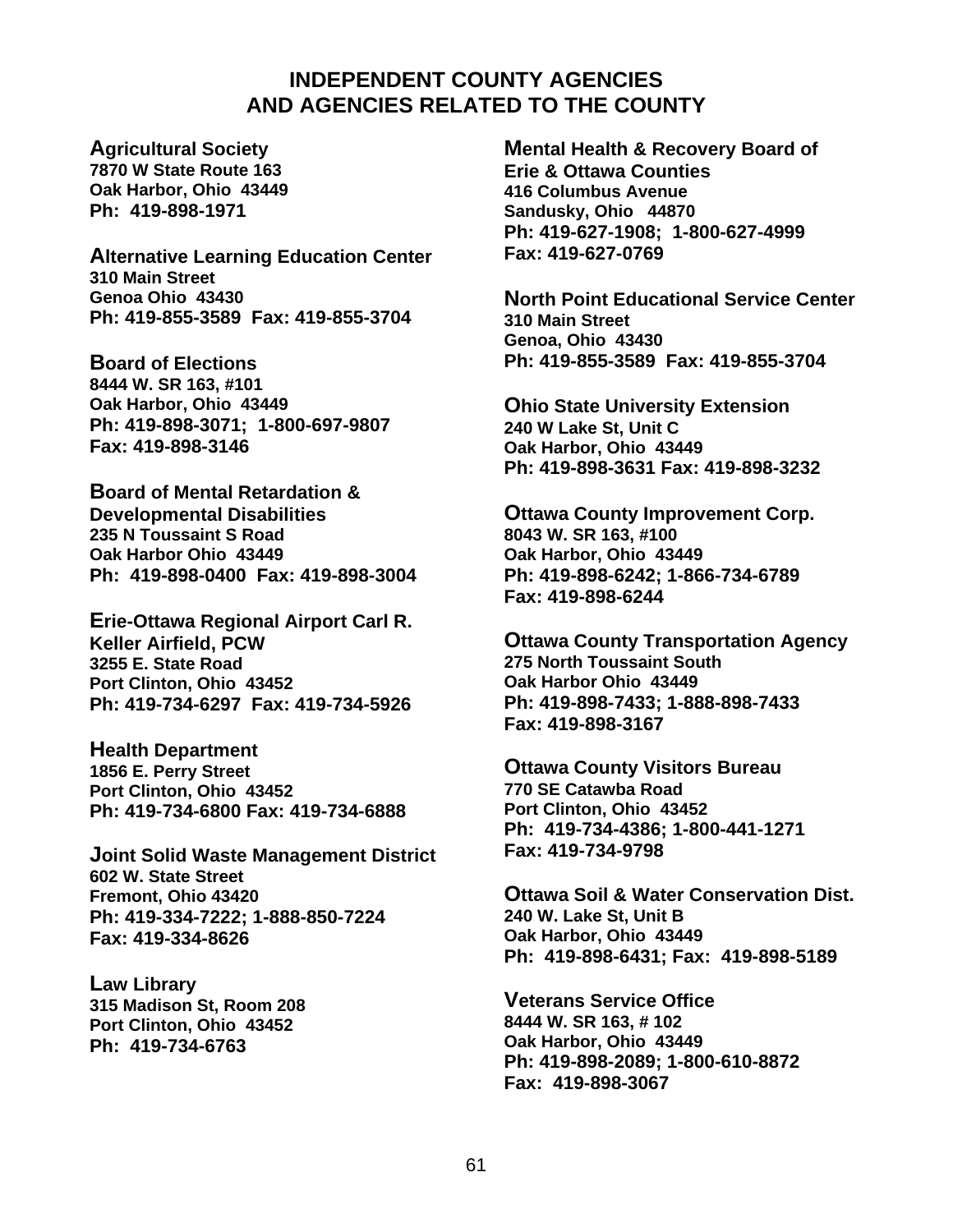#### OTTAWA COUNTY GOVERNMENT AND INDEPENDENT COUNTY AGENCIES FREQUENTLY USED SERVICES AND PROVIDERS

**4-H / Youth Development:** OSU Extension 898-3631

**Abuse – Child:** Job & Family Services 898-3688; 1-800-665-1677 **Domestic w/threat of violence:** Dial 911 Domestic Transitional Housing 734-9718 **Drug:** Mental Health & Recovery Board of Erie & Ottawa Counties 800-627-4999 **Senior Citizens:** Job & Family Services 898-3688, 1-800-665-1677

**Addresses, New:**  Regional Planning 734-6780

**Adoption:** Probate Court 734-6830

**Agriculture/Horticulture:** OSU Extension 898-3631

**Alcoholism:**  Mental Health & Recovery Board of Erie & Ottawa Counties 419- 627-1908 Or 800-627-4999

**Annexations:** Commissioners Office 734-6710

**Auto Titles:**  Clerk of Court–Title 734-6753

**Birth Certificates: After 1908:** Health Dept 734-6800 **From 1867-1908:** Probate 734-6830 **Corrections of Birth & Delayed Registration of Birth:**  Probate Court 734-6830

**Bond Posting**: Clerk of Court Legal 734-6755

**Building Regulations & Permits:** Building Inspection 734-6767

**Chemical Dependency:** Mental Health & Recovery Board of Erie & Ottawa Counties 419-627-1908, 800-627-4999

**Chemical Disposal, Household:** Joint Solid Waste Management District 334-7222, 888-850-7224; Recycling Program 734-6783

**Child Neglect:** Job & Family Services 898-3688, 1-800-665-1677

**Child Support:** Job & Family Services 898-3688, 1-800-665-1677

**Children's Services:** Job & Family Services 898-3688, 1-800-665-1677 North Point Educational Service Center 855-3589; Health Department 734-6800

 **Community Improvement:**

Ottawa County Improvement Corporation 898-6242, 1-866-734-6789 Regional Planning 734-6780

**Court Records – Civil, Criminal, Divorce, Misc.:**  Clerk of Courts 734-6755

**Day Care - Children:** Job & Family Services 898-3688, 1-800-665-1677 **Seniors:** Senior Resources 898-6459, 1-877-898-6459

**Death, Cause of:**  Health Department 734-6800; Coroner 732-7372

**Death Records -- After 1908:** Health Dept. 734-6800 **From 1867 to 1908:** Probate Court 734-6830

**Deeds:** Recorder 734-6730

**Disaster Response & Recovery** Emergency Mgmt. Agency 734-6900

**Ditches:** Engineer 734-6777

**Divorce/Dissolution:** Clerk of Courts–Legal 734-6755;

**Dog Adoptions:** Dog Warden 898-1368; Humane Society 734-5191

**Dog Bites:** Health Department 734-6800

**Dog License/Tags:**  Auditor: 734-6740; Dog Shelter 898-1368

**Easements:** Recorder 734-6830

**Education:**  American Red Cross 734-1100; Educational Service Center 855-3589; Health Department 734-6800 OSU Extension 898-3631

**Elections:** Board of Elections 898-3071, 1-800-697-9807

**Emergency Planning & Preparedness:** Emergency Mgmt. Agency 734-6900

**Employment w/County:** Human Resource Director 734-6798

**Enterprise Zone:** Regional Planning 734-6780

**Estates:** Probate Court 734-6830

**Fair Information:**  Senior Fair Board 898-1971 Fairgrounds 898-1971

 **Financing Statements:**  Recorder 734-6730

**Flood Plains:**  Regional Planning 734-6780

**Food Stamps:**  Job & Family Services 898-3688, 1-800-665-1677

**Foreclosure Assistance:**  Intervention Hotline: 1-888-995-4673 Treasurer / Auditor: 1-800-788-8803 United Way: 211

**Foster Care:** Job & Family Services 898-3688, 1-800-665-1677

**Genealogy Search:** Probate Court- 419-734-6830 Legal Clerk- 419-734-6755 Genealogical Society- 419-732-2276 Ida Rupp Library –419-732-3212 Harris/Elmore Library – 419-862-2482

**Guardianship:**  Probate Court 734-6830

**Haz Mat Spill Response:** Emergency Mgmt Agency 734-6900

**Home Health Care/Hospice:** Health Department 734-6800

**Home Care for the Elderly:** Job & Family Services

898-3688; 1-800-665-1677 Senior Resources 898-6459, 1-877-898-6459

**Homestead Exemption:** Auditor 734-6740

**Immunizations:** Health Department 734-6800

**Jail /Detention Facility** 734-6828 **Misdemeanant Jail** 734-6995 or 6996

**Jury Questions:**  Jury Commission 734-6790

**Juvenile Delinquency:**  Juvenile Court 734-6840 Prosecuting Attorney 734-6845

**Land Contracts:**  Recorder 734-6830

**Land Use -**  Ottawa County Improvement Corporation 1-866-734-6789, 898-6242 Regional Planning Commission 734-6780

**Agricultural:** Auditor 734-6740

**Law Enforcement:**  Sheriff's Office 734-4404 Dog Warden 898-1368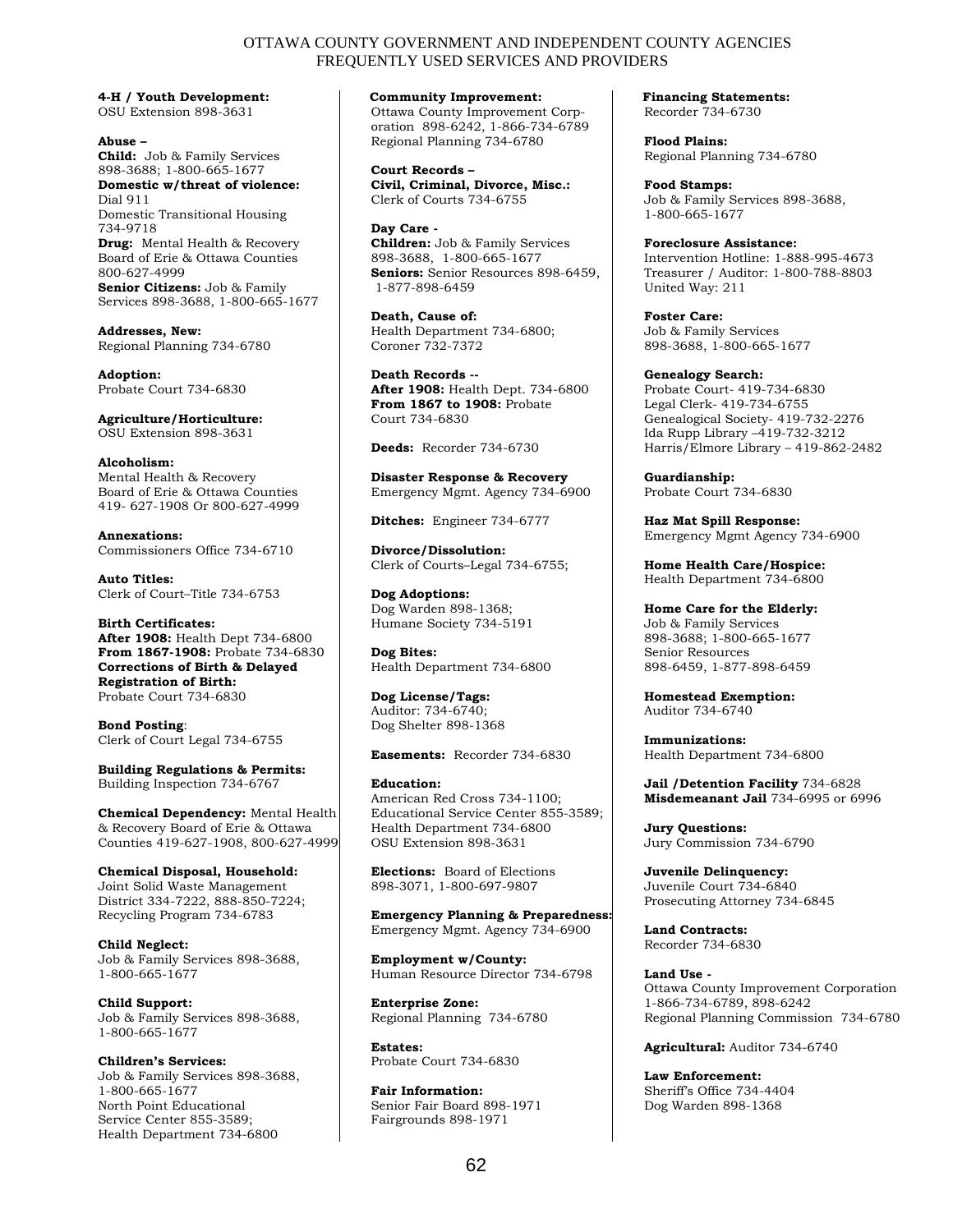#### OTTAWA COUNTY GOVERNMENT AND INDEPENDENT COUNTY AGENCIES FREQUENTLY USED SERVICES AND PROVIDERS

**Leases:** 

Recorder 734-6730

#### **License --**

**Business:** Auditor 734-6740 **Cigarette:** Auditor 734-6740 **Drivers:** Bureau of Motor Vehicles 734-3017; 898-5261 **Plates:** Bureau of Motor Vehicles 732-3017; 898-5261 **Marriage:** Probate Court 734-6830 **Vendor:** Auditor 734-6740

#### **Liens --**

**Sales Tax and Judgement:** Clerk of Courts 734-6755 **Mechanic, Federal Estate, Federal Tax, Persnl Property, Recognizance, Unemployment Compensation, Worker's Compensation:** Recorder 734-6730

**Livestock Claim:**  Dog Warden 898-1368

#### **Low-Income Services:**

Job & Family Services 898-3688, 1-800-665-1677; OSU Extension 898-3631 United Way - 211 WSOS 734-2652, 1-800-775-9767

**Maps:**  Auditor 734-6740; Engineer 734-6777 Regional Planning Commission 734-6780; Recorder 734-6730

#### **Mediator**:

Court of Common Pleas: 734-6790 Municipal Court 734-4143

#### **Medical Assistance:**

Health Department 734-6800; Job & Family Services 898-3688, 1-800-665-1677

**Mental Health:** Mental Health & Recovery Board of Erie & Ottawa Counties 419-627-1908, 1-800-627-4999

#### **Mental Retardation:**

Board of Mental Retardation and Developmental Disabilities 898-0400

**Mortgages:**  Recorder 734-6730

**Name Change:** Probate Court 734-6830

**Notary Registration/Renewal:** Clerk of Courts 734-6755

#### **Nutrition/Food Safety:**

Health Department 734-6800; OSU Extension 898-3631

**Nursing Care:**

Job & Family Services 898-3688, 1-800-665-1677 Health Department 734-6800

Riverview Nursing Home 898-2851 Or 419-732-3163

**Passports:** Clerk of Courts-Title 734-6753

**Paternity:** Job & Family Services 898-3688, 1-800-665-1677; Juvenile Court 734-6840

**Pond Management:** OSU Extension 898-3631 Soil & Water 898-1595

**Powers of Attorney:** Recorder 734-6730

**Public Assistance:** Job & Family Services 898-3688, 1-800-665-1677; Veterans Assistance 898-2089, 1-800-610-8872

**Public Health:** Health Department 734-6800

**Real Estate - Appraisal:** Auditor 734-6740 **Deeds, Mortgages:** Recorder 734-6730; **Sales:** Auditor 734-6740; Sheriff's Auction 734-6824 **Taxes**: Treasurer 734-6750

**Recreation:** Park District 734-6845; Ottawa Cty Visitors Bureau 734-4386

**Recycling:** Joint Solid Waste Management District 334-7222, 888-850-7224

#### **Refuse Disposal:**

Health Department 734-6800; Landfill 635-2367; Joint Solid Waste Management District 334-7222

**Restaurant Inspections:** Health Department 734-6800

#### **Security Agreements:**

Recorder 734-6730

#### **Senior Citizens Centers:**

| Danbury, OH      | 798-4101 |
|------------------|----------|
| Elmore, OH       | 862-3874 |
| Genoa, OH        | 855-4491 |
| Oak Harbor, OH   | 898-2800 |
| Port Clinton, OH | 734-1481 |
| Put-In-Bay, OH   | 285-5501 |

**Senior Citizens Services:**

Job & Family Services 898-3688, 1-800-665-1677; Health Department 734-6800; Senior Resources 419-898-6459 or 1-877-898-6459

**Sewer:** Sanitary Engineering 734-6725 **Snow Removal** Engineer 734-6777

**Taxes -- Appeals:** Auditor 734-6740 **Delinquent:** Treasurer 734-6750 **Mobile Home:** Treasurer 734-6750 **Personal Property:** Treasurer 734-6750 **Property:** Auditor 734-6740 & Treasurer 734-6750

**Temporary Asst. for Needy Families:** Job & Family Services 898-3688, 1-800-665-1677; United Way - 419-734-6645, 211 WSOS – 419-732-7007

**Titles -- Auto, Boat, Manufactured Homes:**  Clerk of Courts – Title 734-6753

**Traffic Fines/Hearings:**  Municipal Court 734-4143 or Juvenile Court 734-6840

**Transportation:**

Job & Family Services 898-3688, 1-800-665-1677; Veterans Assistance 898-2089, 1-800-610-8872; Ottawa County Transportation Agency (OCTA) 898-RIDE (7433), 1-888-898-7433

**Unemployment, Filing for:**  1-877-644-6562 or online at http://unemployment.Ohio.gov

**Utilities Assistance:**

Job & Family Services 898-3688, 1-800-665-1677; WSOS 734-4438 United Way 211

**Veterans:** Veterans Service Office 898-2089, 1-800-610-8872

**Victim/Witness Assistance:** Prosecuting Attorney 734-6845

**Weights and Measurers:** Auditor 734-6740

**Welfare:** Job & Family Services 898-3688, 1-800-665-1677

**WIC:**  Health Department 734-6800

**Wills:** Probate Court 734-6830

**Zoning:** Regional Planning Commission 734-6780

**FOR ADDITIONAL INFO CALL COURTHOUSE INFORMATION 419-734-6700. OTTAWA CTY RESIDENT TOLL FREE # 1-800-788-8803**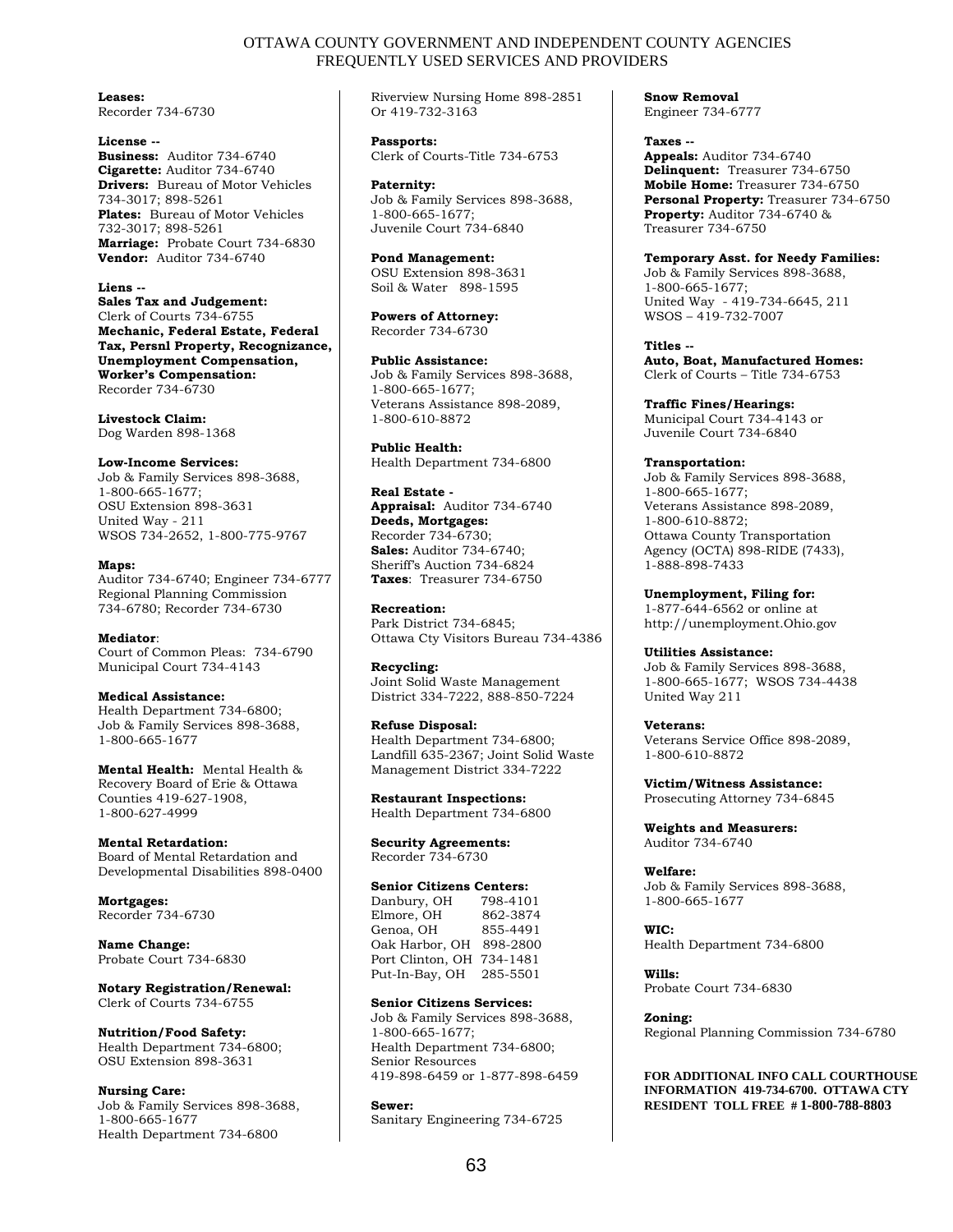# **CENSUS OF POPULATION**

#### *Census completed every 10 years.*

|       | ,,,,,,,,,,,, |               |                  |                                       |
|-------|--------------|---------------|------------------|---------------------------------------|
| 1990  |              |               |                  | Persons Per<br>Household              |
| 2,888 | 3,297        | 14.2%         | 409              | 2.82                                  |
| 289   | 294          | 1.7%          | $\overline{5}$   | 2.78                                  |
| 1,276 | 1,294        | 1.4%          | 18               | 2.44                                  |
| 2,046 | 2,232        | 9.1%          | 186              | 2.89                                  |
| 425   | 389          | $-8.5%$       | $-36$            | 2.94                                  |
| 1,735 | 1,931        | 11.3%         | 196              | 2.46                                  |
| 3,148 | 3,157        | 0.3%          | $\boldsymbol{9}$ | 2.25                                  |
| 3,005 | 2,888        | $-3.9%$       | $-117$           | 2.72                                  |
| 2,262 | 2,230        | $-1.4%$       | $-32$            | 2.70                                  |
| 3,665 | 3,869        | 5.6%          | 204              | 2.19                                  |
| 745   | 762          | 2.3%          | 17               | 2.25                                  |
| 1,454 | 1,328        | $-8.7%$       | $-126$           | 2.42                                  |
| 1,431 | 1,583        | 10.6%         | 152              | 2.63                                  |
| 1,334 | 1,426        | 6.9%          | 92               | 2.60                                  |
| 1,600 | 1,634        | 2.1%          | 34               | 2.34                                  |
| 7,106 | 6,391        | $-10.1%$      | $-715$           | 2.32                                  |
| 415   | 635          | 53.0%         | 220              | 2.25                                  |
| 141   | 128          | $-9.2%$       | $-13$            | 2.17                                  |
| 2,427 | 2,676        | 10.3%         | 249              | 2.66                                  |
| 2,637 | 2,841        |               | 204              | 2.61                                  |
|       |              |               |                  | 2.52                                  |
|       |              | 40,029 40,985 | 2.4%             | 2000 % CHANGE # CHANGE<br>7.7%<br>956 |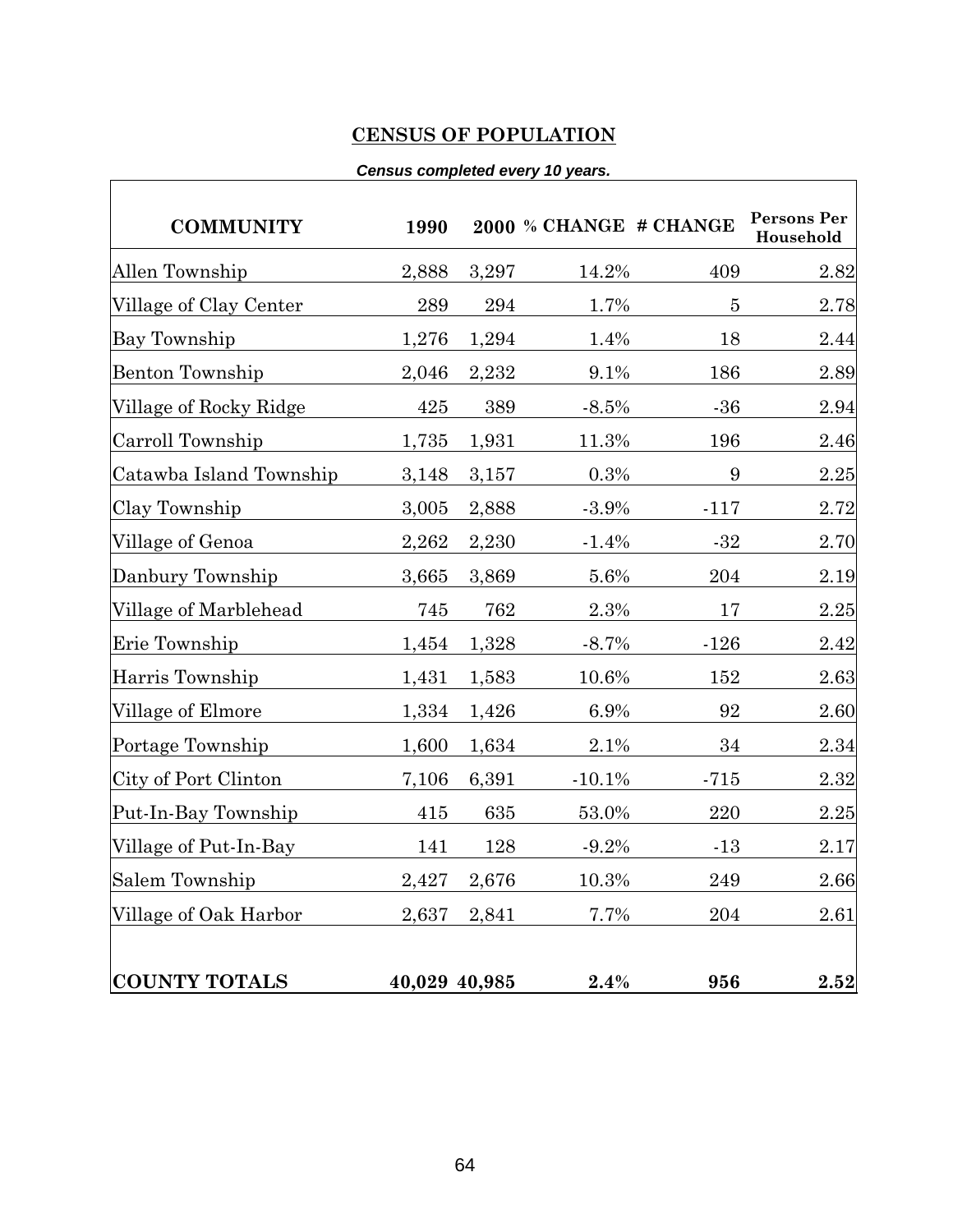### **A Message From The Board of County Commissioners**

The Commissioners would like to provide you with this annual report, which is a collaborative effort between various department heads and elected officials. We hope the information provided will inform you of each department's activities and challenges that faced them during the 2008 calendar year. Special thanks to the Courthouse switchboard staff for the coordination of this report.

**Board of County Commissioners Ottawa County, Ohio** 

<u> ami</u>  $M - 5a$ 

**James M. Sass, President** 

 $V$ M $\sqrt{ }$ 

lu l

**Steven M. Arndt** 

**Carl Koebel** 

**Jere Witt County Administrator** 

**Rhonda Slauterbeck Clerk/Assistant Administrator**